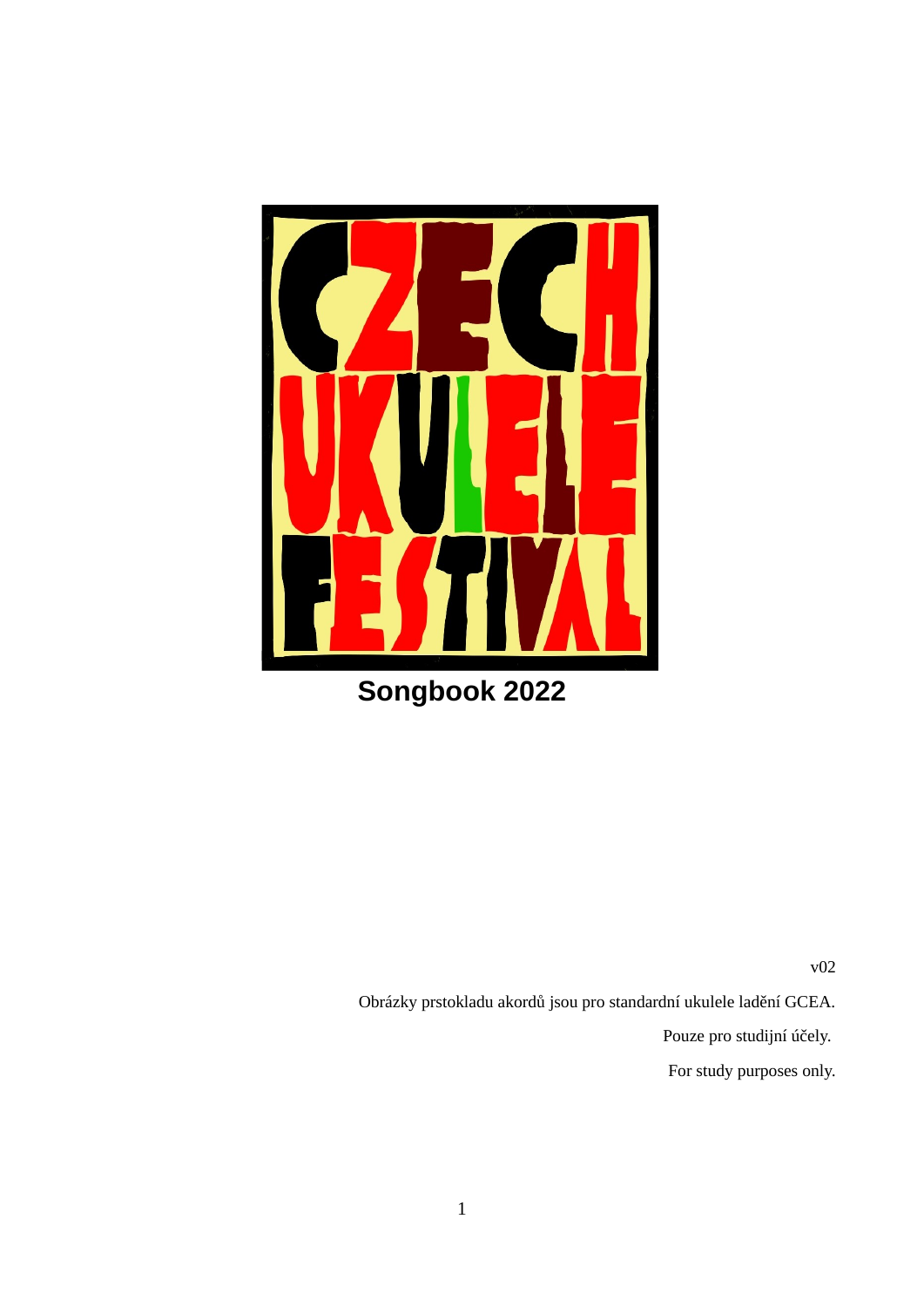# Obsah / Index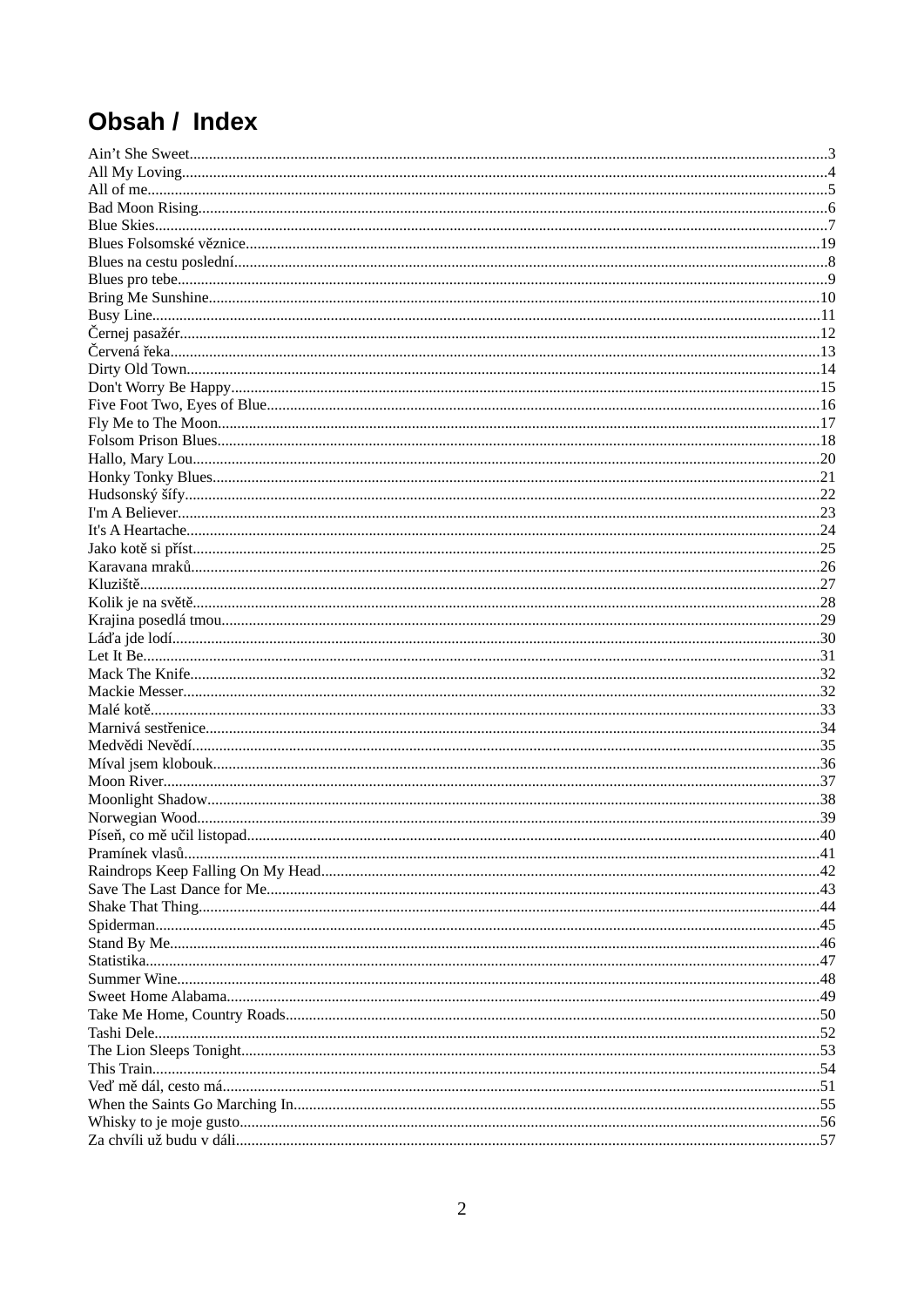<del>annum</del>  $\overline{\text{minim}}$ **Ain't She Sweet** (Milton Ager, Jack Yellen) Video1 Video2 *(Místo F9 lze hrát F. You can play F instead of F9)* <u>huunnd</u> <u>humund</u> *Intro:* **C E7 A7 D7 G7 C C**  1.There she is! There she is! There's what keeps me up at night.  **Am**  Oh, gee whiz! Oh gee whiz! There's why I can't eat a bite.  **G7 C** Those flaming eyes! That flaming youth!  **D7 G7** C  $C#dim$ Oh mister, oh sister, tell me the truth. *Chorus:*  **C C#dim G7**  Ain't she sweet?  **C C#dim G7** See her coming down the street. G7 Am  **C E7 A7**  Now I ask you very confidentially,  **D7 G7 C** Ain't she sweet?  **C C#dim G7**  D7 F٩ Ain't she nice?  **C C#dim G7** Look her over once or twice. **C** E7 A7 Now I ask you very confidentially,  **D7 G7 C** Ain't she nice? **E7 F9 C** Just cast an eye in her direction **F9** C G7 Oh, me! Oh, my! Ain't that perfection?  **C C#dim G7**  $I$  re----peat,  **C C#dim G7**  don't you think that's kind of neat? **C** E7 A7 And I ask you very confidentially,  **D7 G7 C** Ain't she sweet?  **C**  2.Tell me where, tell me where, have you seen one just like that?  **Am** I declare, I declare, that sure is worth looking at.  **G7 C** Oh boy, how sweet those lips must be !  **D7 G7** Daze on it ! Doggonit, now answer me! *Chorus*

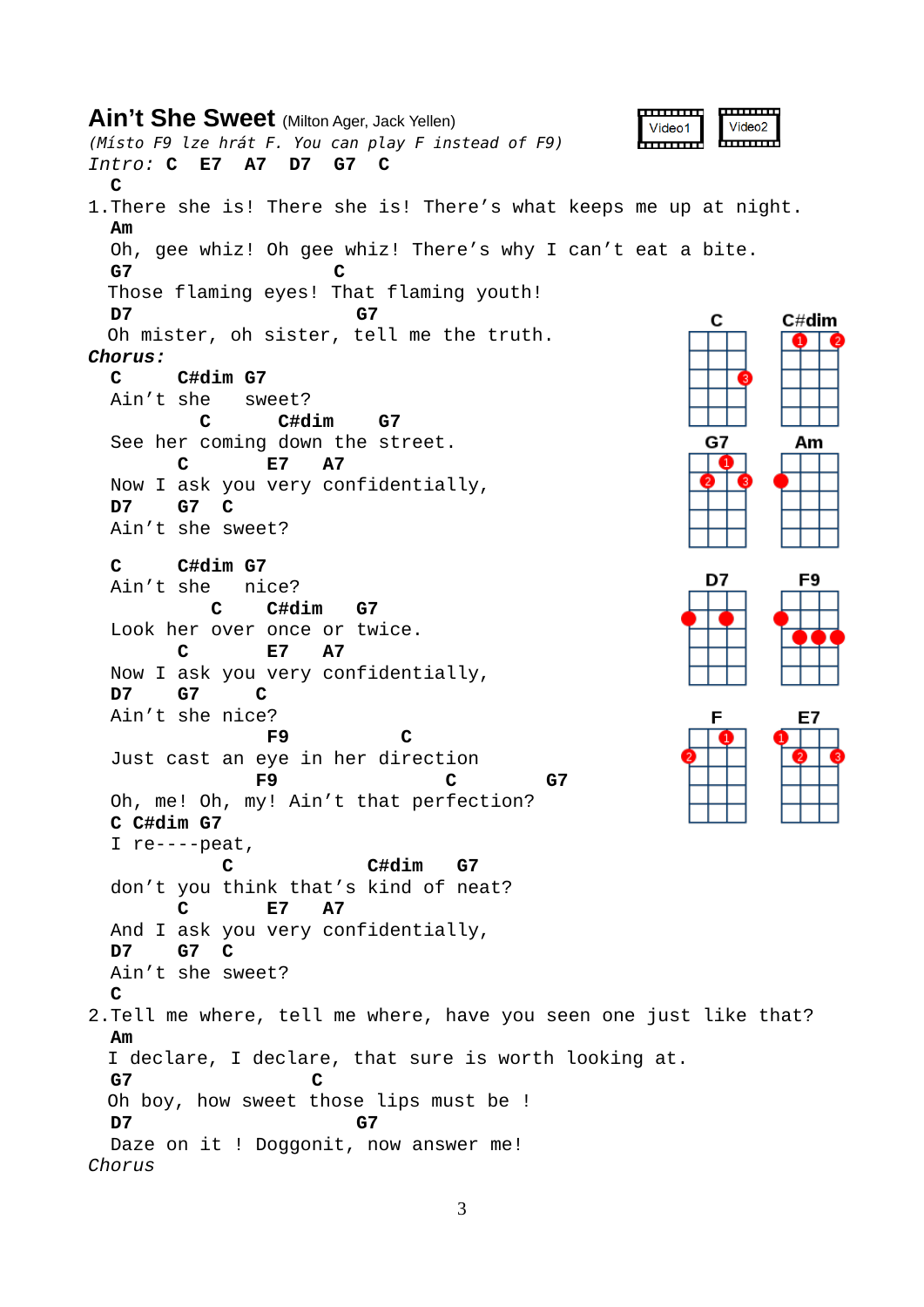Dm Video1 **All My Loving** (John Lennon, Paul McCartney) **Dm** G7 Close your eyes and I'll kiss you, **C** Am Tomorrow I'll miss you. **F** Dm Bb G7 G7 Remember I'll always be true. *Dm* G7 And then while I'm away **C** Am I'll write home every day  **F G7 C** And I'll send all my loving to you. C **12.12 Dm** G7 I'll pretend that I'm kissing, **C** Am The lips I am missing **F** Dm Bb G7 And hope that my dreams will come true. *Dm* G7 Am And then while I'm away **C** Am I'll write home every day  **F G7 C** And I'll send all my loving to you. *Chorus: Am/C C+ C* All my loving I will send to you.<br>**Am/C** C+  **Am/C C+ C** All my loving, darling, I'll be true. **Instrumental: Dm G7 C Am F Dm Bb G7 Dm G7 C Am F G7 C** *Dm* G7 Close your eyes and I'll kiss you. **C** Am Tomorrow I'll miss you, Bb  **F Dm Bb G7** Remember I'll always be true. *Dm* G7 And then while I'm away **C** Am I'll write home every day  **F G7 C** And I'll send all my loving to you. *Chorus* All my loving… *Coda:* **Am** All my loving,  **C** All my loving, C+ *Am*  Ooh, ooh, all my loving  **C** I will send to you.



<del>...........</del>



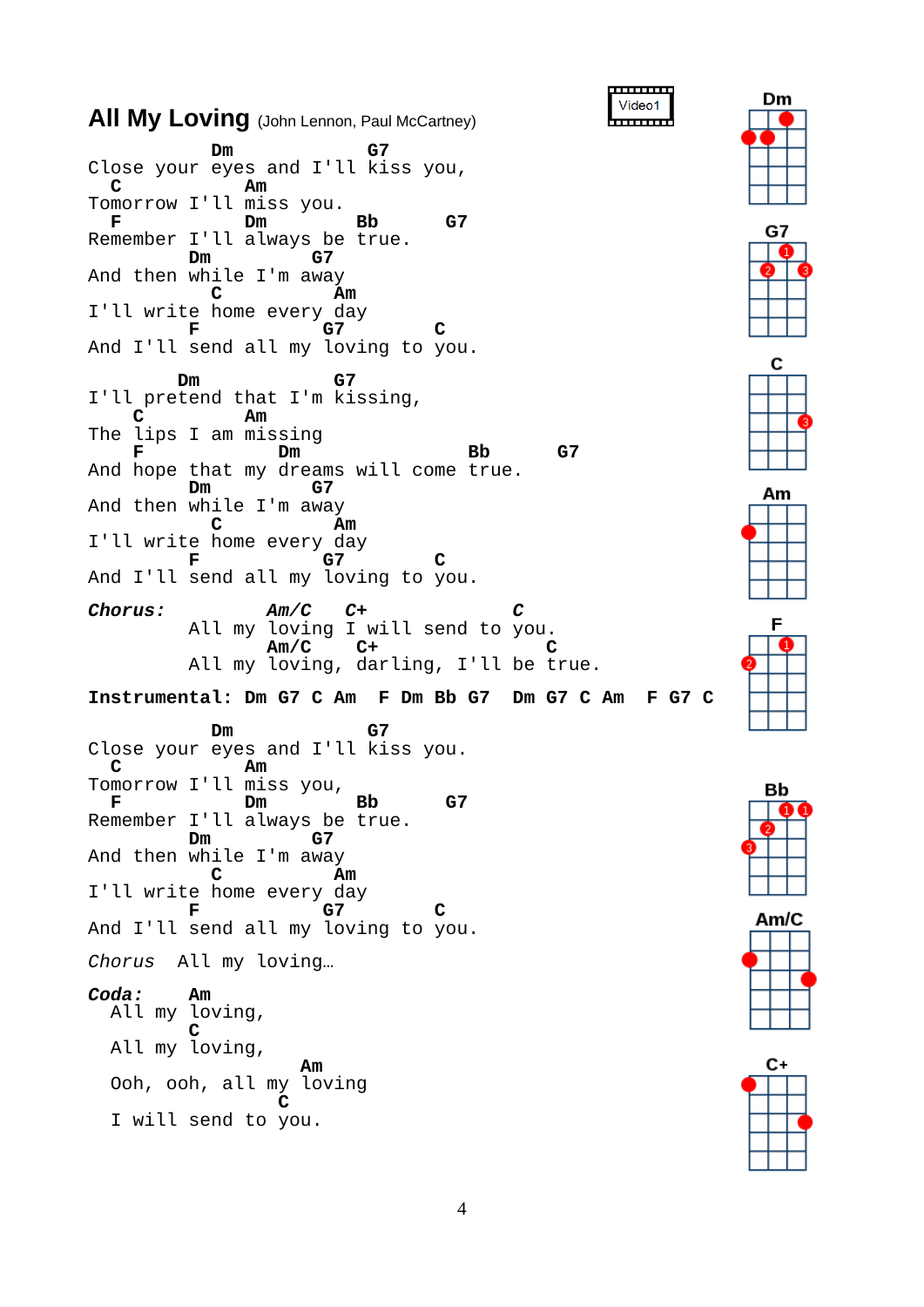# **All of me (Marks, Simon)**

**C** All of me  **E7** Why not take all of me? **A7** Can't you see, *Dm* I'm no good without you? **E7** Take my lips  **Am7** I wanna lose them **D7** Take my arms  **Dm(7) G7** I'll never use them **C** Your goodbye  **E7** Left me with eyes that cry **A7** How can I  **Dm** go on dear without you? **F F#dim** You took the part **C** A7 That once was my heart **Dm G7** So why not, **C C** Take all of me?

**E7 Dm G7** 

*opakovat instrumental / repeat instrumental*

#### *E7 Dm G7*

*opakovat se zpěvem / repeat with signing*

*F C*























5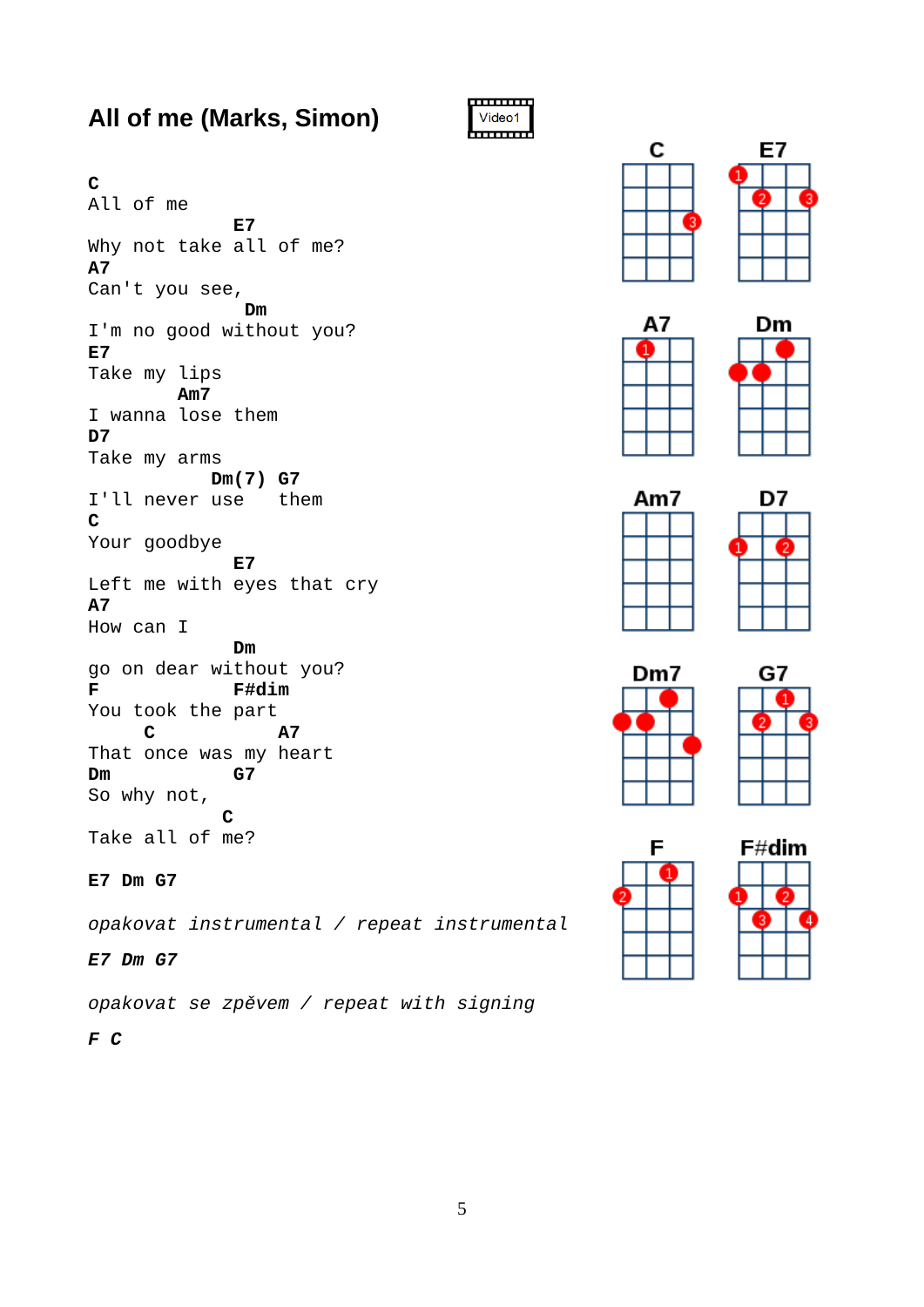# **Bad Moon Rising** (Creedence Clearwater Revival)

<del>,,,,,,,,,,,</del>

**G D C G** I see the bad moon arising **G D C G** I see trouble on the way **G D C G** I see earthquakes and lightnin' **G D C G** I see bad times today



#### *Chorus:*

 **C G** Don't go around tonight well it's bound to take your life  **D C G** There's a bad moon on the rise  **C G** Don't go around tonight well it's bound to take your life  **D C G** There's a bad moon on the rise

**G D C G** I hear hurricanes ablowing **G D C G** I know the end is coming soon **G D C G** I fear rivers over-flowing **G D C G** I hear the voice of rage and ruin

*Chorus*

**G D C G** Hope you got your things together **G D C G** Hope you are quite prepared to die **G D C G** Looks like we're in for nasty weather **G D C G** One eye is taken for an eye

*Chorus*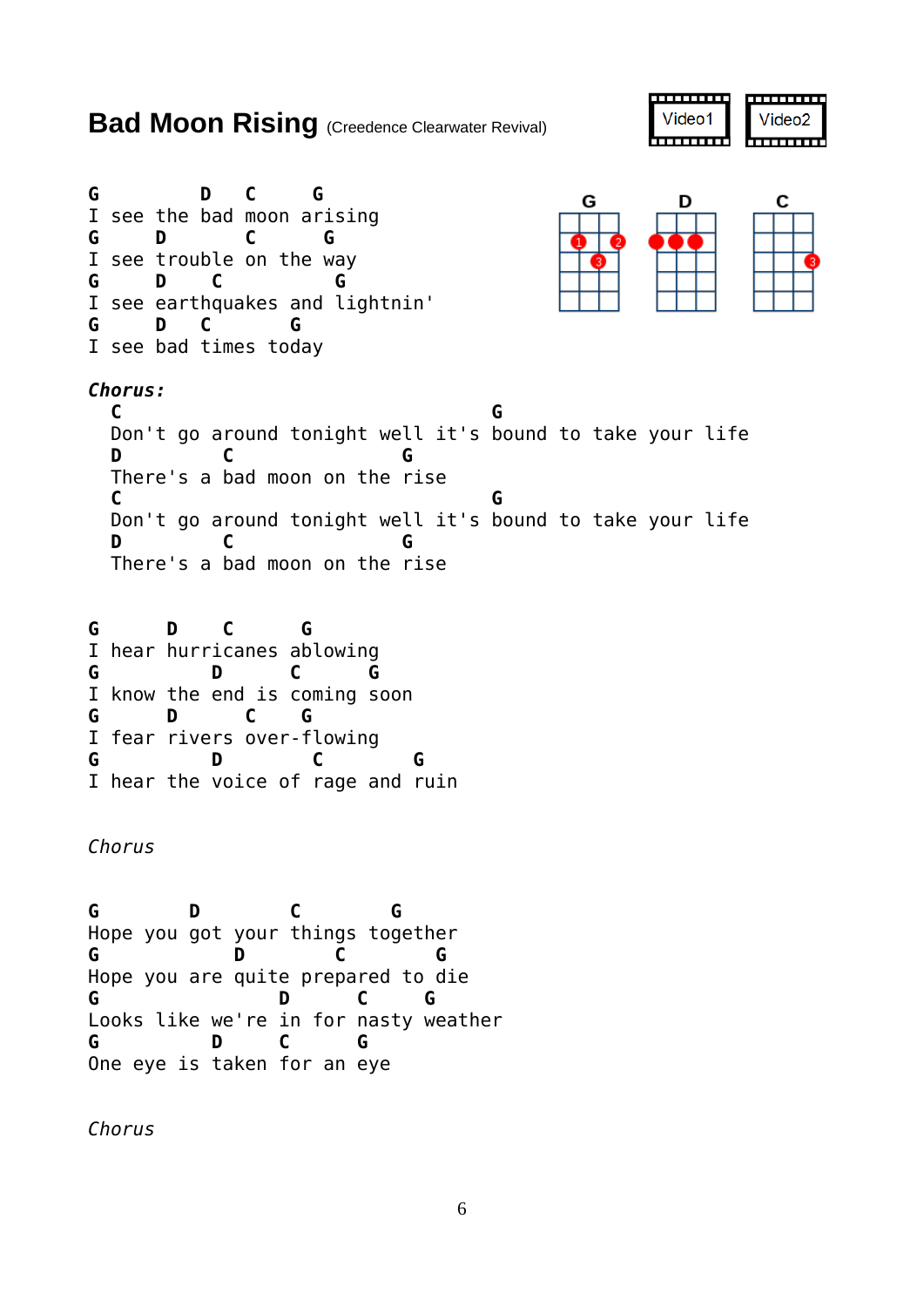# **Blue Skies (Irving Berlin)**

<del>...........</del> Video1 <del>..........</del>

| Em                     | B+                        | Em7      | A9 |    |
|------------------------|---------------------------|----------|----|----|
|                        | Blue Skies, smiling at me |          |    |    |
|                        | D7                        |          | G  | R7 |
| Nothing but blue skies |                           | do I see |    |    |
| Em                     | Em7<br>B+                 | A9       |    |    |
|                        | Blue birds singin' a song |          |    |    |
|                        | G                         |          |    | G  |
|                        | Nothing but blue skies    | from now |    | on |

#### *Chorus:*

 **G Cm G** I never saw the sun shining so bright  **Cm G D7 G** Never saw things going so right  **G Cm G** Noticing the days hurrying by  **Cm G D7 G B7** When your in love, my how they fly

**Em B+ Em7 A9** Blue skies smiling at me **G** D7 G B7 Nothing but blue skies do I see **Em B+ Em7 A9** Blue days, all of them gone<br> **G G D7 G** Nothing but blue skies from now on















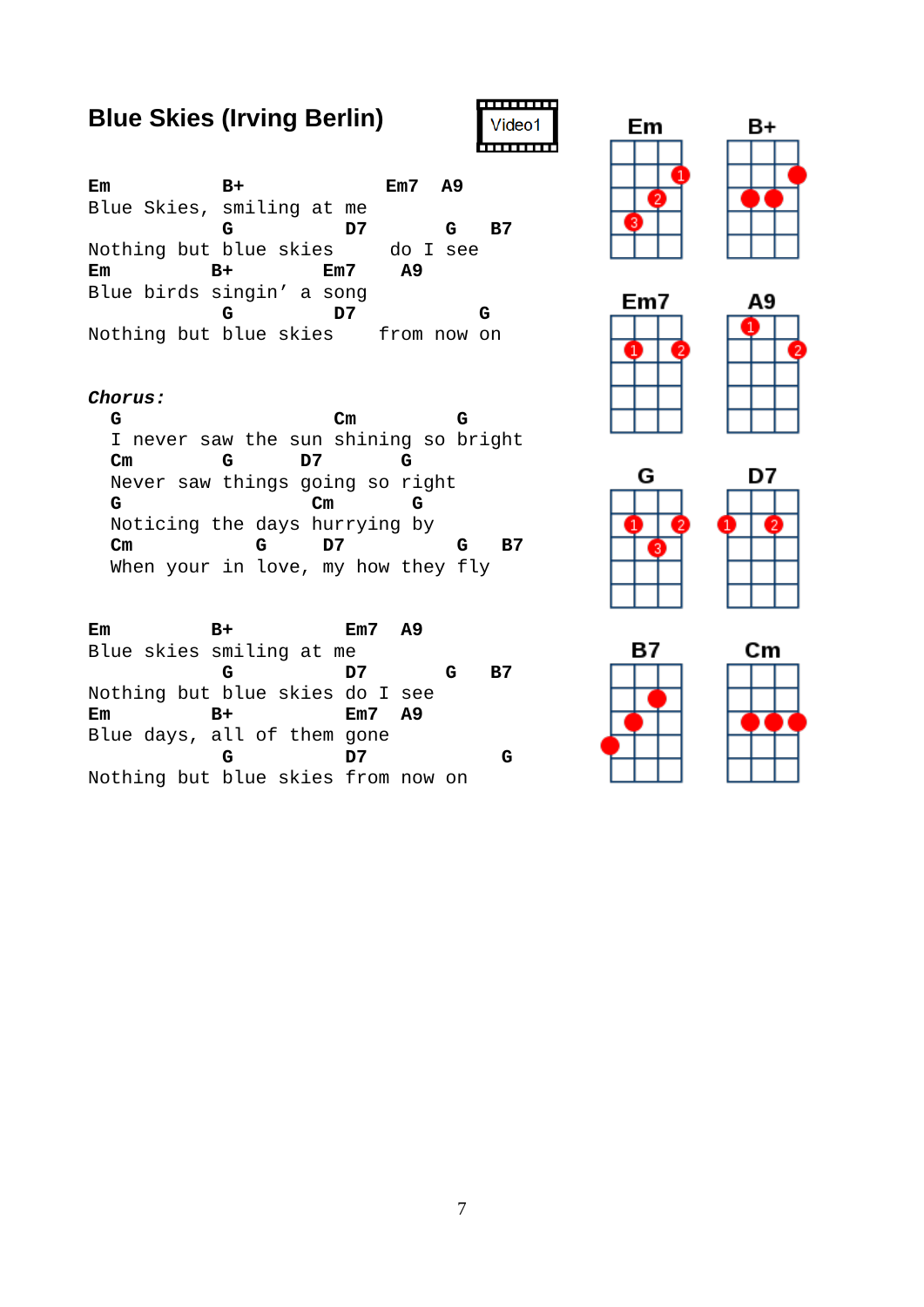## **Blues na cestu poslední** (Jiří Suchý)

**A D7** Černej nebožtíku, máš to ale kliku, **A A7** za chvíli do temný hlíny budeš zakopán, **D7** černej nebožtíku, máš to ale kliku, **A** za chvíli do temný hlíny budeš zakopán, **E7 D7 A** nás jsi nechal v bídě, sám se vezeš jako pán. **Gdim F#dim Fdim A7 Bbdim E7** nebo/or **A7 A7 E7** -4----3----2----0----1----2 -4---3---2---0--0--2  $-3$ ----2----1----0----0----0  $-4---3---2---1---1---2$  -4---3---2---1--1--2  $-3---2---1---0---0---1$   $-x---x---x---0---0---1$ **A D7** Jen kopyta koní hrany tobě zvoní, **A A7** málo lidí dnes pro tebe slzy polyká, **D7** jen kopyta koní hrany tobě zvoní, **A** málo lidí dnes pro tebe slzy polyká, **E7 D7 A** je to smutnej funus, chybí ti tu muzika. **A D7** Kam ti pozůstalí, kam ti vlastně dali **A A7** věnce, kytky, pentle, svíce, marně se ptám, **D7** kam ti pozůstalí, kam ti vlastně dali **A** věnce, kytky, pentle, svíce, marně se ptám, **E7 D7 A** proč je rakev holá, to ty asi nevíš sám. **A D7** Můj milej nebožtíku, když nemáš na muziku, **A A7** poslechni si moji radu trochu nevšední, **D7** černej nebožtíku, co nemáš na muziku, **A** poslechni si moji radu trochu nevšední, **E7 D7 A** zazpívej si sám blues na cestu poslední.

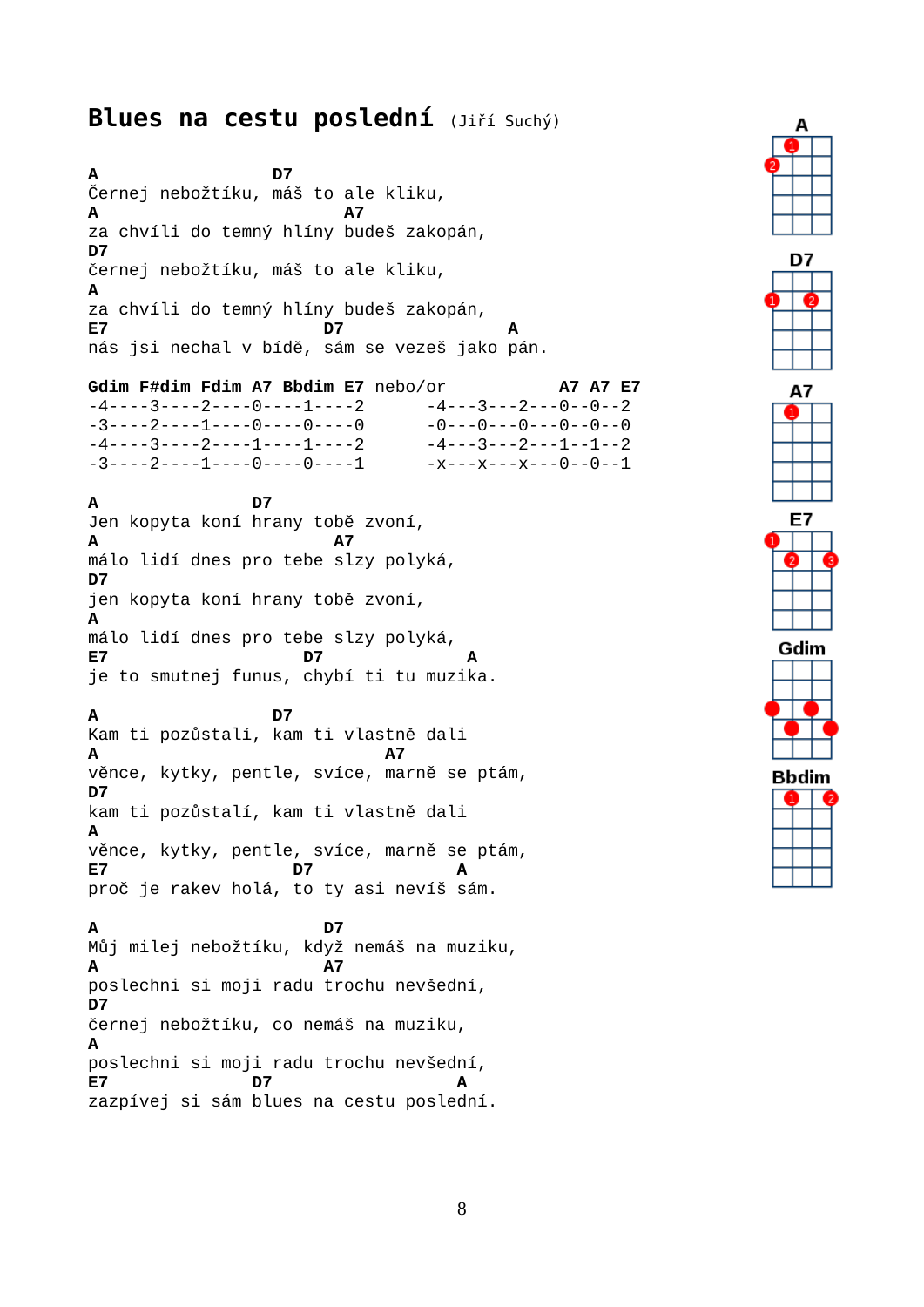## **Blues pro tebe (Jiří Suchý)**



 **C G7 C** V poslední době jdu do sebe,  **C#dim G7**  zpívám o tobě blues pro tebe **C** C7 F Fm [: Čas jak řeky příval plyne, co jsem včera zpíval jiné  **C G7 C G7** zpívám dneska jen a jen pro tebe. :]  **C G7 C** Zpívám blues jen a jen pro tebe,  **C#dim G7**  snad zapomenu příští den už na tebe **C C7 F** Fm [: Jestli se mi to povede, tak žádná víc už nesvede,  **C G7 C G7** abych pro ni dělal to, co pro tebe :]  **C G7 C** Všechno jsem opustil pro tebe,  **C#dim G7**  pro nic víc jsem nežil než pro tebe **C** C7 F Fm [: Co si teď jen počít mám, když jsem tady zůstal sám, **C** G7 C G7 když jsem tady zůstal sám bez tebe :]  **C G7 C** Někdy jsem zlostí celej bez sebe,  **C#dim G7**  chci, aby hrom uhodil do tebe,

**C** C7 F Fm [: a deset minut nato hned já beru svojí kletbu zpět,  **C G7 C G7** já beru svojí kletbu zpátky na sebe :]

9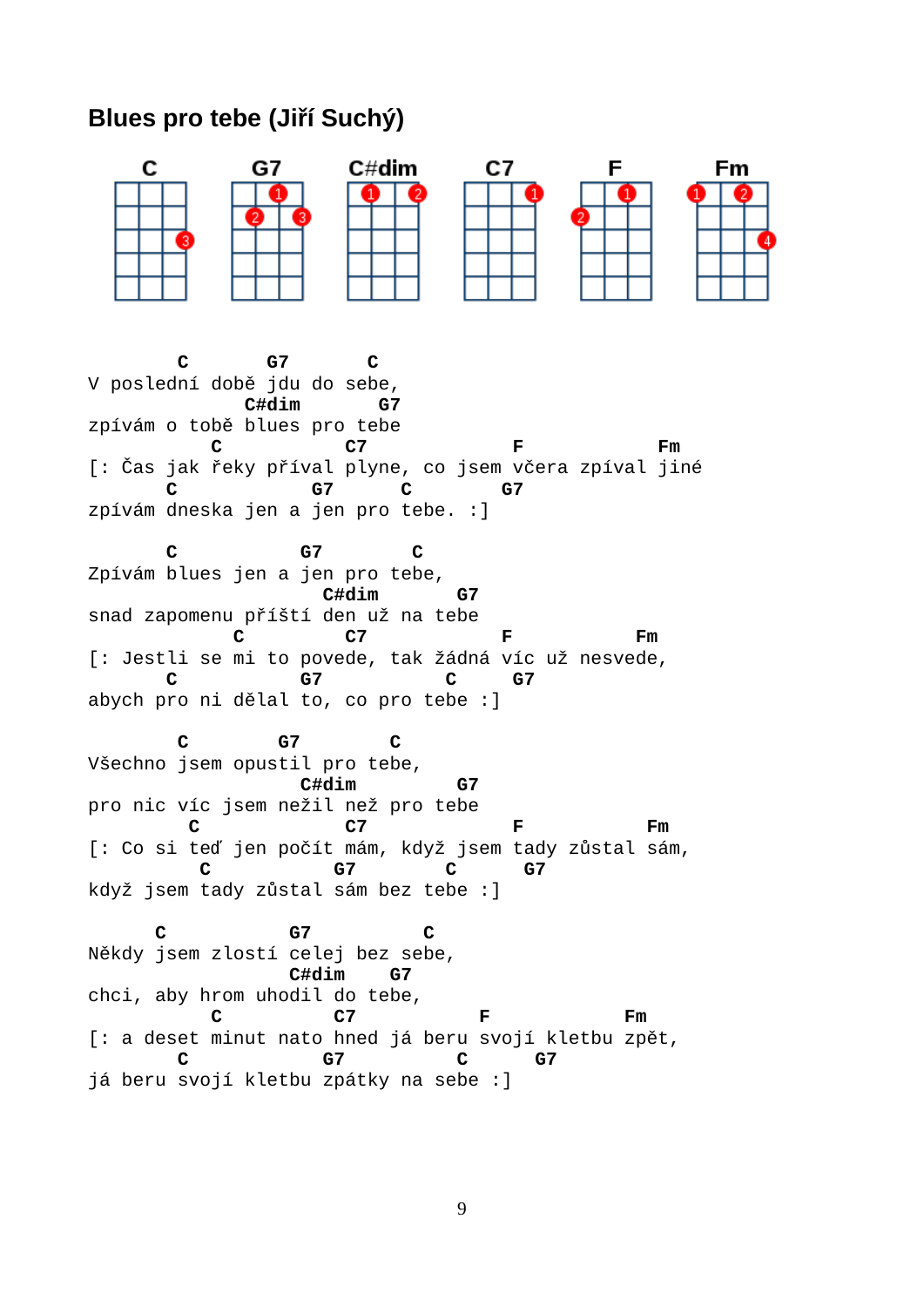# **Bring Me Sunshine (Kent, Dee)**

**Bb** Cm Bring me sun-shine in your smile  **F7 Bb** Make me happy all the while  **Bb7** In this world where we live  **Eb** There should be more happiness...  **C7** So much joy you can give  **F7** To each brand new bright tomorrow **Bb** Cm Make me happy through the years  **F7 Bb** Never bring me any tears...  **Bb7** Let your arms be as warm  **Eb** As the sun from up above **C7** F7 Bb Bring me fun, bring me sunshine, bring me love *repeat faster*



<del>,,,,,,,,,,,</del>









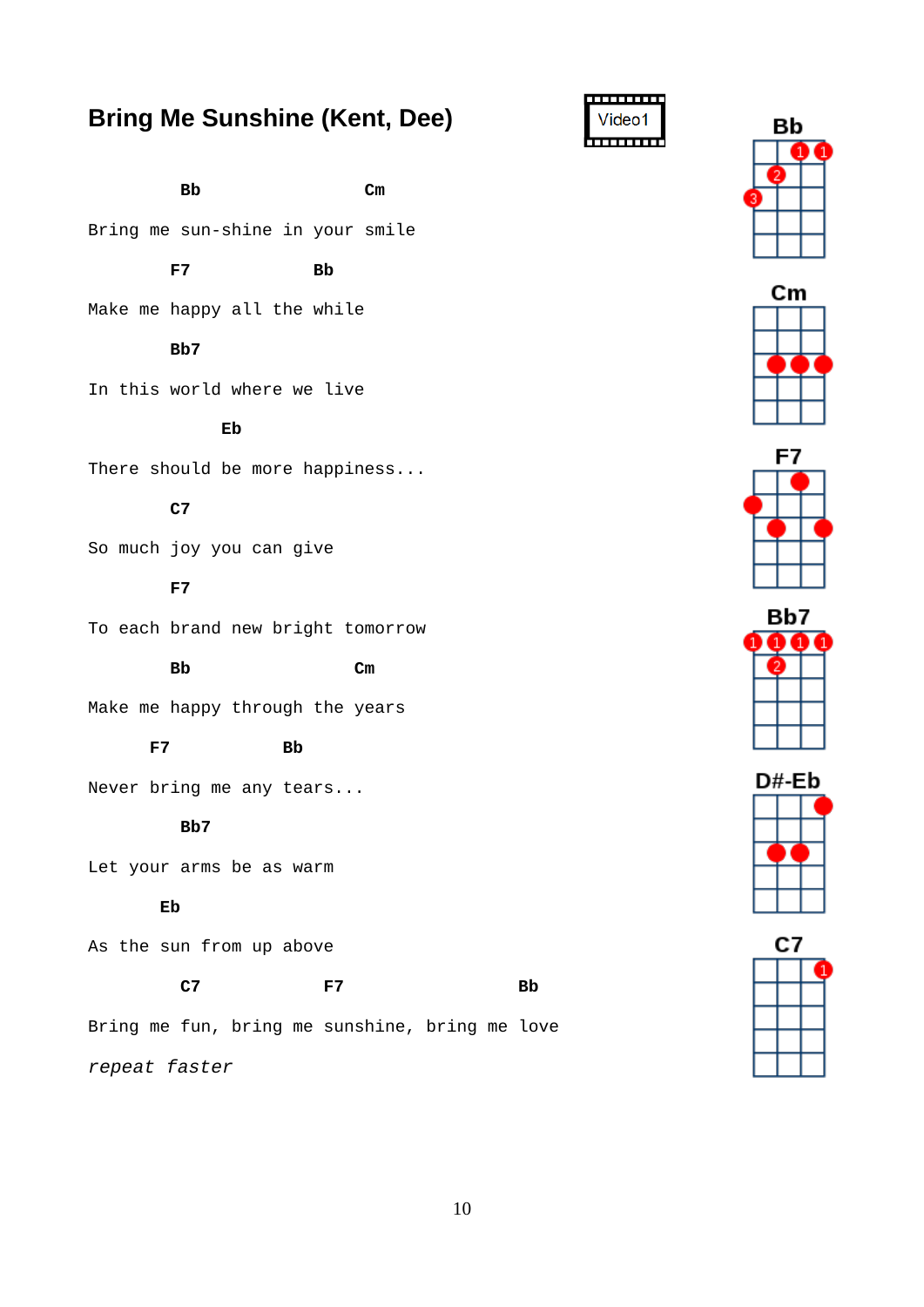

**e** F Bb F Bb 1. I put a nickel in the telephone, dialed my baby's number,  **G7 C7 F Caug**  Got a brrr-brrr, brrr-brrr busy line. **e** F Bb F Bb Each time I tried I gotta busy tone, not my baby's number,  **G7 C7 F F7** Just a brrr-brrr, brrr-brrr busy line. **Bb** Bbm F F7 2. Called his uncle in Jamaica, left a message with the baker, **Bb** Bbm F C7 Even checked the number in the telephone book, **Bb** Bbm F D7 Got so awfully, awfully worried, to my baby's house I hurried. **G7 C7** When I looked inside, the phone was off the hook. **e F** Bb F Bb F 3. And as I walked up to my baby, then, I got my baby's number:  **A7 Cm D7** He was busy in the parlour doing fine.  **Gm Bbm F D7**  Busy kissing someone else, while I was keeping busy, **G7 C7** F Gettin' a brrr-brrr, brrr-brrr busy line. *Instrumental as 1 Repeat 2 and 3*  **G7 C7 F**  Just brrr-brrr, brrr-brrr busy line  **G7 C7 F**  Just biz-biz, biz-biz, busy line  **G7 C7 F**  Biz-biz, biz-biz busy line.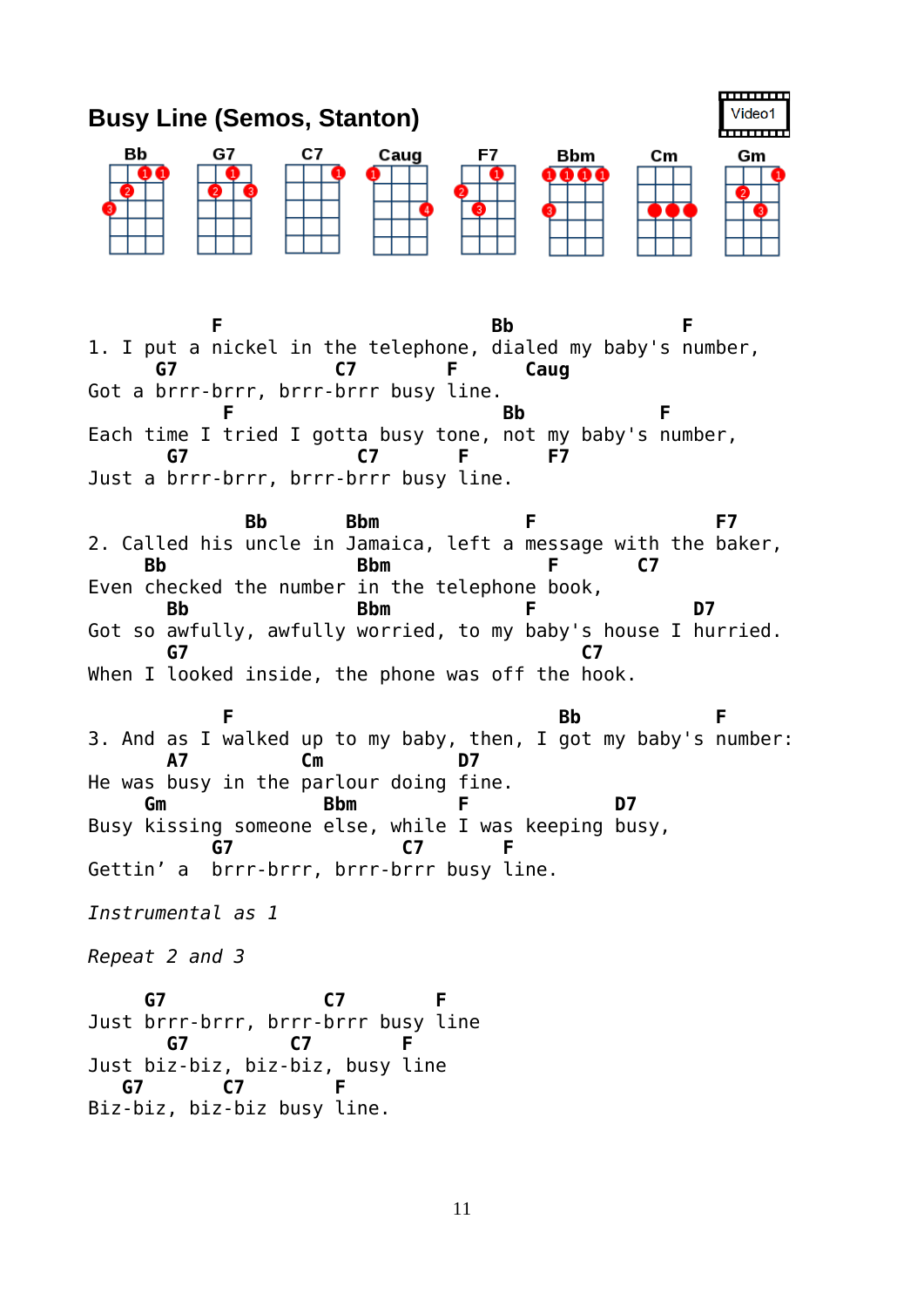# **Černej pasažér (Traband)**

**Dm** A 1. Mám kufr plnej přebytečnejch krámů *Dm*  a mapu zabalenou do plátna.  **A**  Můj vlak však jede na opačnou stranu *Dm* **Dm** a moje jízdenka je dávno neplatná .<br>F Dm F Dm  **F Dm F Dm** na na ...

- 2. Někde ve vzpomínkách stojí dům, Ještě vidím, jak se kouří z komína. V tom domě prostřený stůl, Tam já a moje rodina.
- 3. Moje minulost se na mě šklebí 4 a srdce bolí, když si vzpomenu, že stromy, který měly dorůst k nebi, teď leží vyvrácený z kořenů.  **F Dm F Dm** na na ...

#### **Bb**

*Ref:*Jsem černej pasažér,  **C F**  Nemám cíl ani směr **Bb C** F Vezu se načerno životem a nevím **Bb Bb Bb**  Jsem černej pasažér,  **C F**  Nemám cíl ani směr **Bb C** A7 Vezu se odnikud nikam a nevím, kde skončím.

4. Mám to všechno na barevný fotce, někdy z minulýho století. Tu jedinou a pocit bezdomovce si nesu s sebou jako prokletí.  **F Dm F Dm** na na ...

*Ref*

5. Mám kufr plnej přebytečnejch krámů a mapu zabalenou do plátna.` Můj vlak však jede na opačnou stranu a moje jízdenka je dávno neplatná...











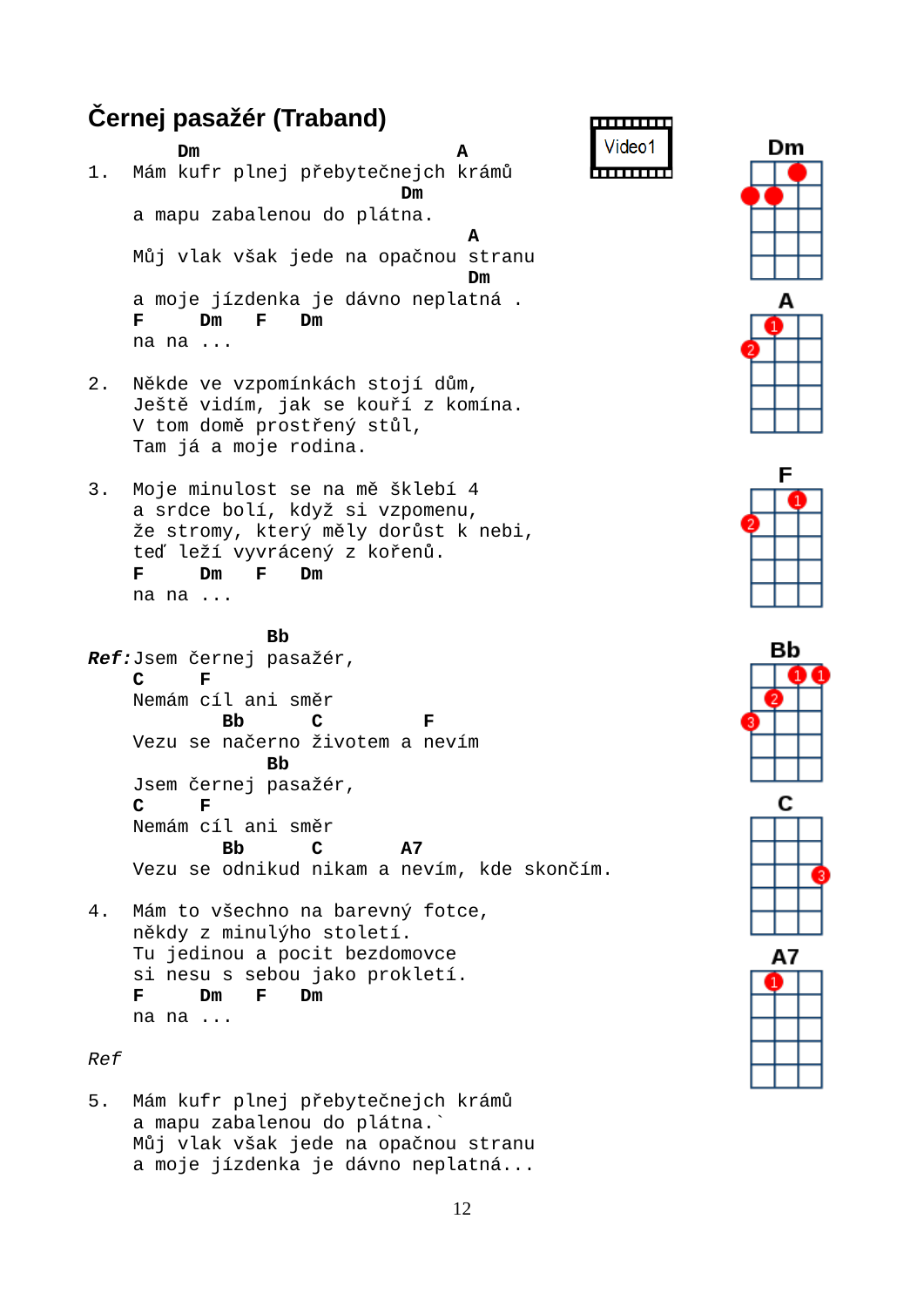**Červená řeka**



**C** C7 F Vím, že lásku jak trám lehce slíbí, **C C A7 Dm G7**  já ho znám, srdce má děravý, **C** C7 F ale já ho chci mít, mně se líbí,  **C G7 C** bez něj žít už mě dál nebaví.

 **C C7 F** Často k nám jezdívá s kytkou růží,  **C A7 Dm G7** nejhezčí z kovbojů v okolí,  **C C7 F** vestu má ušitou z hadích kůží,  **C G7 C** bitej pás, na něm pár pistolí.

**C** C7 F Hned se ptá, jak se mám, jak se daří,  **C A7 Dm G7** kdy mu prý už to svý srdce dám,  **C C7 F** na to já odpovím, že čas maří,  **C G7 C** srdce blíž Červený řeky mám.

*Ref*

**C** C7 F Když je tma a jdu spát, noc je černá,  **C A7 G7** hlavu mám bolavou závratí,  **C C7 F** ale já přesto dál budu věrná,  **C G7 C** dokud sám se zas k nám nevrátí.











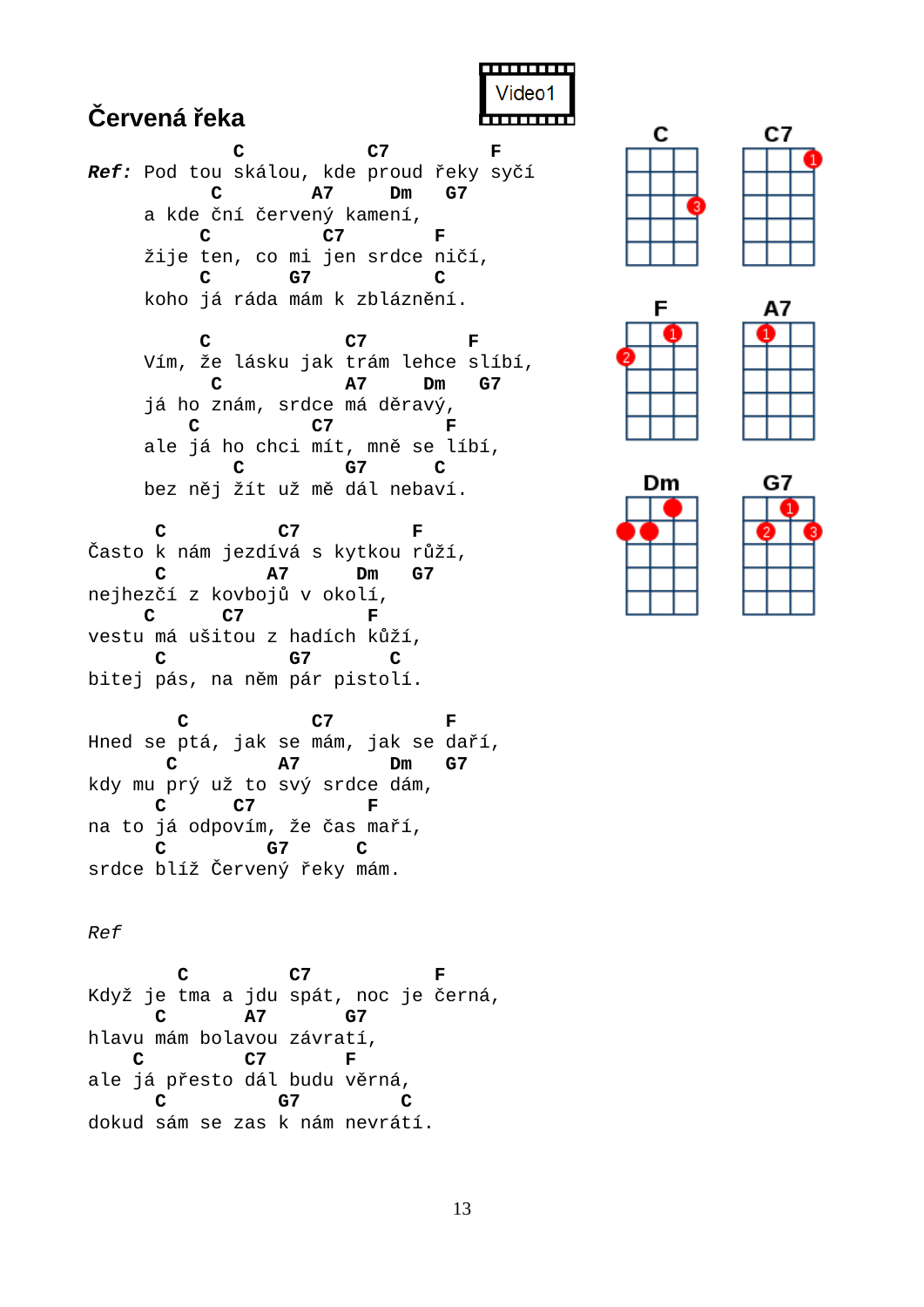## **Dirty Old Town (The Pogues)**

 **G** I met my love, by the gas works wall  **C G** Dreamed a dream, by the old canal I kissed my girl, by the factory wall **D** Em Dirty old town, dirty old town

 **G** Clouds are drifting across the moon  **C G** Cats are prowling on their beats Springs a girl from the streets at night **D** Em Dirty old town, dirty old town

 **G** I heard a siren from the docks  **C G** Saw a train set the night on fire I smelled the spring on the smokey wind **D** Em Dirty old town, dirty old town

 **G** I'm gonna make me a big sharp axe  **C G** Shining steel tempered in the fire I'll chop you down like an old dead tree **D** Em Dirty old town, dirty old town

 **G** I met my love, by the gas works wall  **C G** Dreamed a dream, by the old canal I kissed my girl, by the factory wall **D** Em Dirty old town, dirty old town **D** Em Dirty old town, dirty old town









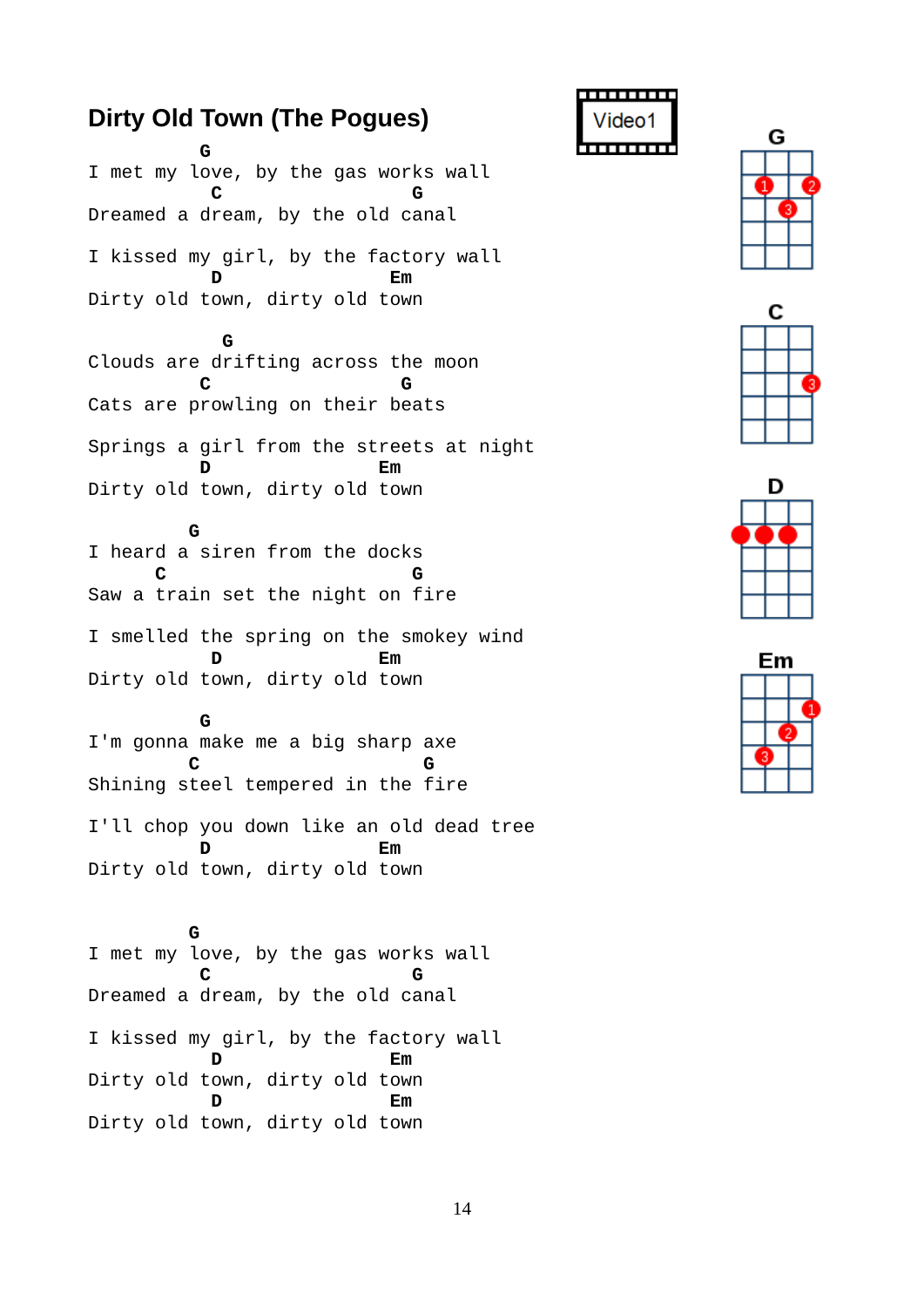#### **Don't Worry Be Happy** (Bobby McFerrin)

*Intro and chorus:* **C Dm F C C Dm F C**  1. **C** Here's a little song I wrote **Dm** You might want to sing it note for note **F C** Don't worry, be happy.  **C** In every life we have some trouble  **Dm** But when you worry you make it double  **F C C C** Don't worry, be happy. (Don't worry, be happy now.) 2. **C** Ain't got no place to lay your head  **Dm** Somebody came and took your bed **E** C Don't worry, be happy.  **C** The landlord say your rent is late  **Dm** You may have to litigate *nebo / or* **F** C Don't worry, be happy. 3. **C** Ain't got no cash, ain't got no style  **Dm** Playing my ukulele makes me smile **F** C Don't worry, be happy.  **C** 'Cause when you worry your face will frown  **Dm** And that will bring everybody down  **F C** Don't worry, be happy. 4. **C** Now there's the little song I wrote  **Dm** I hope you learned it note for note **F** C Don't worry, be happy.  **C** In your life expect some trouble  **Dm** but when you worry you make it double  **F C** Don't worry, be happy.















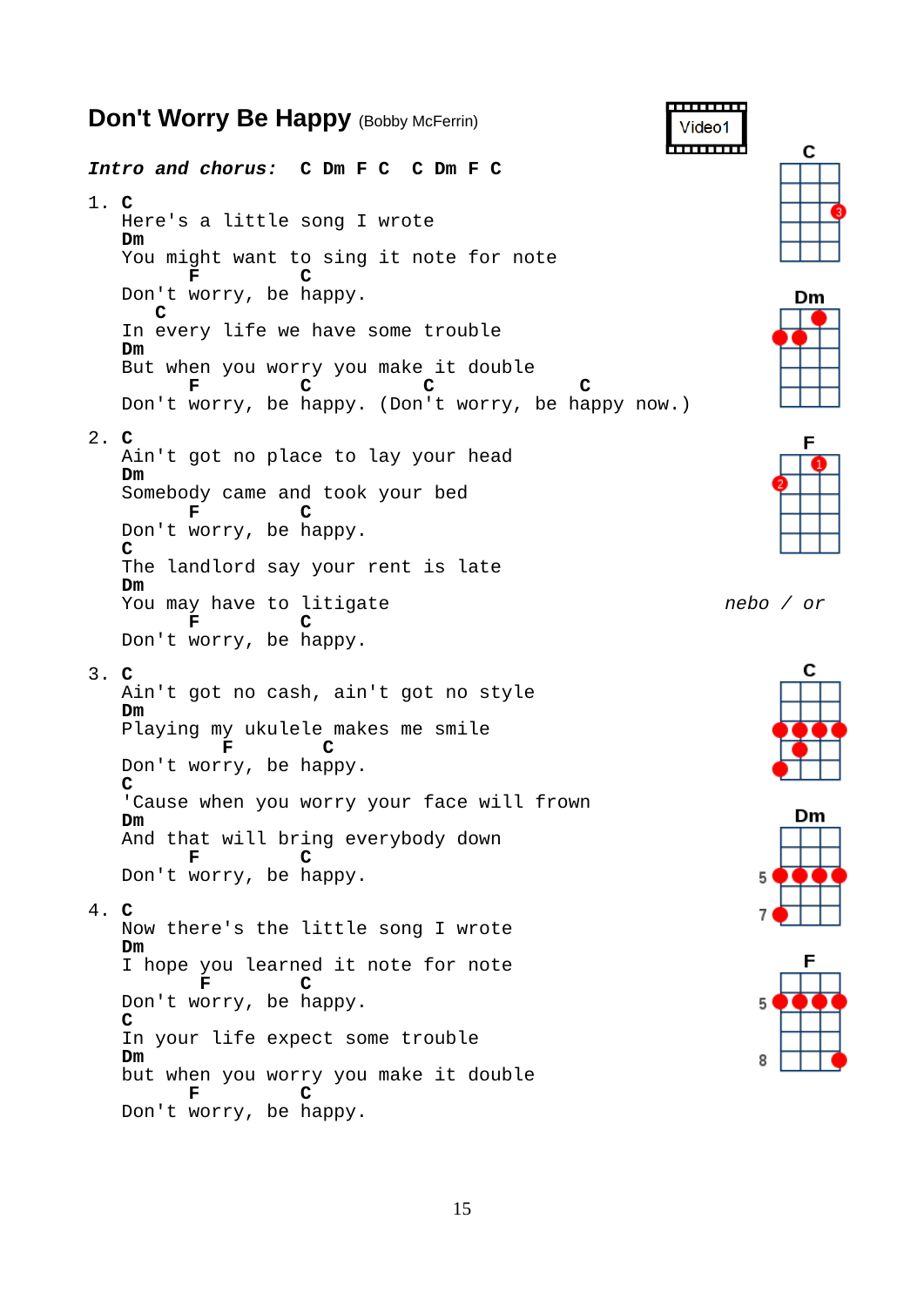**Five Foot Two, Eyes of Blue** (Ray Henderson / Sam Lewis, Joe Young)

**C E7** Five foot two, eyes of blue, **A7** Oh, what those five feet can do! **D7 G7 C G7** Has anybody seen my gal? **C E7** Turned up nose, turned down hose **A7** Flapper? Yes, sir, one of those. **D7 G7 C**  Has anybody seen my gal? **E7**  Now, if you run into a five foot two **A7** All covered with fur, **D7** Diamond rings and all those things, **G7 STOP** Bet your life it isn't her. **C** E7 But could she love, could she woo, **A7** Could she, could she, could she coo? *First / poprvé:* **D7 G7 C**  Has anybody seen my gal? *Repeat from start / opakovat od začátku Second / podruhé:*

 **D7 G7 D7 G7 D7 G7**  Has anybody seen , anybody seen, anybody seen  **C F C** my gal?











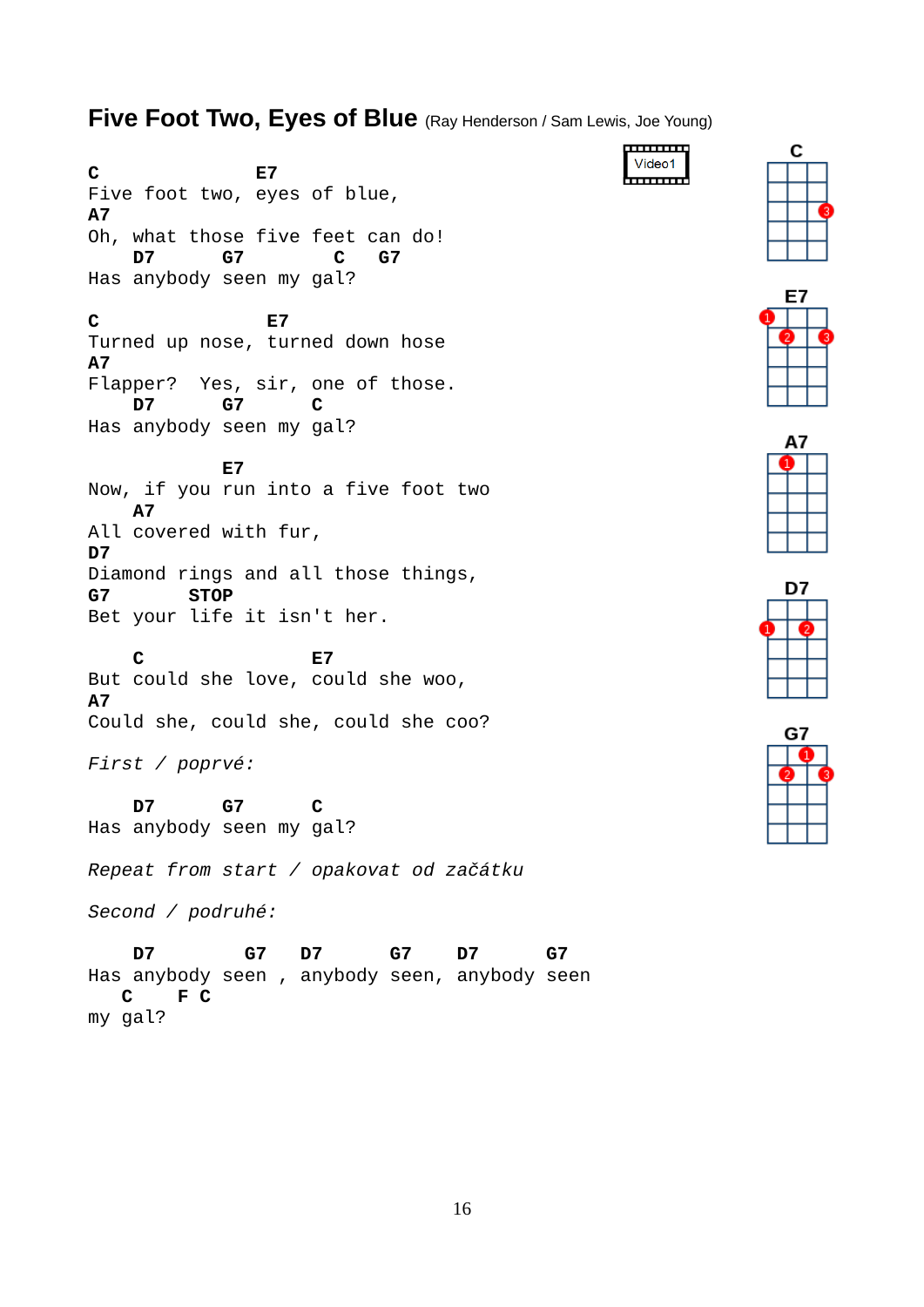## **Fly Me to The Moon (Bart Howard)**



- **1. Am . . . Dm . . . G7 . . . Cmaj7 . C7 .** Fly me to the moon and let me play a-mong the stars,  **F . . . Dm . . . E7 . . . Am . A7 .** Let me see what spring is like on Ju-pi-ter and Mars In  **Dm . . . G7 . . . Em . . . A7 . . .** oth-er words, hold my hand In **Dm** . . . . **G7** . . . . **C** . . . **E7** . . . oth-er words, darl-ing kiss me!
- **2. Am . . . Dm . . . G7 . . . Cmaj7 . C7 .** Fill my heart with song, and let me sing for-ev-er more  **F . . . Dm . . . E7 . . . Am . A7 .** You are all I long for, all I wor-ship and a-dore In  **Dm . . . G7 . . . Em . . . A7 . . .** oth-er words, please be true! In  **Dm . . . G7 . . . C . . . E7 . . .** oth-er words, I love you

*Instrumental (jako 2.)*

**3. Am . . . Dm . . . G7 . . . Cmaj7 . C7 .** Fill my heart with song, and let me sing for-ev-er more  **F . . . Dm . . . E7 . . . Am . A7 .** You are all I long for, all I wor-ship and a-dore In  **Dm . . . G7 . . . Em . . . A7 . . .** oth-er words, please be true! In  **Dm . . . G7 . . . C6 . C#maj7 . C** oth-er words, I love you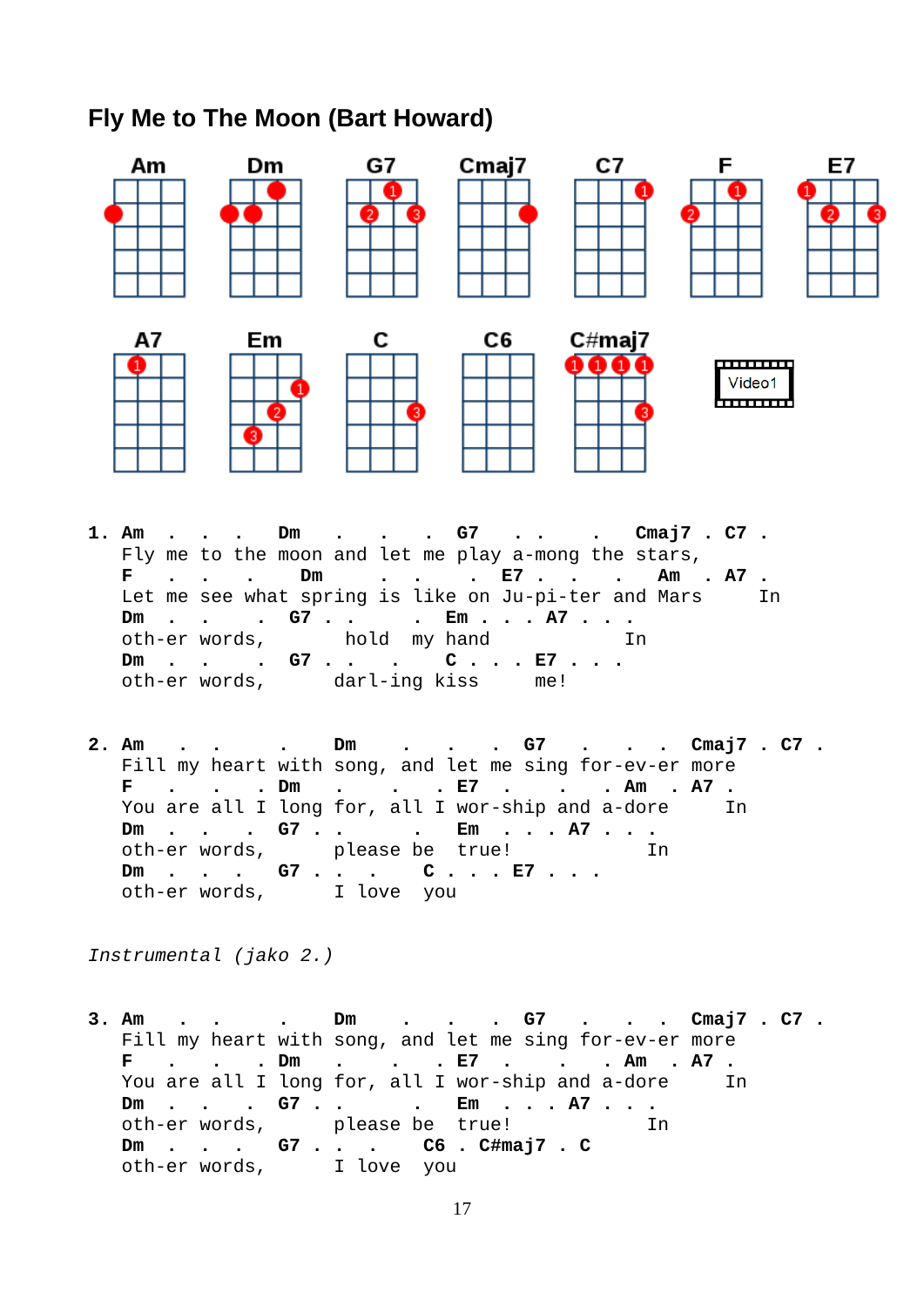## **Folsom Prison Blues** (Johnny Cash)

 **C** I hear the train a comin', It's rollin' round the bend  **C7**  I ain't seen the sunshine since, I don't know when **F** C I'm stuck in Folsom Prison, and time keeps draggin' on.  **G7 C** But that train keeps a rollin' on down to San Antone.

## **C**

When I was just a baby, my mamma told me son **C7** Always be a good boy, don't ever play with guns **E** C But I shot a man in Reno, Just to watch him die.  **G7 C** When I hear that whistle blowin', I hang my head and cry

 **C** I bet there's rich folk eatin' in a fancy dinin' car **C7** Probably drinkin' coffee and smokin' big cigars **F** C But I knew I had it comin', I know I can't be free  **G7 C** But those people keep a-movin', and that's what tortures me

 **C** If they freed me from this prison, If that railroad train was mine **C7** I think that I would move a little farther down the line **F C** Far from Folsom prison, that's where I want to stay  **G7 C** And I'd let that lonesome whistle blow my blues away.



<del>.........</del>





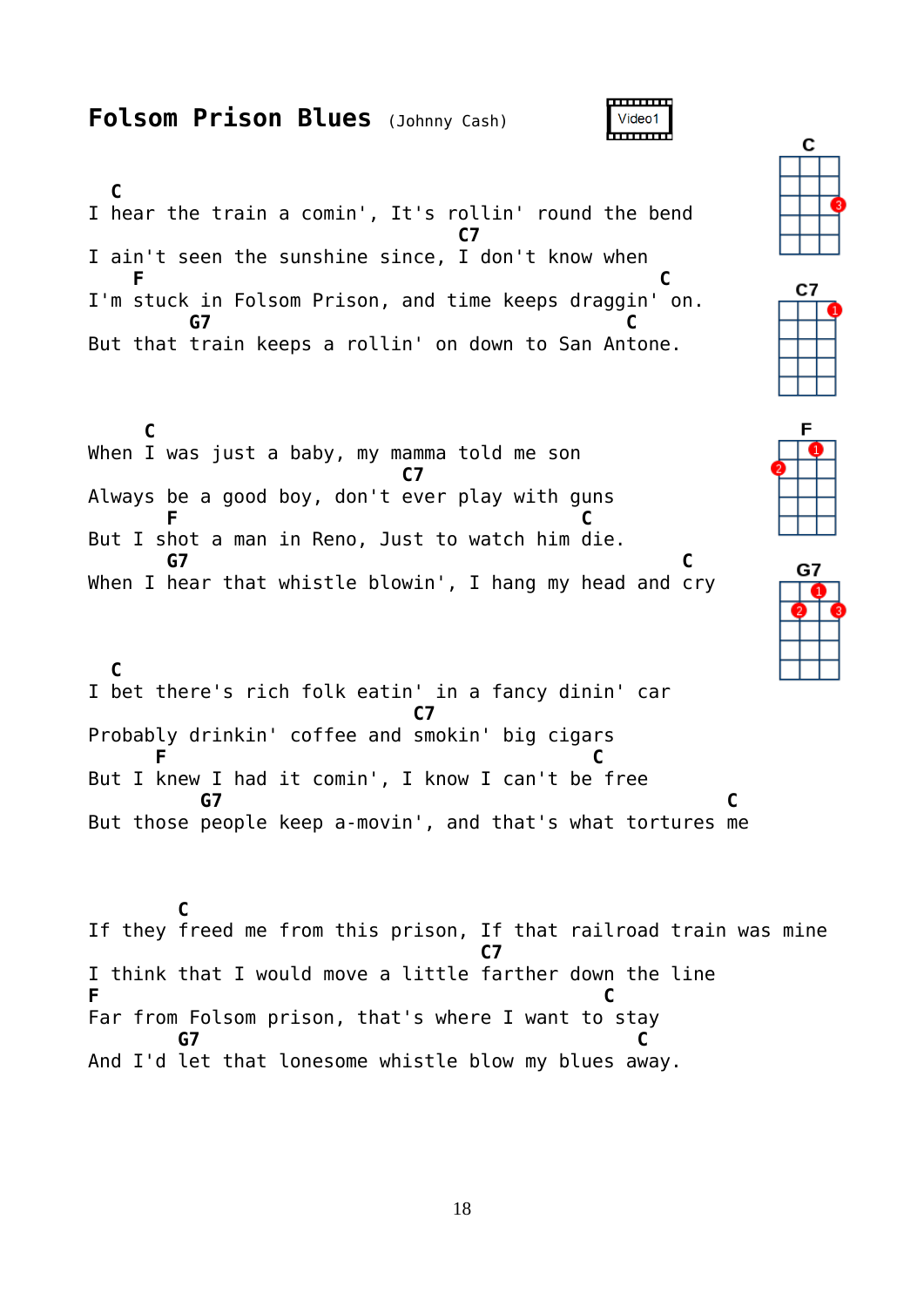## **Blues Folsomské věznice**

(Johnny Cash, Michal Tučný)  **C**  Můj děda bejval blázen, texaskej ahasver, **C7** a na půdě nám po něm zůstal ošoupanej kvér, **F** C ten kvér obdivovali všichni kámoši z okolí  **G7 C** a máma mi říkala:"Nehraj si s tou pistolí!"  **C** Jenže i já byl blázen, tak zralej pro malér, **C7** a ze zdi jsem sundával tenhleten dědečkův kvér, **F** C pak s kapsou vyboulenou chtěl jsem bejt chlap all right  **G7 C** a s holkou vykutálenou hrál jsem si na Bonnie and Clyde.  **C** Ale udělat banku, to není žádnej žert, **C7** sotva jsem do ní vlítnul, hned zas vylít' jsem jak čert, **F C** místo jako kočka já utíkám jak slon,  **G7 C** takže za chvíli mě veze policejní anton.  **C** Teď okno mřížovaný mi říká, že je šlus, **C7** proto tu ve věznici zpívám tohle Folsom Blues. **F C**

pravdu měla máma, radila:"Nechoď s tou holkou!",

a taky mi říkala:"Nehraj si s tou pistolkou!"

 **G7 C**

C





| G7 |  |  |   |  |  |
|----|--|--|---|--|--|
|    |  |  |   |  |  |
|    |  |  | в |  |  |
|    |  |  |   |  |  |
|    |  |  |   |  |  |
|    |  |  |   |  |  |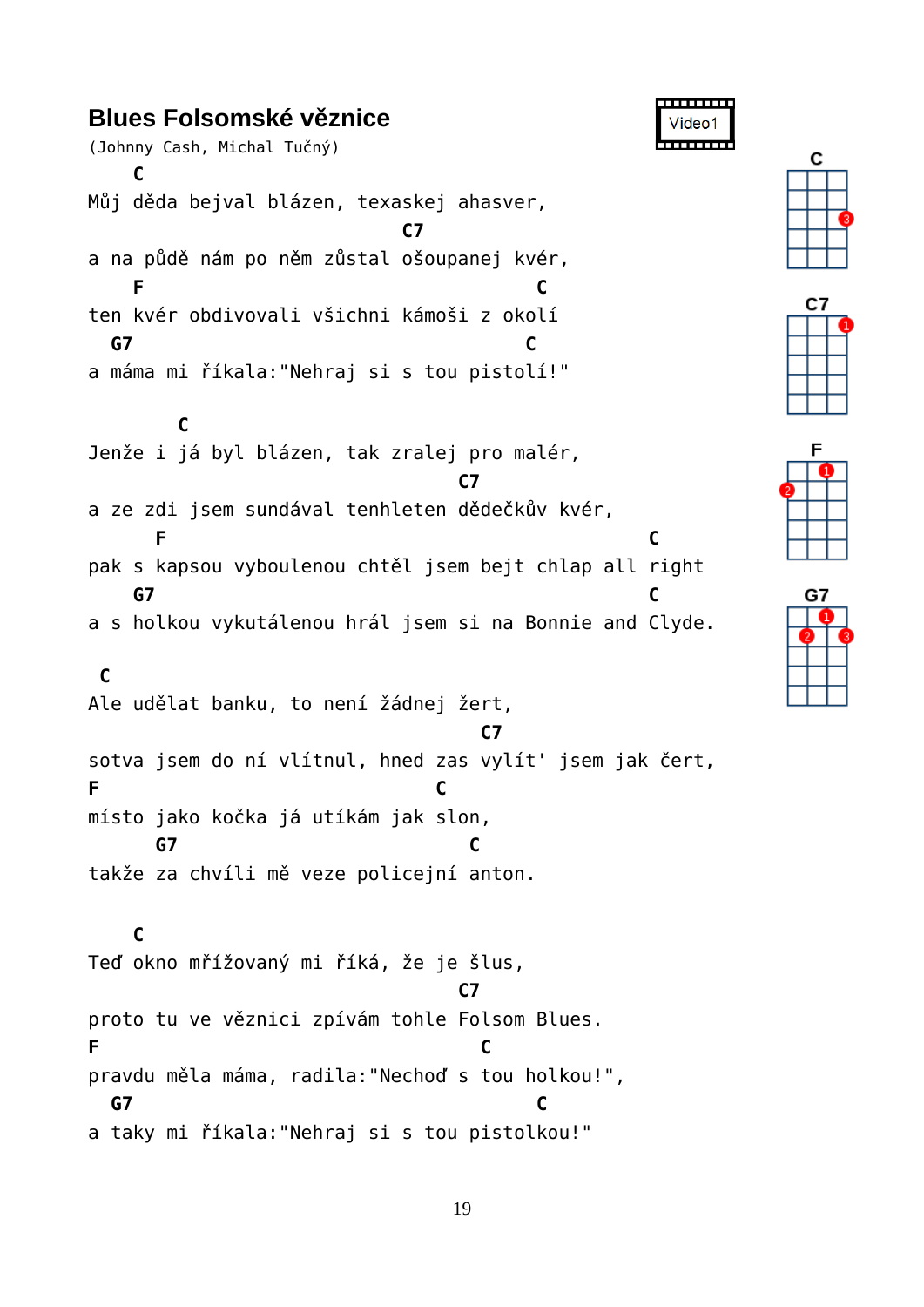## **Hallo, Mary Lou**













(Ricky Nelson)

*Chorus:* **A D** I said, Hello Mary Lou, goodbye heart.  **A E7**  Sweet Mary Lou I'm so in love with you. **A C#7** F#m I knew Mary Lou..we'd never part,  **B7 E7 A D A** So, Hell..o Mary Lou, goodbye heart.

#### **A**

You passed me by one sunny day, **D** flashed those big brown eyes my way,  **A E7** And ooo, I wanted you forever more.  **A** Now, I'm not one that gets around,  **D** I swear my feet stuck to the ground,  **A E7 A D A** and though I never did meet you before.

#### *Chorus*

#### **A**

I saw your lips I heard your voice,  **D** believe me, I just had no choice. **A** E7 Wild horses couldn't make me stay away.  **A** I thought about a moonlit night,  **D** my arms around you good and tight,  **A E7 A D A** that's all I had to see, for me to say...

*Chorus +*   **B7 E7 A D A** So, hello, Mary Lou, goodbye heart.  **B7 E7 A D A** So, hello, Mary Lou, goodbye heart.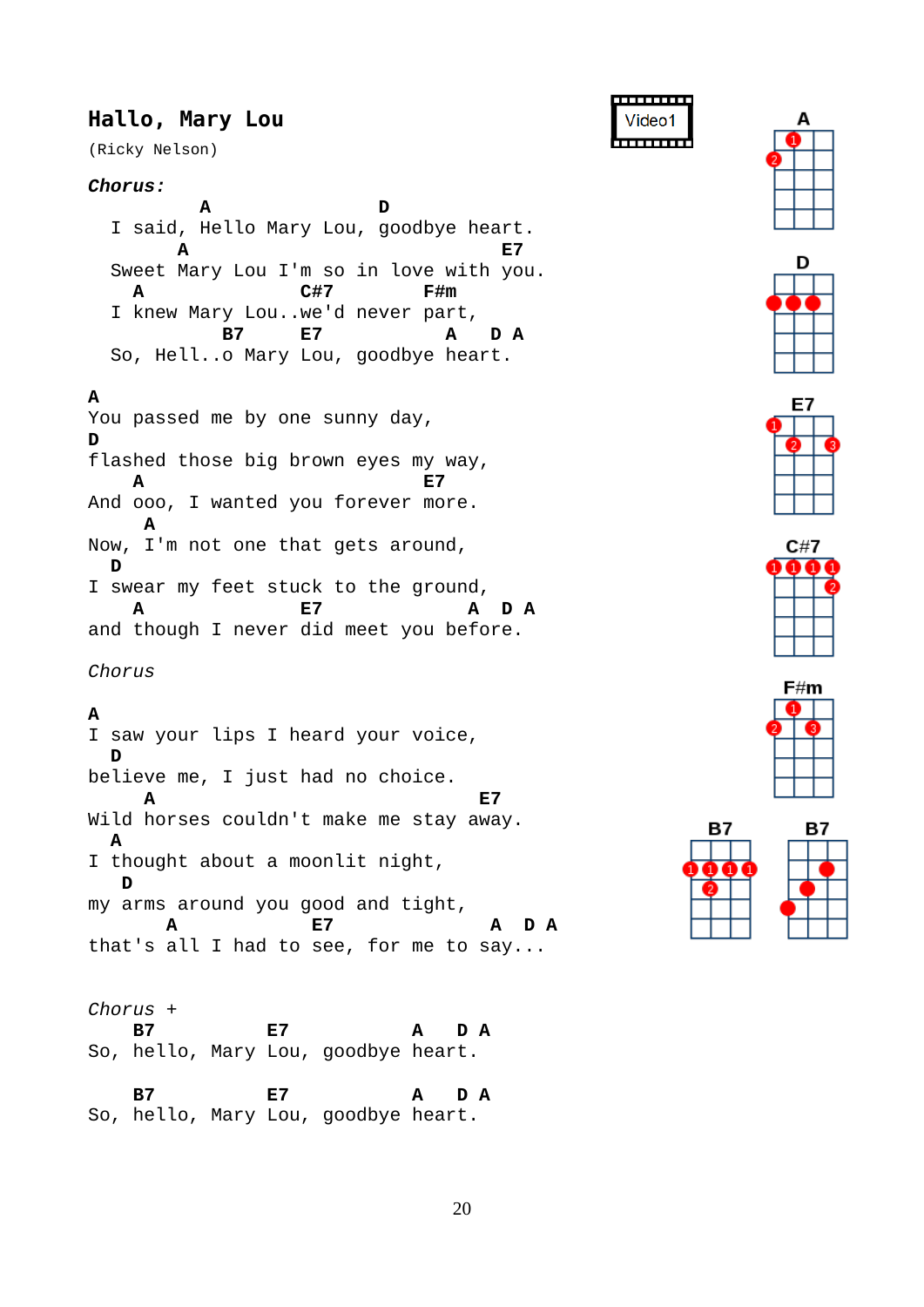# **Honky Tonky Blues (Jiří Suchý)**





 **C**

Každý ráno na piáno hraje Jack, hraje Jack,  **F7 C** každý ráno na piáno hraje Jack, hraje Jack,  **G7 F7 C F7 C** honky tonk, honky tonk, honky tonky blues.  **C** Každý ráno na piáno hraje Jack, hraje Jack,  **F7 C** každý ráno na piáno hraje Jack, hraje Jack,  **G7 F7 C F7 C** honky tonk, honky tonk, honky tonky blues.

 **E7 Ami E7 Ami** Nikomu v domě nevadí, že to piáno neladí, **D** Ddim D7 G7 když hraje Jack, jak už jsem řek, svý honky tonky blues. *opakovat až do omrzení / repeat until bored*

21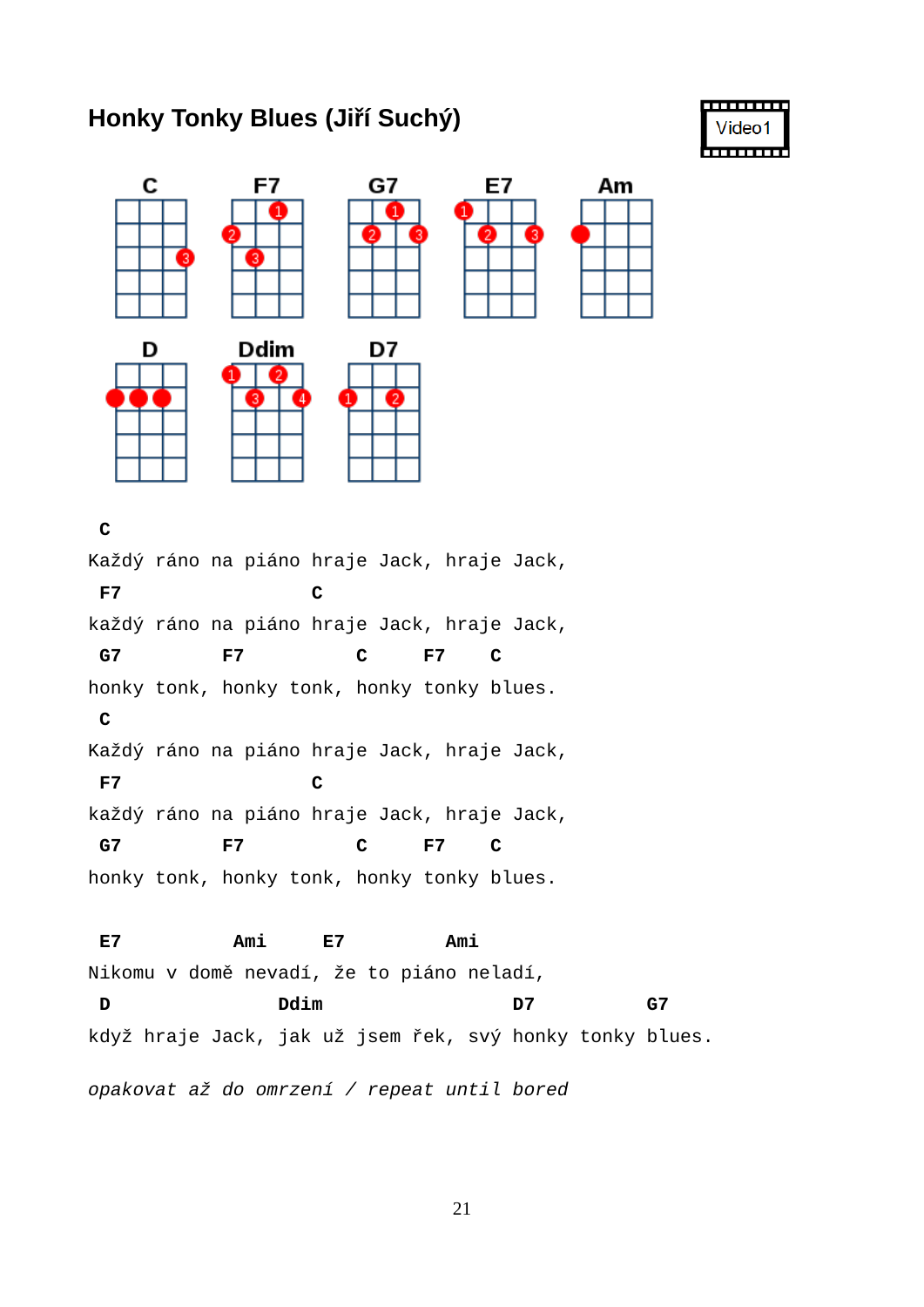**Hudsonský šífy** (Wabi Daněk)

Am Video1 hmmm **Am C C** G Am Ten, kdo nezná hukot vody lopatkama vířený, jako já, jó jako já,  **Am G** kdo hudsonský slapy nezná sírou pekla sířený,  **Am G Am G Am** ať se na hudsonský šífy najmout dá, johoho. **Am C G** Am Ten, kdo nepřekládal uhlí, šíf když na mělčinu vjel, málo zná, málo zná  **Am G** ten, kdo neměl tělo ztuhlý, až se nočním chladem chvěl,  **Am G Am G Am** ať se na hudsonský šífy najmout dá, johoho. **F** Am G Am Am *Ref:* Ahoj, páru tam hoď, ať do pekla se dříve dohrabem,  **G Am G Am** johoho, johoho. **am** C G Am Ten, kdo nezná noční zpěvy zarostenejch lodníků, jako já, jó jako já,  **Am G** ten, kdo cejtí se bejt chlapem, umí dělat rotyku,  **Am G Am G Am** ať se na hudsonský šífy najmout dá, johoho. **Am C** G Am Ten, kdo má na bradě mlíko, kdo se rumem neopil, málo zná, málo zná,  **Am G** kdo necejtil hrůzu z vody, kde se málem utopil,  **Am G Am G Am** ať se na hudsonský šífy najmout dá, johoho. *Ref* **Am C G Am** Kdo má roztrhaný boty, kdo má pořád jenom hlad, jako já, jó jako já,  **Am G** kdo chce celý noci čuchat pekelnýho vohně smrad,  **Am G Am G Am** ať se na hudsonský šífy najmout dá, johoho.  **Am C G** Kdo chce zhebnout třeba zejtra, komu je to všechno fuk, kdo je sám, jó  **Am** jako já, **Am** G kdo má srdce v správným místě, kdo je prostě príma kluk,  **Am G Am G Am** ať se na hudsonský šífy najmout dá, johoho.

<del>,,,,,,,,,,,</del>

*Ref* + johoho...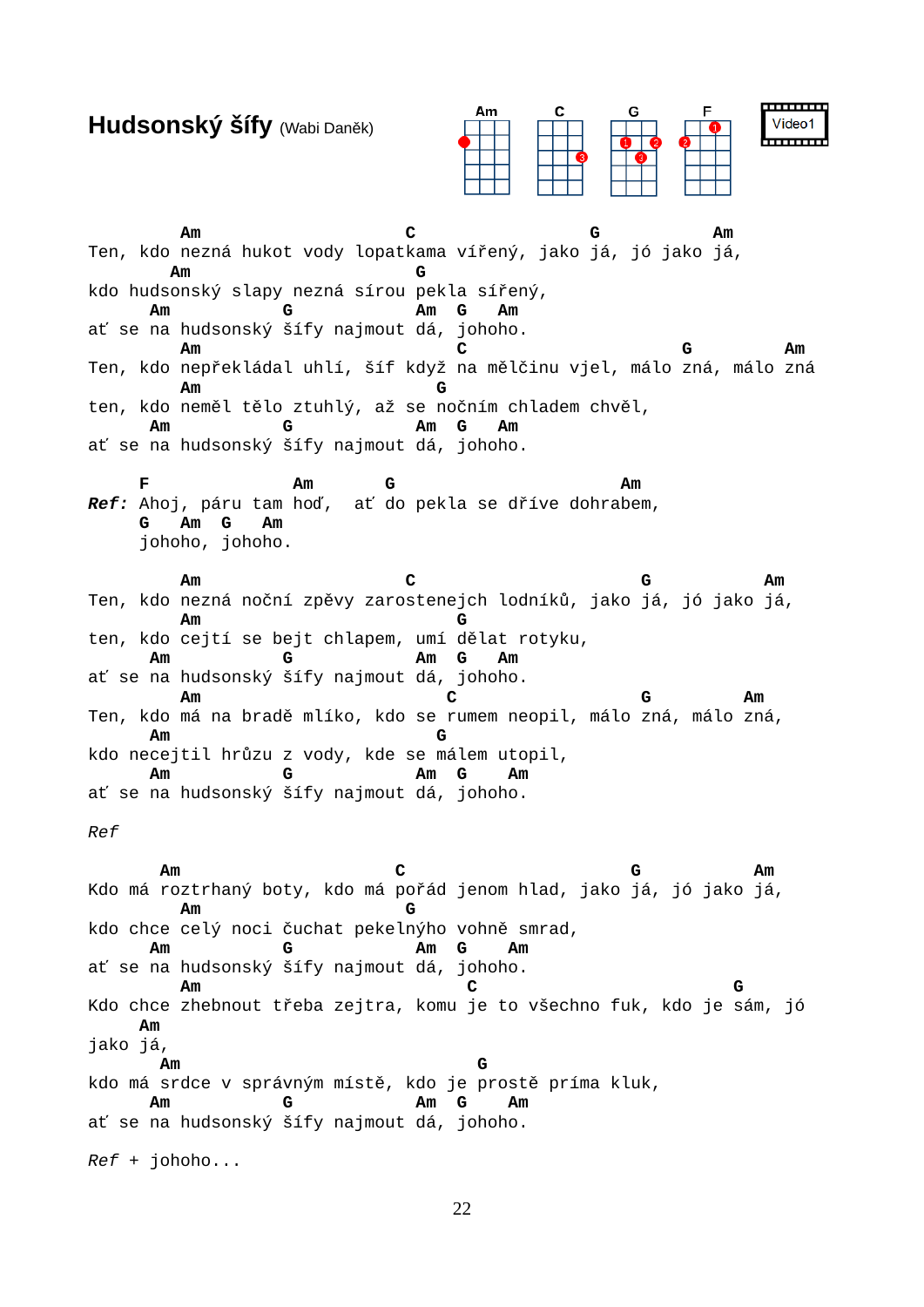# **I'm A Believer (Smash Mouth)**

 **G D G** I thought love was only true in fairy tales **G D G** Meant for someone else but not for me **C G** Love was out to get me **C G** That's the way it seemed **C G D7** Disappointment haunted all my dreams

*Ch: stop* **G C G**  Then I saw her face **G C G** Now I'm a believer! **G C G** Not a trace **G C G** Of doubt in my mind. **G C** I'm in love **G**  I'm a believer **F D7** I couldn't leave her if I tried.

 **G D G** I thought love was more or less a givin' thing **G D G** Seems the more I gave, the less I got **C G** What's the use in tryin'? **C G** All you get is pain. **C G D7** When I needed sunshine, I got rain.

*2 x Chorus*









|  | L |  |
|--|---|--|
|  |   |  |
|  |   |  |
|  |   |  |
|  |   |  |
|  |   |  |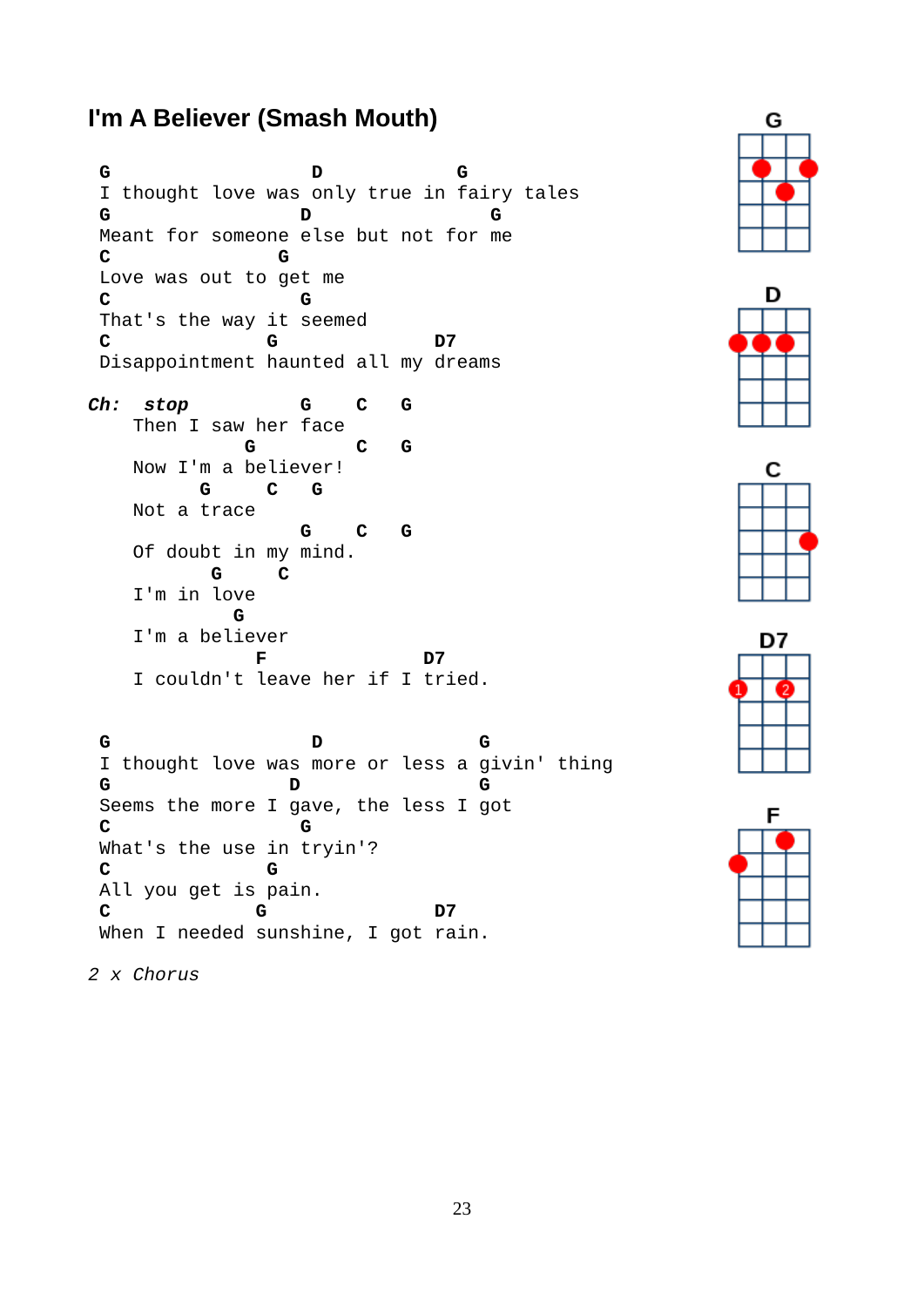## **It's A Heartache (Bonnie Tyler)**

**C** Em It's a heartache, nothing but a heartache **F** C G Hits you when it's too late Hits you when you're down **C** Em It's a fool's game, nothing but a fool's game  **F C G** Standing in the cold rain, feeling like a clown **C** Em It's a heartache, nothing but a heartache **F** C G Love him till your arms break Then he let's you down  **F G** It ain't right with love to share **Em 2018 Am 6 G7 G6** When you find he doesn't care for you, **F** G It ain't wise to need someone  **Em Am G G7 G6** As much as I depended on you **C** Em It's a heartache, nothing but a heartache **F** C G Hits you when it's too late Hits you when you're down **C** Em It's a fool's game, nothing but a fool's game  **F C G** Standing in the cold rain, feeling like a clown  **F G** It ain't right with love to share **Em 20. Am 6 G7 G6** When you find he doesn't care for you **F** G It ain't wise to need someone  **Em Am G G7 G6** As much as I depend on you **C** Em It's a heartache, nothing but a heartache **F** C G Hits you when it's too late Hits you when you're down **C** Em It's a fool's game, nothing but a fool's game  **F C G** Standing in the cold rain, feeling like a clown **C** Em It's a heartache, nothing but a heartache **F** C Love him till your arms break Then he let's you down



'ideo













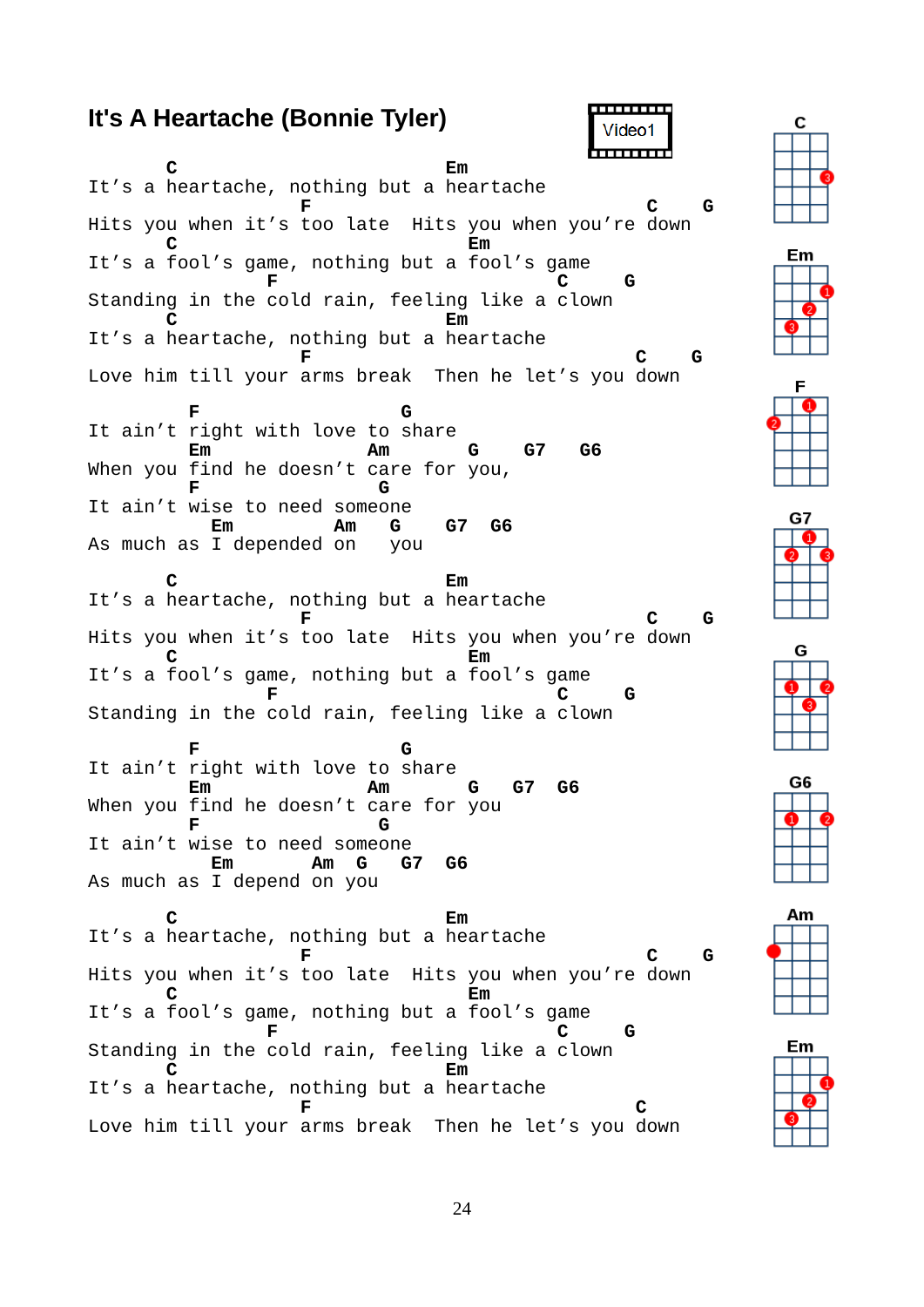**Jako kotě si příst (Jiří Grossman) C F C** Měsíc snílek stoupá nad skalou  **(C#dim) G7** a zpívá si svou píseň pomalou, **C C7** F je podobná té, co jsem složil sám,  **G7 C G7** tak poslouchej a nehleď k hodinám. *Ref: C C7* Jako kotě si příst a víčka mít zavřená  **F C** únavou, málo je míst, kde staré lásky  **D7 G7** naráz uplavou,  **C** jedním z nich je náruč tvá,  **C7 F** a tudíž máš už znát,  $F(m)$ že jak kotě si příst a víčka mít zavřená  **G7 C F C G7** chtěl bych rád. **C F C** Dnešní noc je stokrát ztřeštěná  **(C#dim) G7** a doznám, že jsem šťastný, že tě mám,  **C C7 F** už vítr vlahý stopy bázně svál,  **G7 C G7** tak můžu říct, co léta jsem si přál. *Ref* **C F C** Nevyznám se příliš v lichotkách  **(C#dim) G7** a občas se tak stydím, že bych plách',  **C C7 F** za blízký strom se ukrýt, a pak vím,  **G7 C G7i** že bych šeptal, ovšem hlasem dunivým: *Ref* **C** Tap ta da… **F7 C F7 C F7 C**











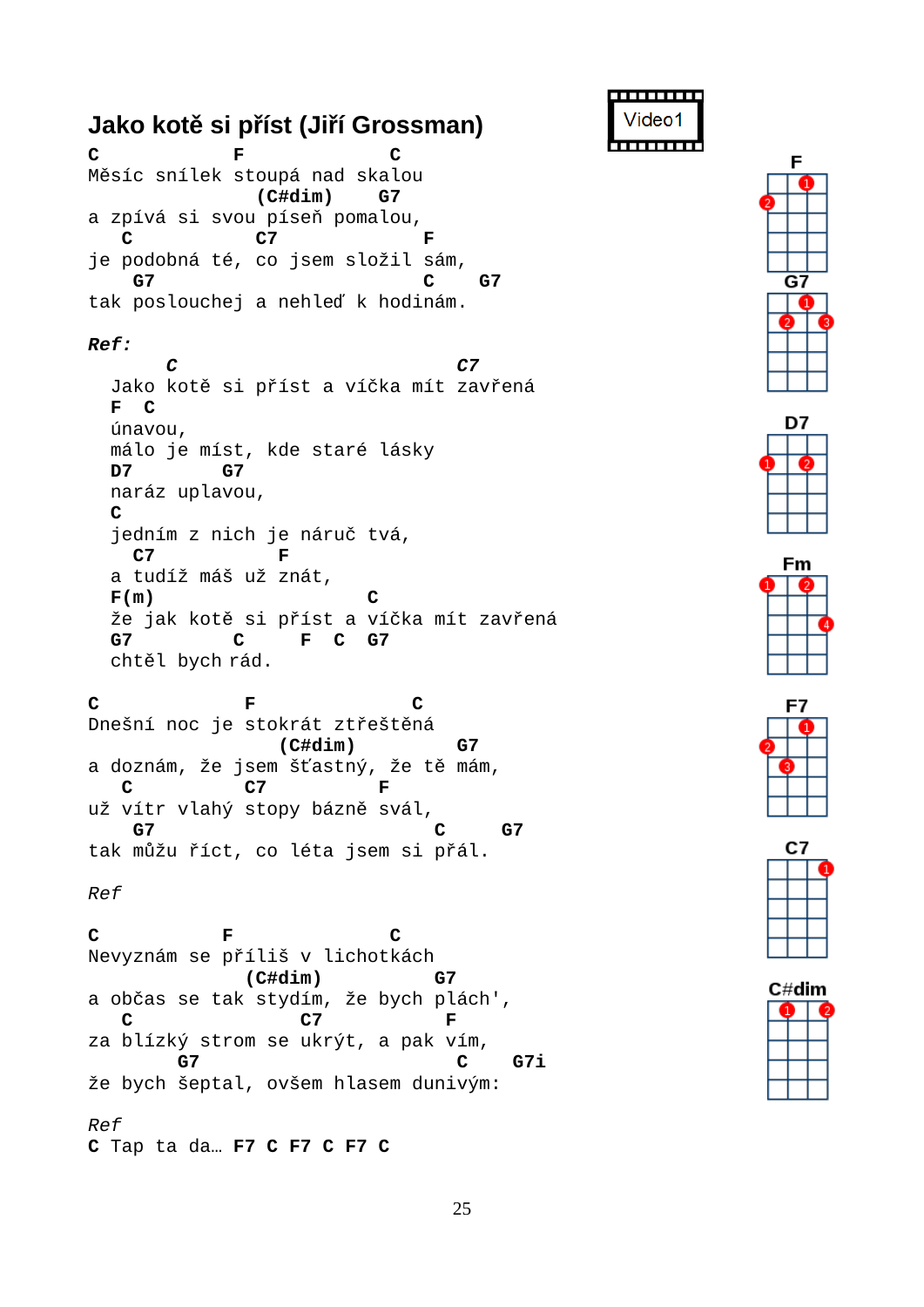# **Karavana mraků (Karel Kryl)**

 **D Bm** 1. Slunce je zlatou skobou na obloze přibitý, **G A D A7** pod sluncem sedlo kožený, **D Bm** pod sedlem kůň, pod koněm moje boty rozbitý **G A D** a starý ruce sedřený.

- **D7 G A Bm** R: Dopředu jít s tou karavanou mraků, **G A Bm** schovat svou pleš pod stetson děravý, **Em A7 Bm Em** [: jen kousek jít, jen chvíli, do soumraku, **Bm F# Bm A7** až tam, kde svítí město, město bělavý. :]
- **D Bm** 2. Vítr si tiše hvízdá po silnici spálený, **G A D A7** v tom městě nikdo nezdraví, **D Bm**  šerif i soudce - gangsteři, oba řádně zvolení **G A D** a lidi strachem nezdraví.
- **D Bm** 3. Sto cizejch zabíječů s pistolema skotačí **G A D A7** a zákon džungle panuje, **D Bm** provazník plete smyčky, hrobař kopat nestačí **G A D** a truhlář rakve hobluje.

 **D7 G A Bm** R: V městě je řád a pro každého práce, **G A Bm** buď ještě rád, když huba oněmí, **Em A7 Bm Em** [: může tě hřát, že nejsi na oprátce **Bm F# Bm A7** nebo že neležíš pár inchů pod zemí. :]

4.=1. **D7 G A Bm** R: Pryč odtud jít s tou karavanou mraků, **G A Bm** kde tichej dům a pušky rezavý, **Em A7 Bm Em** [: orat a sít od rána do soumraku **Bm** F# Bm a nechat zapomenout srdce bolavý. :]

















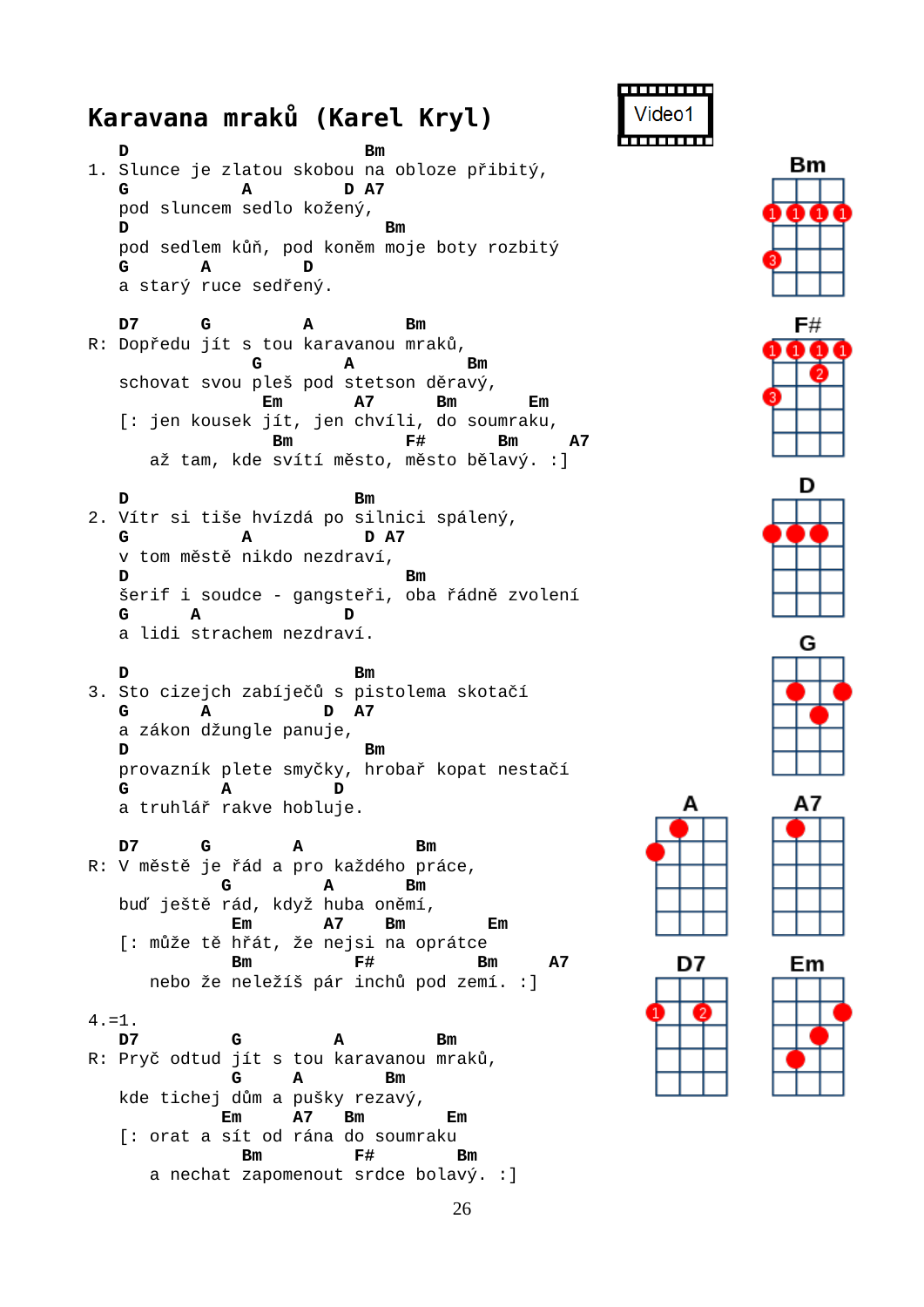# **Kluziště (Karel Plíhal)**

 **C Em Am7 C Fmaj7 C Fmaj7 G** 1. Strejček kovář chytil kleště, uštíp' z noční oblohy  **C Em Am7 C Fmaj7 C Fmaj7 G** jednu malou kapku deště, ta mu spadla pod nohy,  **C Em Am7 C Fmaj7 C Fmaj7 G** nejdřív ale chytil slinu, tak šáh' kamsi pro pivo,  **C Em Am7 C Fmaj7 C Fmaj7 G** pak přitáhl kovadlinu a obrovský kladivo.

*Ref:* **C Em Ami7 C** Zatím tři bílé vrány pěkně za sebou  **Fmaj7 C D7 G** kolem jdou, někam jdou, do rytmu se kývají,  **C Em Ami7 C** tyhle tři bílé vrány pěkně za sebou  **Fmaj7 C Fmaj7 G** kolem jdou, někam jdou, nedojdou, nedojdou.

 **C Em Am7 C Fmaj7 C Fmaj7 G** 2. Vydal z hrdla mocný pokřik ztichlým letním večerem,  **C Em Am7 C Fmaj7 C Fmaj7 G** pak tu kapku všude rozstřík' jedním mocným úderem,  **C Em Am7 C Fmaj7 C Fmaj7 G** celej svět byl náhle v kapce a vysoko nad námi  **C Em Am7 C Fmaj7 C Fmaj7 G** na obrovské mucholapce visí nebe s hvězdami.

*Ref*

 **C Em Am7 C Fmaj7 C Fmaj7 G** 3. Zpod víček mi vytrysk' pramen na zmačkané polštáře,  **C Em Am7 C Fmaj7 C Fmaj7 G** kdosi mě vzal kolem ramen a políbil na tváře,  **C Em Am7 C Fmaj7 C Fmaj7 G** kdesi v dálce rozmazaně strejda kovář odchází,  **C Em Am7 C Fmaj7 C Fmaj7 G** do kalhot si čistí dlaně umazané od sazí.

*Ref*



Fmai7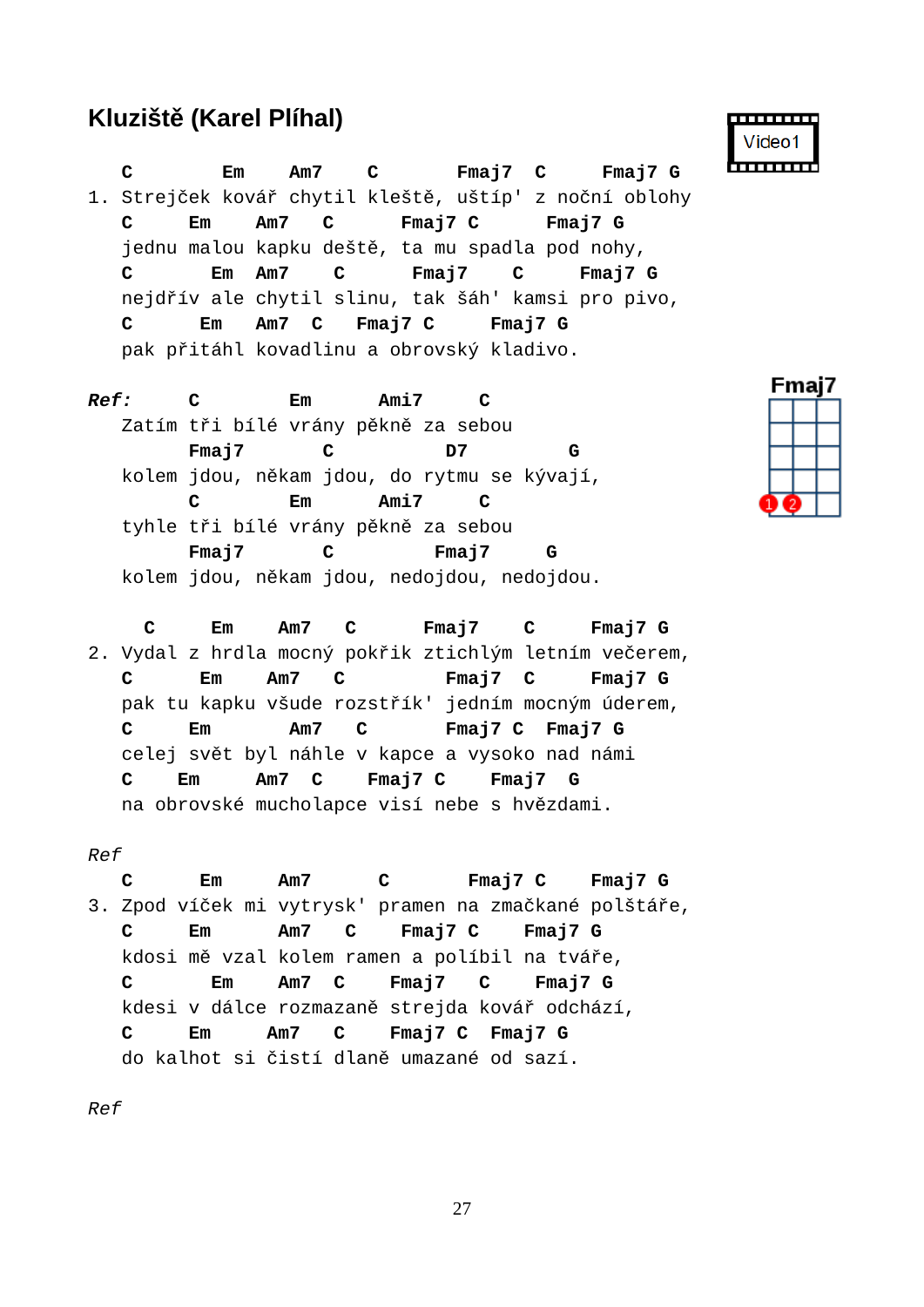# **Kolik je na světě (Petr Skoumal)**

**C** Am Kolik je na světě očí **C Dm** kolik je na světě snů  **Em**  kolik se koleček točí **F G** kolik je nocí a dnů.

**C** Am Kolik je na světě moří **C Dm** kolik je na světě řek  **Em**  kolik je smutků a hoří **F G** kolik je rozlitých mlék.

|  | G                                      | Bb                 |    |      |  |
|--|----------------------------------------|--------------------|----|------|--|
|  | <b>Ref:</b> Toho i toho je mnoho       | lidí a věcí a jmen |    |      |  |
|  |                                        |                    | Am |      |  |
|  | jediné slunce je jedno a to když vyjde |                    |    | je d |  |

**C** Am Kolik je na světě poupat **C Dm** kolik je na světě knih *Em and the state of the Em* kolik je jezevčích doupat **F G** kolik je jezevců v nich.

**C** Am Kolik je na světě školek **C Dm** kolik je na světě škol  **Em**  kolik je kluků a holek **F G** kolik je šlapacích kol.

















a to když vyjde je den.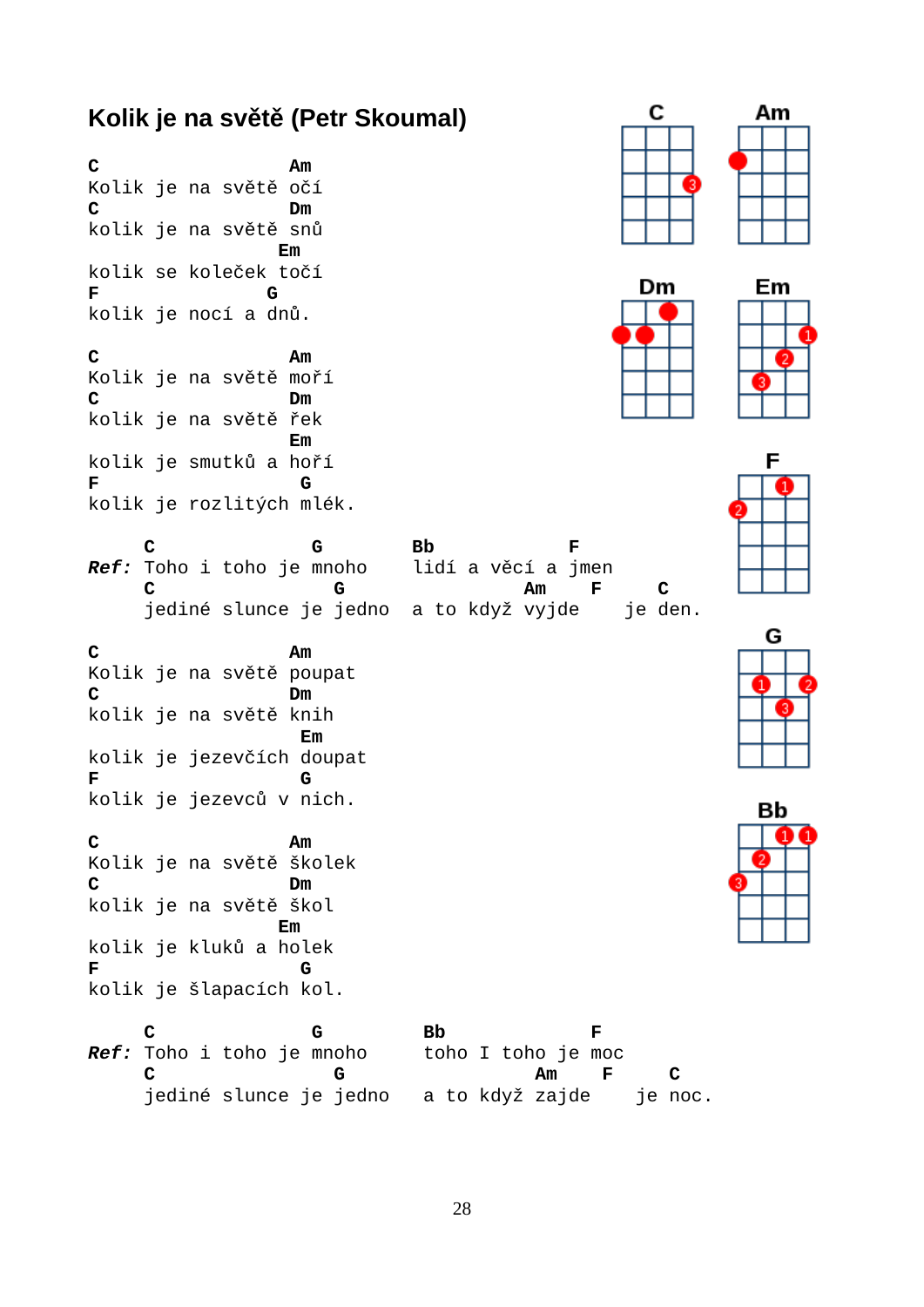# **Krajina posedlá tmou (Suchý, Šlitr)**



 **G C G C G** 1. Krajina posedlá tmou, krajina posedlá tmou,  **C G C G** vzpomínky do sedla zvou, vzpomínky do sedla zvou, **D**  nutí mě vrátit se tam, nutí mě vrátit se tam, **D7 D7**  kde budu navěky sám, kde budu navěky sám, **C** B7 Em C kde místo úsměvů tvých čeká jen řada snů zlých,  **C#dim G C G** namísto lásky nas dvou, namísto lásky nás dvou,  **D7 G C G** krajina posedlá tmou, krajina posedlá tmou.

- 2. Když západ v očích mi plál, když západ v očích mi plál, s tebou jsem naposled stál, s tebou jsem naposled stál, i když jsi čekala víc, i když jsi čekala víc, přijel jsem tenkrát ti říct, přijel jsem tenkrát ti říct, že mám tě na každý pád jedinou na světě rád, a pak jsem zase jel dál, a pak jsem zase jel dál, když západ v očích mi plál, když západ v očích mi plál.
- 3. Proč jsem se vracel tak rád, proč jsem se vracel tak rád, proč jsem měl touhu se smát, proč jsem měl touhu se smát, když cestou řekli mi: Joe, když cestou řekli mi: Joe, ta nikdy nebude tvou, ta nikdy nebude tvou, že láska zmizí jak dým, to dneska proklatě vím, jedno však musím se ptát, jedno však musím se ptát, proč jsem se vracel tak rád, proč jsem se vracel tak rád

29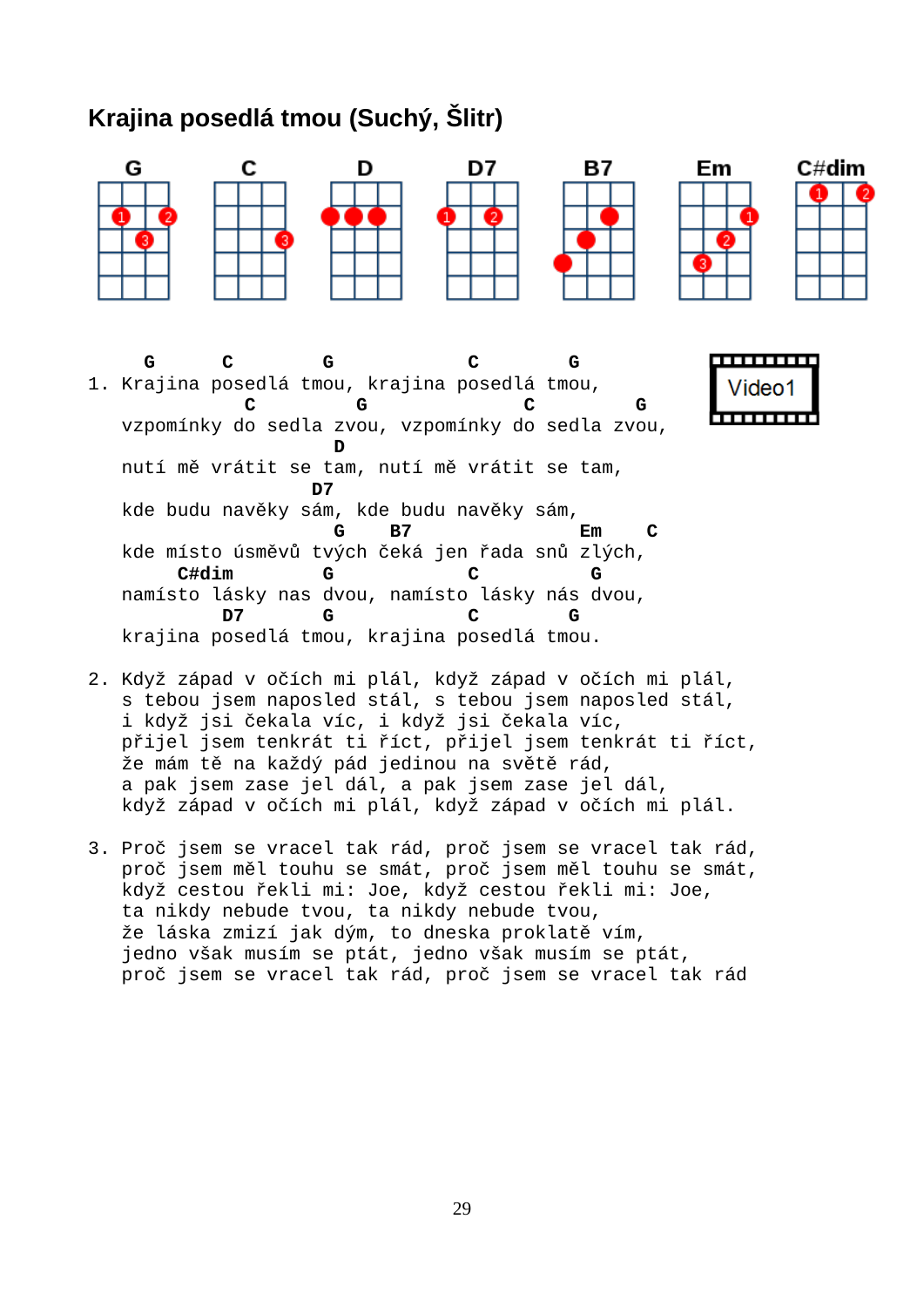# **Láďa jde lodí** (Ivan Mládek) **C G7 C G7** Láďa jede lodí,  **C G7 C G7** tou lodí výletní,



Lída bude překvapena, **Dm G7 C** že je Láďa s ní.

**E7** Am *Ref:* Tam v podpalubí topič přikládá,  **D7 G7** na lodi je skvělá nálada.  **C G7 C G7 C G7 C G7** A celý kraj, kraj, kraj, to cítí že je máj,  **C G7 C Am Dm G7 C G7** Láďa Lídu překvapí a pak si pusu daj.  **C G7 C G7 C G7 C G7** a celý kraj, kraj, kraj, to cítí že je máj,  **C G7 C Am Dm G7 C** Láďa Lídu překvapí a pak si pusu daj.

Lída jede lodí, tou lodí výletní, k tomu, co s ní chodí, ale ten zas jede k ní.

A tak vlastní vinou dvě srdce dychtivá, nešťastně se minou, inu tak to chodívá.

#### *2 x Ref*











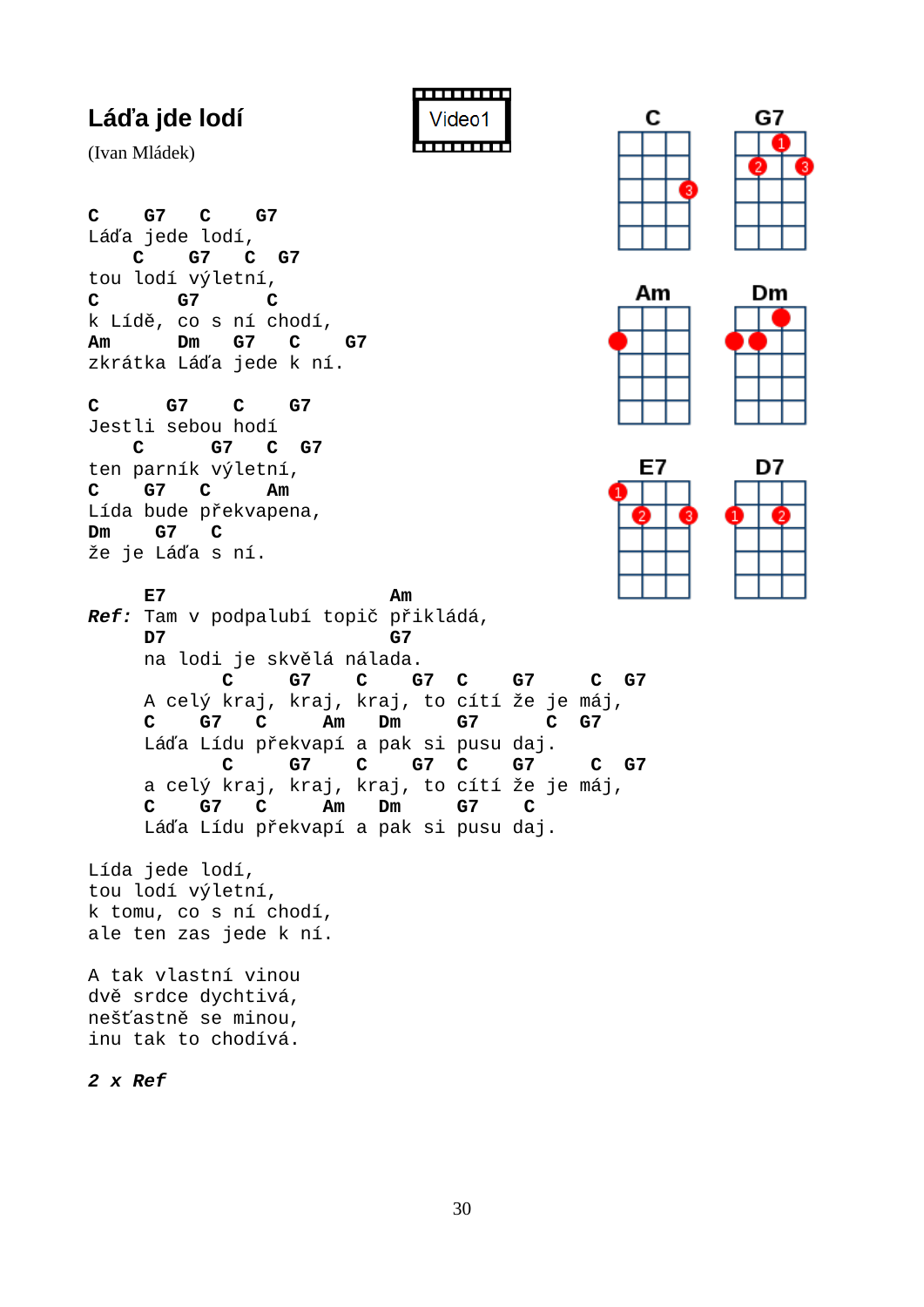## **Let It Be** (The Beatles)

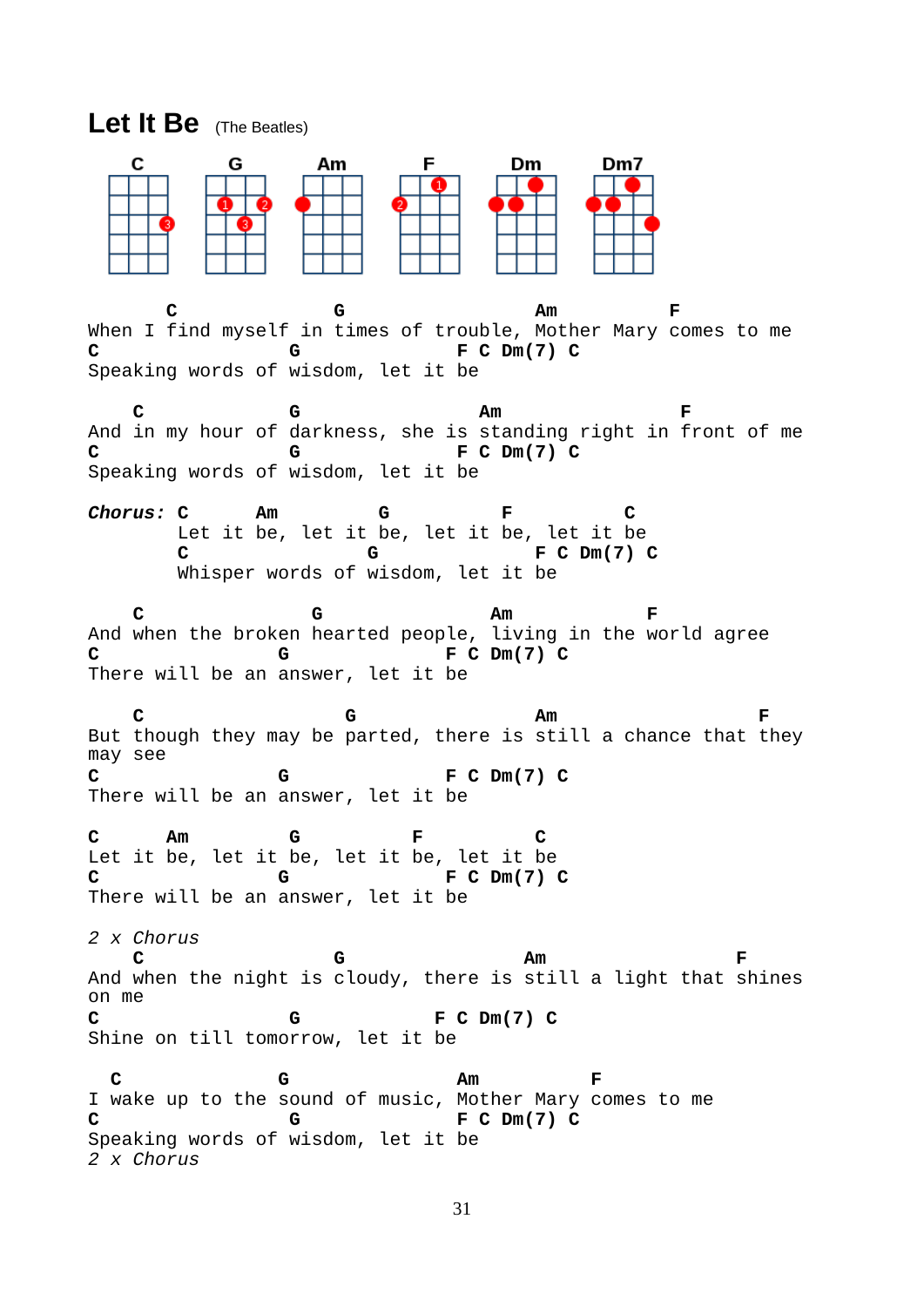#### **Mack The Knife** (Kurt Weill / Bertolt Brecht)

 **C6 Dm G7 C6** 1.Oh the shark has pretty teeth dear, And he shows them, pearly white.  **Am Dm G7 C6** Just a jack-knife has old Mac Heath, dear, And he keeps it out of sight. **C6 Dm** G7 **C6 C6** 2.When that shark bites with his teeth, dear, Scarlet billows start to spread,  **Am Dm G7 C6** 7Fancy gloves, though, wears old Mac Heath, dear, So there's never, a trace of red.  **C6 Dm G7 C6** 3. On the sidewalk, on Sunday morning Lies a body, oozin' life, **and Am Dm G7 C6** Someone's creeping 'round the corner, Could that someone be Mack the Knife?  **C6 Dm G7 C6** 4.From's a tugboat, on the river, A cement bag, is droppin' down. *Am* **Am Dm CAM CAMP CG** Oh, that cement is just for the weight, dear, Five'll get you ten old Mackie's back in town. **C6 Dm G7 C6 C6** 5.Louie Miller, he disappeared, dear After drawin' all his cash. *Am* **Dm Bm G7 C6** And old Mack Heath spends like a sailor, Did our boy do somethin' rash?  **C6 Dm G7 C6** 6. Jenny Diver, Sookey Tawdry, Polly Peachum and old Lucy Brown, **Am Dm Dm G7 C6** Oh the line forms on the right, dear, Now that Mackie's back in town.

#### **Mackie Messer**

 **C6 Dm G7 C6** 1. Žralok zuby má jak nože a z těch zubů čiší strach, **am and Dm G7 C6** Mackie Messer, ach můj bože, kdo dokáže, že je vrah.

2. Na nábřeží řeky Temže leckdo život dokonal. Mor tam nebyl, víme jen, že Mackie Messer blízko stál.

3. Jednou zmizel chudák Majer, jindy boháč Müller zas. Mackie s hůlkou, jako frajer obcházel tam v onen čas. iam 4. Pěkná hůlka na procházku a v té hůlce nůž je skryt. Mackie Messer vyhrál sázku, nic mu nelze dosvědčit. s

5. Jednou změnil požár v Soho půlnouc temnou v denní jas. Podezřelých bylo mnoho, ale Mackie zmizel včas.

6. Jindy zase mladá žena nic netuší a jde spát, probudí se zneuctěna, Mackie ji však nechce znát.

|  | C6 |  | Dm |  |
|--|----|--|----|--|
|  |    |  |    |  |
|  |    |  |    |  |
|  |    |  |    |  |
|  |    |  |    |  |
|  |    |  |    |  |

<u>mmmn</u> Video1

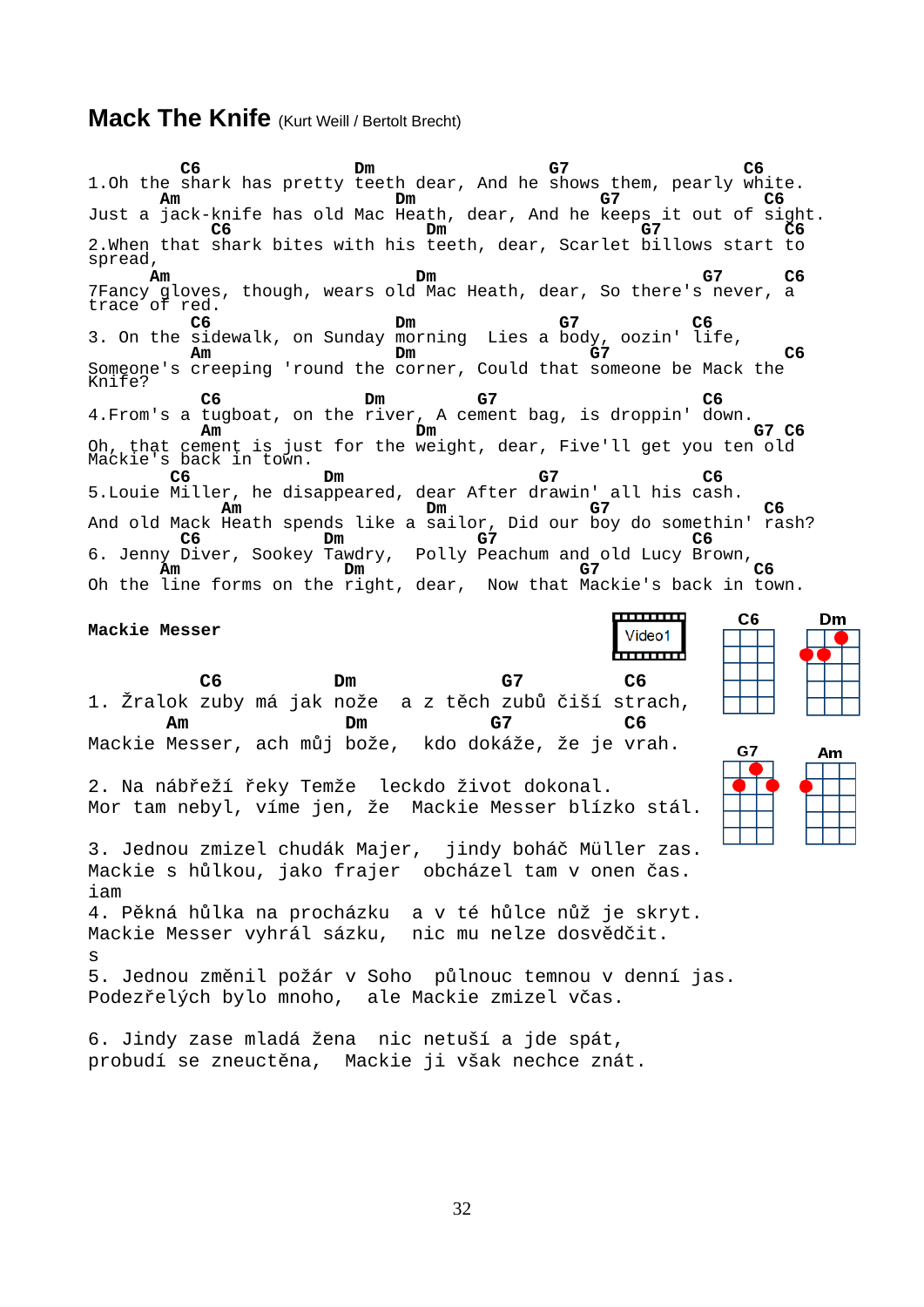# **Malé kotě (Suchý, Šlitr)**

 **C Am Dm G7** 1. Malé kotě, mňau, mňau,  **C Am Dm G7** spalo v botě, mňau, mňau,  **C Am Dm G7** nehas, co tě, mňau, mňau,  **C F C F C** nepá, nepálí.  **C Am Dm G7** 2. My jsme kotě, mňau, mňau,  **C Am Dm G7** spáti v botě, mňau, mňau,  **C Am Dm G7** po robotě, mňau, mňau,  **C Am Dm G7** necha, nechali. **Dm G7 C Am** To, co kotě poví ti jedním pohledem, **Dm G7 C G7** to my ani slovy povědět nesvedem.  **C Am Dm G7** 3. Věz, že kotě, mňau, mňau,  **C Am Dm G7** co spí v botě, mňau, mňau,  **C Am Dm G7** to tě potě, mňau, mňau,  **C Am Dm G7** potě, potěší.  **C F C G7** *Ref:* Hoši a děvčata, pěstujte koťata,  **C F C G7 C** země je kulatá a místa je tu dost. **F** C G7 Kotě je solidní, nervy vám uklidní,  **C F C G7 C** nebuďte nevlídní a hned vás přejde zlost. *Opakovat 1. a 2. Ref* Opakovat 2. a na konci:  **C Am Dm G7 C G7 C** po ro-bo-tě ne-cha-a-ali.



**panaman** Video1 





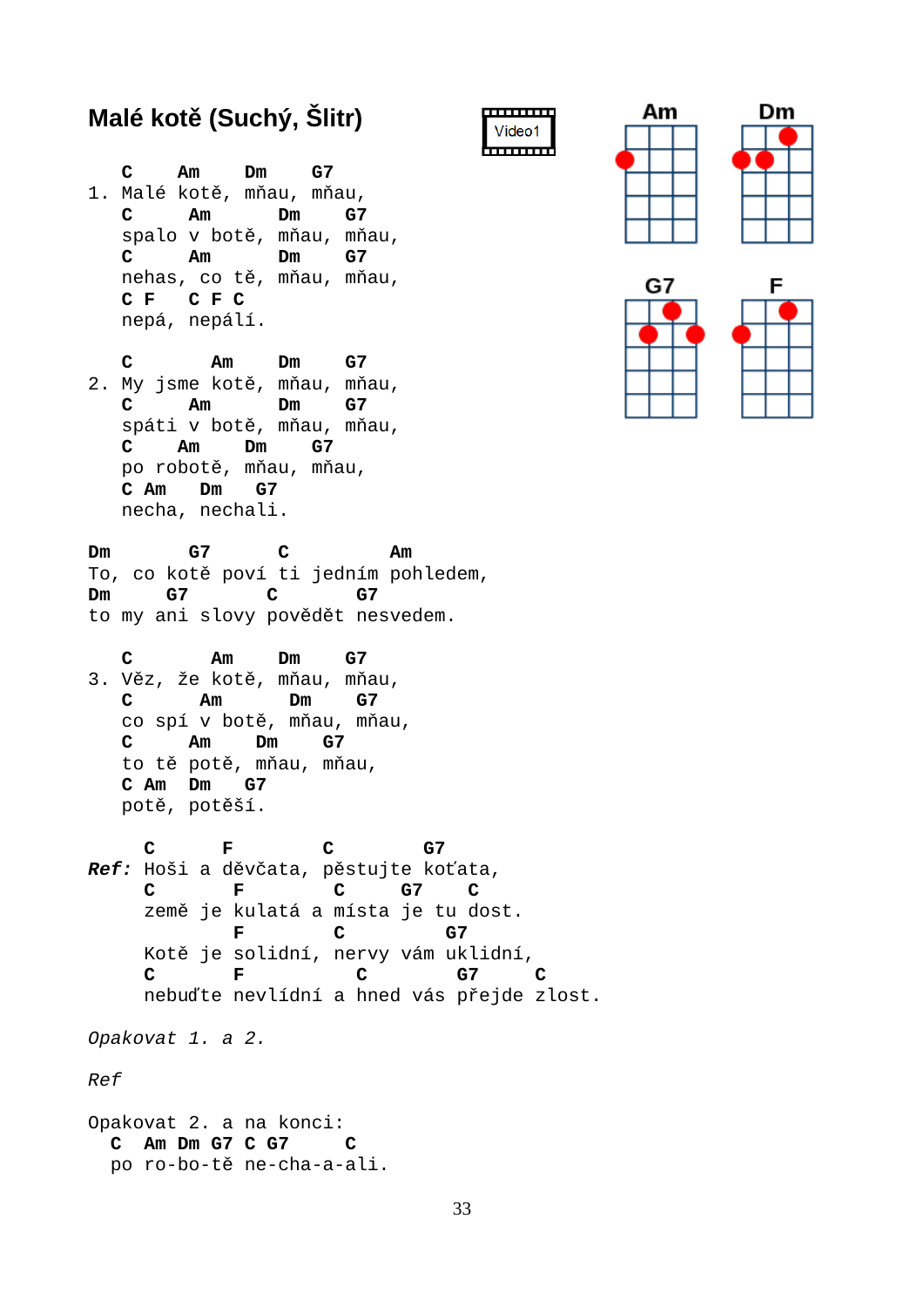**Marnivá sestřenice** (Jiří Šlitr / Jiří Suchý)

**C** G7 1. Měla vlasy samou loknu, jé-je-jé, **C** C ráno přistoupila k oknu, jé-je-jé,  **C7 F G#(7)**  vlasy samou loknu měla a na nic víc nemyslela,  **C A7 D7 G7 C** a na nic víc nemyslela, jé-jé-jé.

**C** G7 2. Nutno ještě podotknouti, jé-je-jé, **C** C že si vlasy kulmou kroutí, jé-je-jé,  **C7 F G#(7)**  nesuší si vlasy fénem, nýbrž jen tak nad plamenem,  **C A7 D7 G7 C** nýbrž jen tak nad plamenem, jé-jé-jé.

**C** G7 3. Jednou vlasy sežehla si, jé-je-jé, **C** C tím pádem je konec krásy, jé-je-jé,  **C7 F G#(7)** když přistoupí ráno k oknu, nemá vlasy samou loknu,  **C A7 D7 G7 C** nemá vlasy samou loknu, jé-jé-jé.

**c** G7 4. O vlasy už nestará se, jé-je-jé,  **C** a diví se světa kráse, jé-je-jé,  **C7 F G#(7)**  vidí plno jinejch věcí, a to za to stojí přeci,  **C A7 D7 G7 C** a to za to stojí přeci, jé-jé-jé.



<del>...........</del>

Video1 1<del>. . . . . . . . .</del>











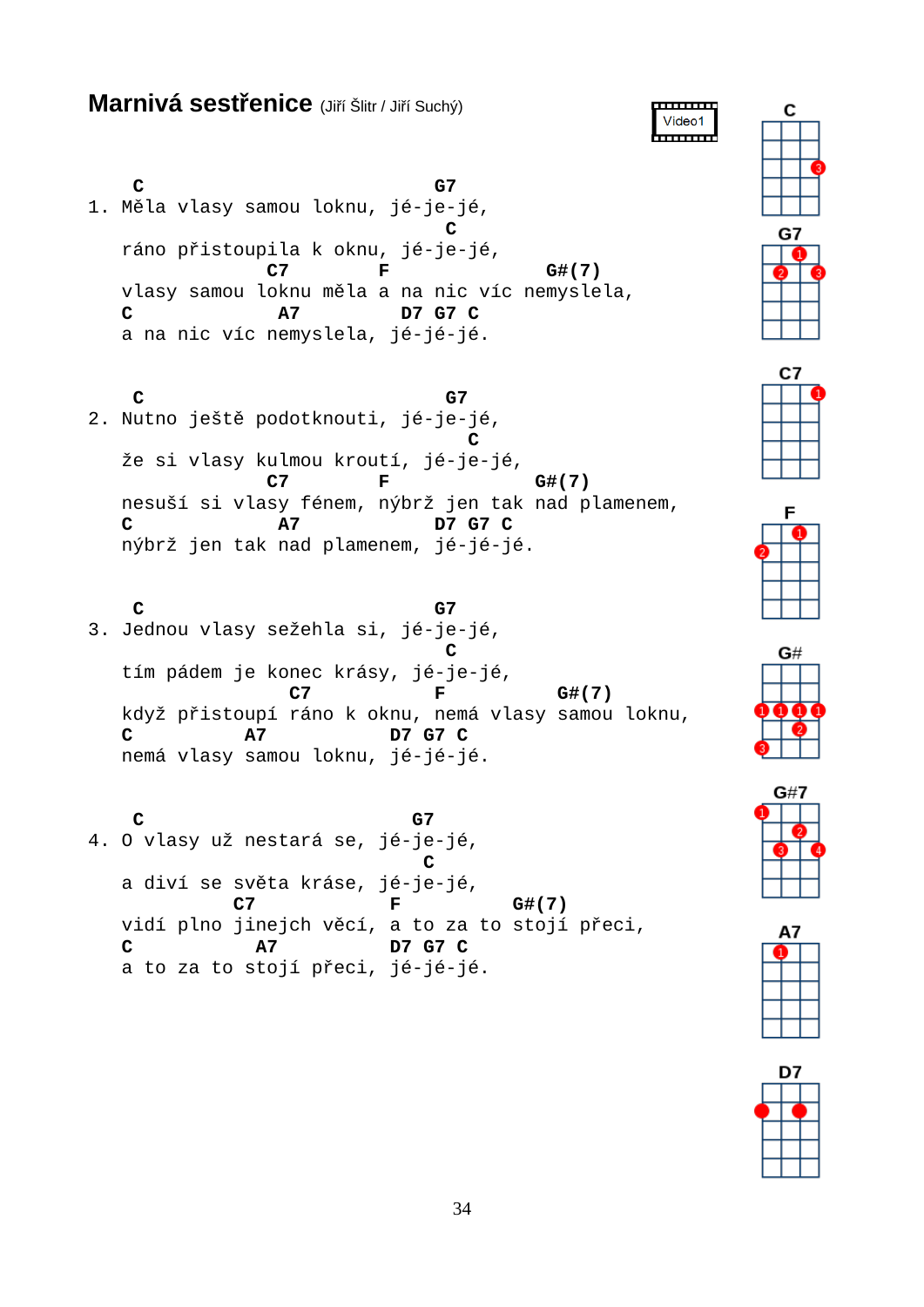## **Medvědi Nevědí** (Ivo Pešák, Ivan Mládek)

 **Am Dm Am E7** 1. Medvědi nevědí, že túristi nemaj' zbraně,  **Am Dm Am E7 Am E7** až jednou procitnou, počíhají si někde na ně.  **Am Dm Am E7** 2. Výpravě v doubravě malý grizzly ukáže se,  **Am Dm Am E7 Am** túristé zajisté rozutíkají se po lese.  **G7 C** *Ref:* Na pěšině zbydou po nich tranzistoráky  **G7 C** a dívčí dřeváky a drahé foťáky, **G7 C C7**  medvědi je v městě vymění za zlaťáky,  **F F#dim C Am Dm G7 C** za ty si koupí maliny, med a slané buráky. *opakovat/repeat 1, 2 ref instrumental opakovat/repeat 1, 2 ref +*

| F. | F#dim C |  |  | Am                                         | Dm G7 C |  |  |
|----|---------|--|--|--------------------------------------------|---------|--|--|
|    |         |  |  | za ty si koupí maliny, med a slané buráky. |         |  |  |



<del>..........</del>

<del>.......</del>





| C |   |   |
|---|---|---|
|   |   |   |
|   |   |   |
|   | 3 |   |
|   |   |   |
|   |   | I |
|   |   |   |



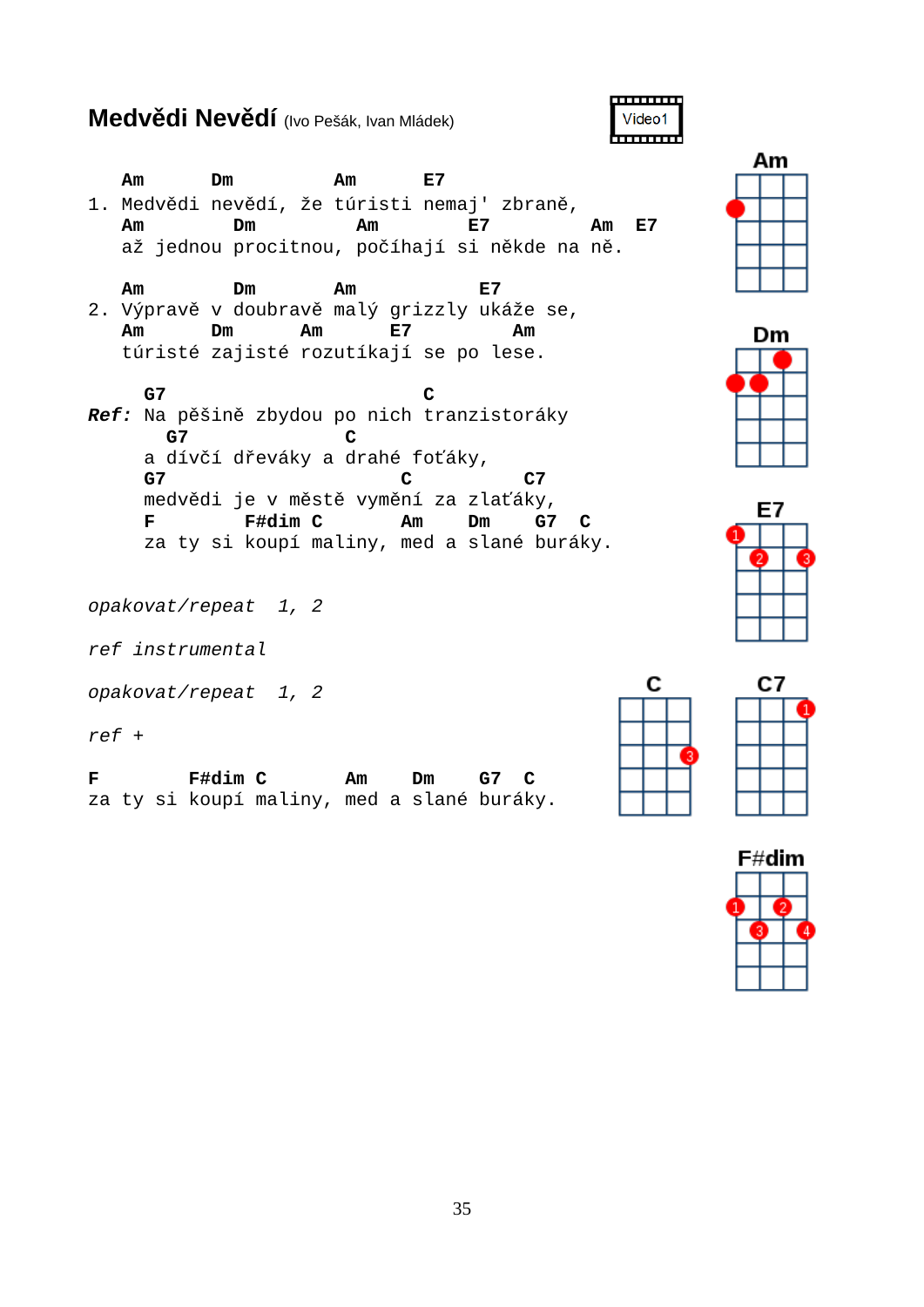# **Míval jsem klobouk (Kainar, Mládek)**

**G E7 Am7 D7** Míval jsem klobouk však **Gmaj7 Bm7 Bbm7** klobouky pomíje-jí zlý **Am7 D7** vítr ho vzal a **Am7 D7 G Gdim Am7 D7** pak se mi z dálky smál

**G E7 Am7 D7** Míval jsem děvče **Gmaj7 Bm7 Bbm7**  dívky nás opouště-jí ří-**Am7 D7 Am7 D7 G F#7** kám vzal jí ďas, já najdu si jinou zas.

**Bm**

Jenomže když se večer stmívá **E7** a šedé stíny plynou v dál **Em7 F#7 Bm** na tebe myslím a vzpomínám **E7 A7 D D7** na vítr, který mi šedý klobouk vzal

**G E7 Am7 D7** Kdybyste našli *ten* **G** Bm7 Bbm7 klobouk tak to bych byl rád tu **Am7 D7** dívenku však si **Am7 D7 G** můžete ponechat.



<del>............</del> Video1 <del>..........</del>



















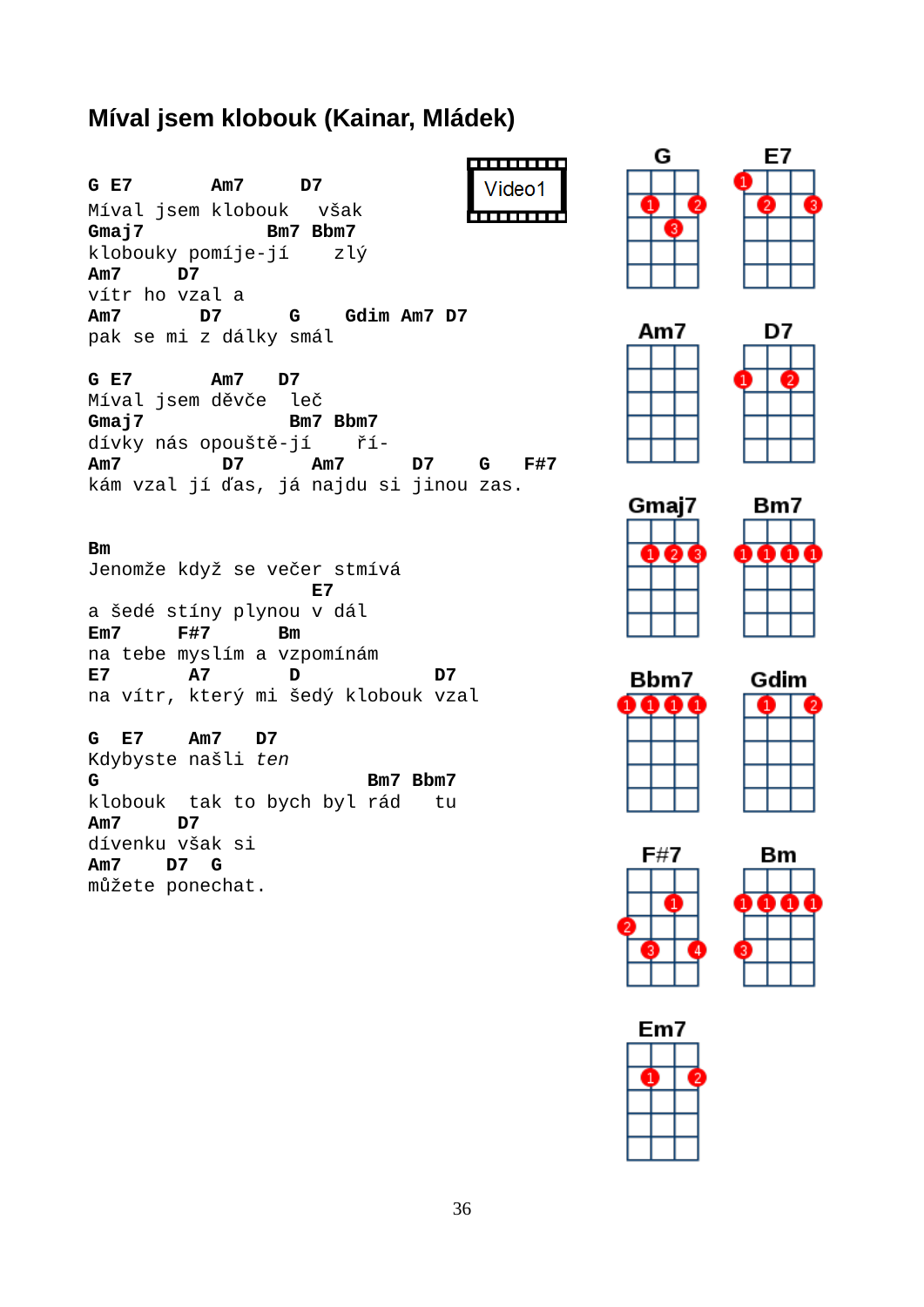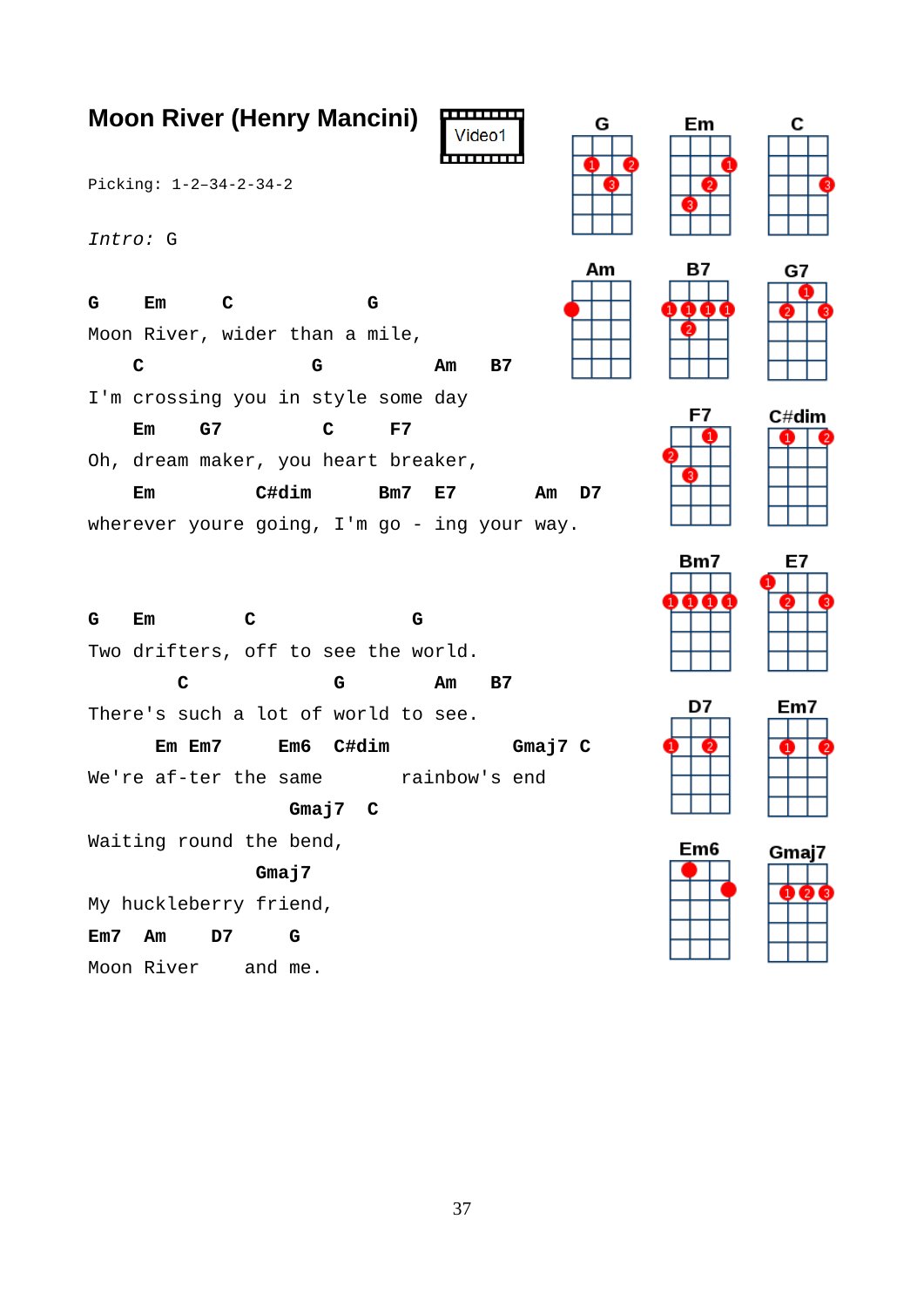#### **Moonlight Shadow (Mike Oldfield)**

**Dm Bb** C F C The last that ever she saw him Carried away by a moonlight shadow **Dm** Bb C F C He passed on worried and warning Carried away by a moonlight shadow. **F C Dm Bb C** Lost in a river last Saturday night Far away on the other side. **F** C He was caught in the middle of a desperate fight **Dm** Bb C And she couldn't find how to push through **Dm** Bb C F C The trees that whisper in the evening Carried away by a moonlight shadow **Dm** Bb C F C Sing a song of sorrow and grieving Carried away by a moonlight shadow **F C Dm Bb C** All she saw was a silhouette of a gun Far away on the other side. **F** C He was shot six times by a man on the run<br>Dm Bb  $\overline{C}$ **Dm** Bb C And she couldn't find how to push through *Bridge:* **F C F C F Bb C** I stay I pray I see you in heaven far away  **F C F C F Bb C** I stay I pray I see you in heaven one day **Dm Bb C F C** Four am in the morning Carried away by a moonlight shadow **Dm Bb** C F C I watched your vision forming Carried away by a moonlight shadow **F C Dm Bb C** Star was light in a silvery night Far away on the other side **F** C Will you come to talk to me this night **Dm** Bb C But she couldn't find how to push through *Bridge Solo:* **Dm Bb C F C Dm Bb C F C F C Dm Bb C** Far away on the other side. **F C Dm Bb C** Caught in the middle of a hundred and five **F C** The night was heavy but the air was alive

<del>..........</del>

**Dm** Bb C She couldn't find how to push through

| Dm | Bb |                                    |  |
|----|----|------------------------------------|--|
|    |    | Carried away by a moonlight shadow |  |
| Dm | Bb | C.                                 |  |
|    |    | Carried away by a moonlight shadow |  |
| F  | C. | <b>Bh</b><br>Dm                    |  |
|    |    | Far away on thd other side         |  |

38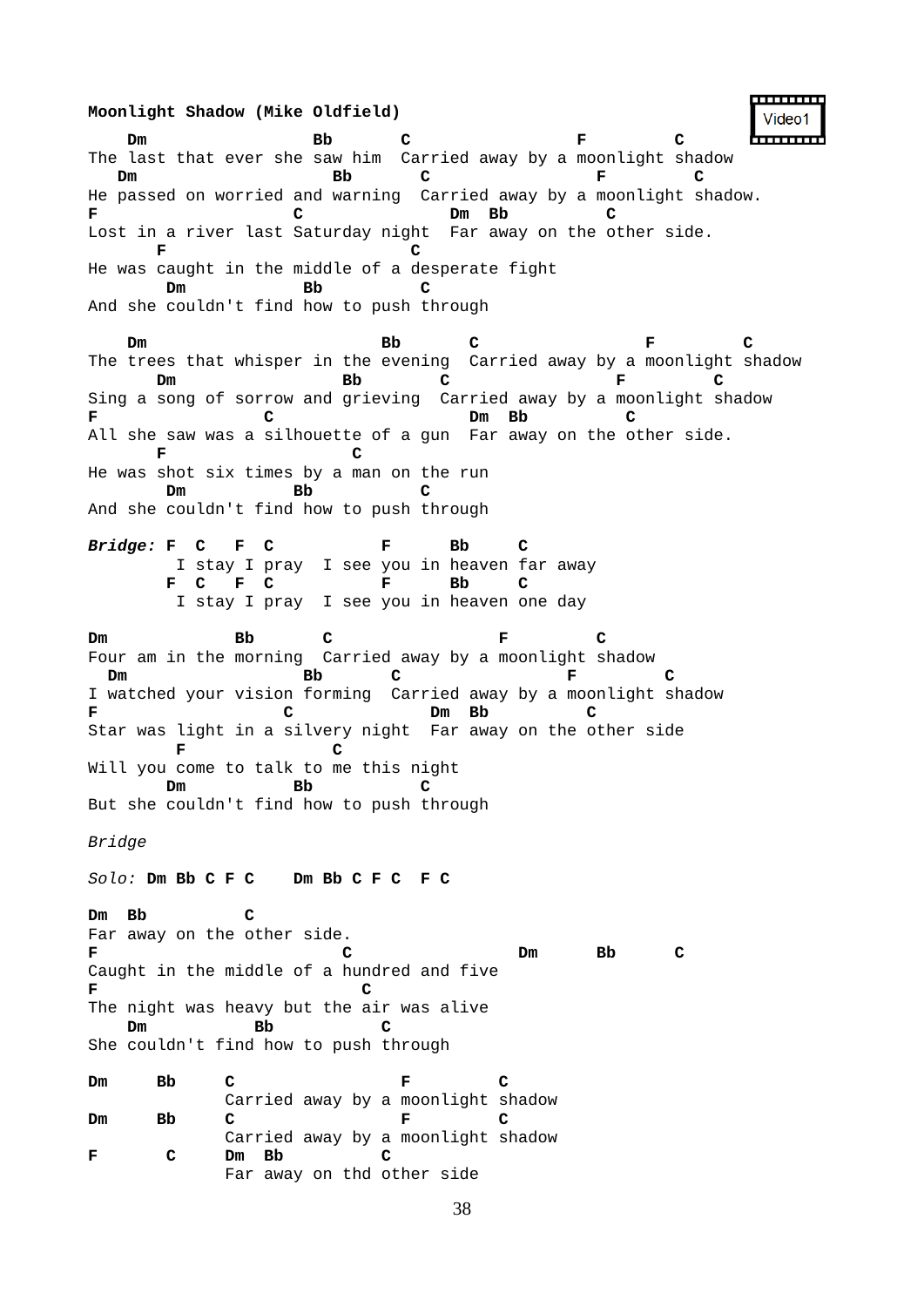# **Norwegian Wood** (John Lennon)

**D**  I once had a girl or should I say **C G D** she once had me **D**  She showed me her room isn't it good **C G D** Norwegian wood





 **Dm G** She asked me to stay and she told me to sit anywhere **Dm** Em7 A So I looked around and I noticed there wasn't a chair

**D**  I sat on a rug biding my time **C G D** drinking her wine **D**  We talked until two and then she said **C G D** "It's time for bed"



 **Dm G** She told me she worked in the morning and started to laugh  **Dm Em7 A** I told her I didn't and crawled off to sleep in the bath

**D**  And when I awoke I was alone **C G D** this bird had flown **D**  So I lit a fire isn't it good **C G D** Norwegian wood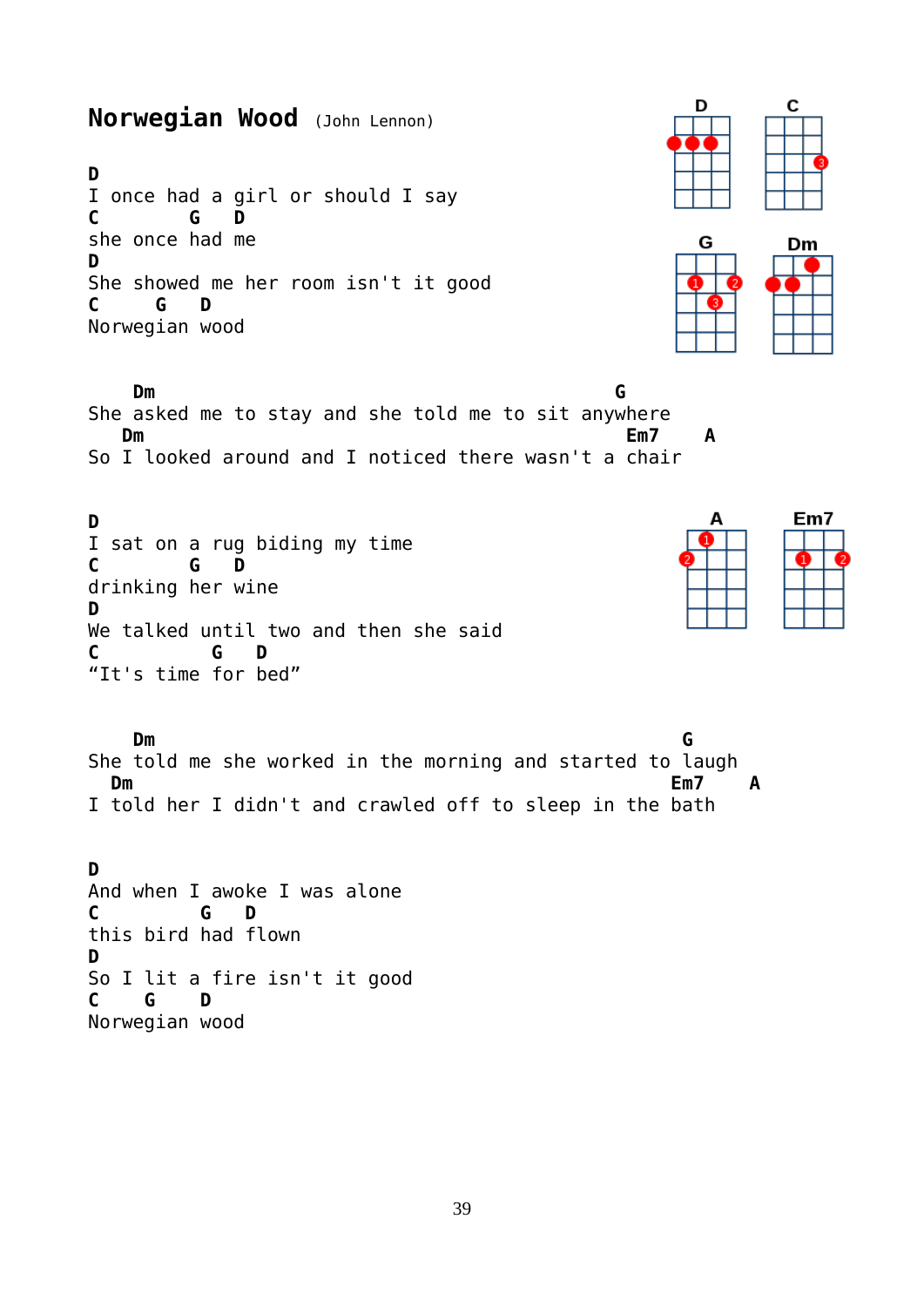# **Píseň, co mě učil listopad (Wabi Daněk)**

 **C F C F** Video1 1.Málo jím a málo spím a málokdy tě vídám,  **C Em Dm G(7)** málokdy si nechám něco zdát,  **F C Am F** doma nemám stání už od jarního tání,  **Bb C** cítím, že se blíží listopad, ho, hm, hm  **Bb F C** *Ref:* Listopadový písně od léta už slýchám, **Dm F**  vítr ledový přinesl je k nám, **Bb** F C tak mě nečekej, dneska nikam nepospíchám, **Dm F** C listopadový písni naslouchám.  **C F C F** 2.Chvíli stát a poslouchat, jak vítr větve čistí,  **C Em Dm G(7)** k zemi padá zlatý vodopád,  **F C Am F** pod nohama cinká to poztrácené listí,  **Bb C** vím, že právě zpívá listopad, ho, hm, hm *Ref*  **C F C F** 3.Dál a dál tou záplavou, co pod nohou se blýská,  **C Em Dm G(7)** co mě nutí do zpěvu se dát,  **F C Am F** tak si chvíli zpívám a potom radši pískám  **Bb C** píseň, co mě učil listopad, ho, hm, hm

Em Dm

<u>mmmm</u>







C

*Ref*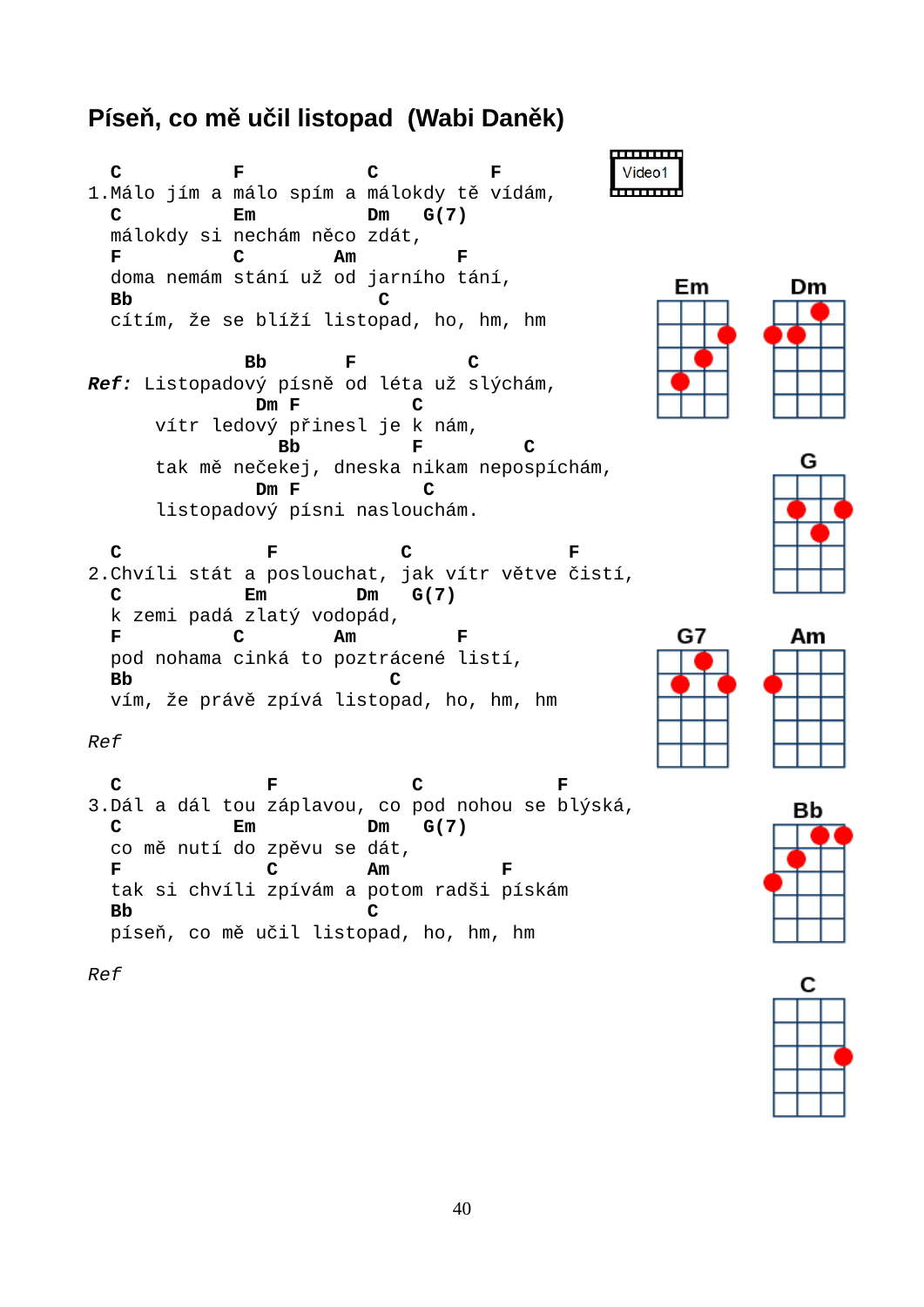## **Pramínek vlasů (Jiří Suchý)**

<u>mmmn</u>

















**D** Bm Em A7 Když měsíc rozlije světlo své po kraji **D** Bm Em A7 a hvězdy řeknou, že čas je jít spát, **D** Bm Em A7 pramínek vlasů jí ustřihnu potají,  **D G7 D A7** komu - no přece té, kterou mám rád.

**D** Bm Em A7 Pramínek vlasů jí ustřihnu potají, **D** Bm Em A7 já blázen pod polštář chci si ho dát, **D** Bm Em A7 ačkoliv sny se mi zásadně nezdají,  **D G7 D** věřím, že dnes v noci budou se zdát.

**C** D O sny mě připraví teprve svítání, **C** D zpěv ptáků v oblacích a modré nebe,  **G7 D** od vlasů, jichž jsem se dotýkal ve spaní, **Bb** A7 nový den nůžkama odstřihne tebe.

**D** Bm Em A7 A na bílém polštáři, do kroužku stočený, **D** Bm Em A7 zbude tu po tobě pramínek vlasů, **D** Bm **Em** A7 já nebudu vstávat, dál chci ležet zasněný, **D** G7 **D** je totiž neděle a mám dost času, **Bm Em A7 D** je totiž neděle a mám dost času.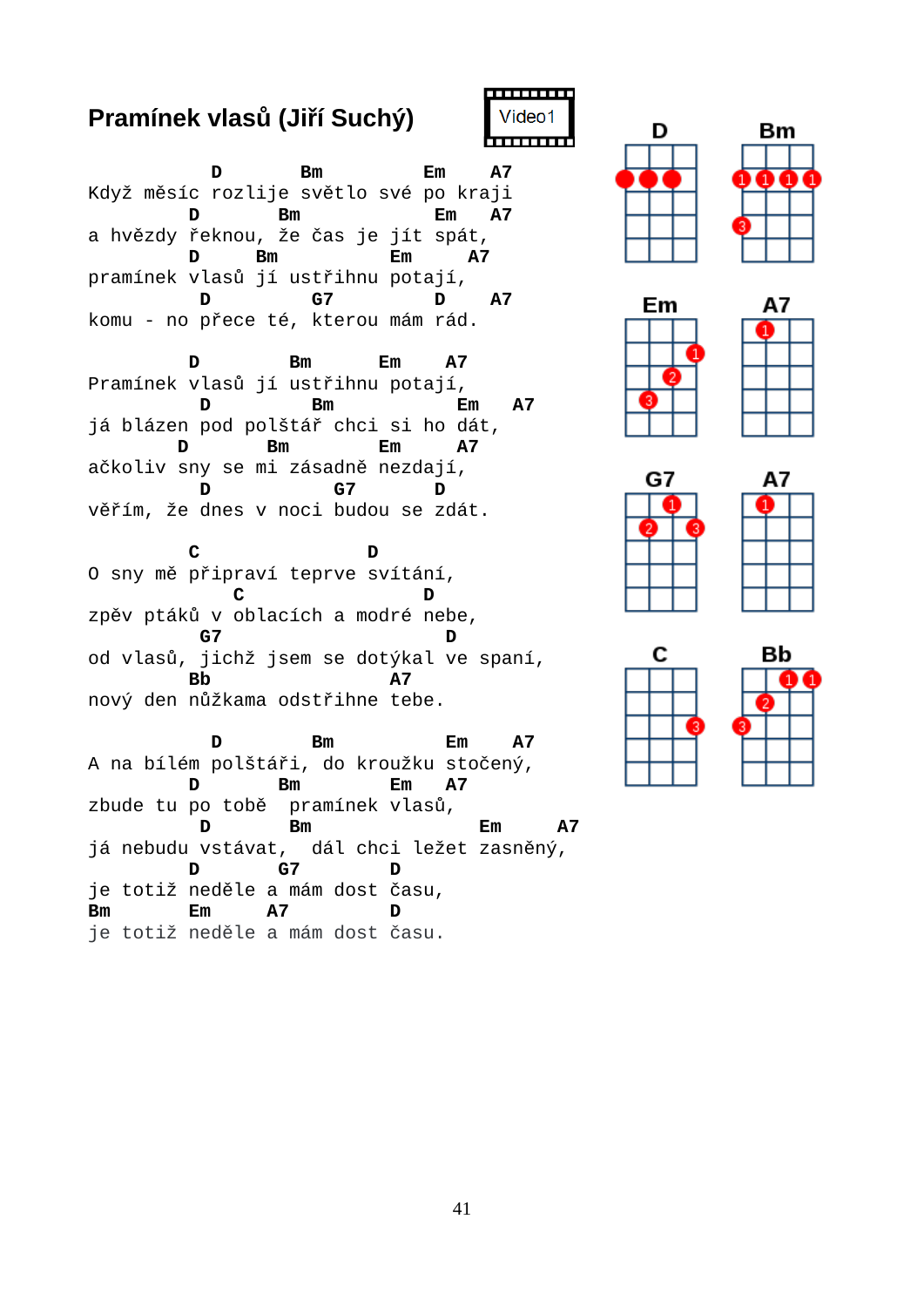## **Raindrops Keep Falling On My Head**(B.J. Thomas)

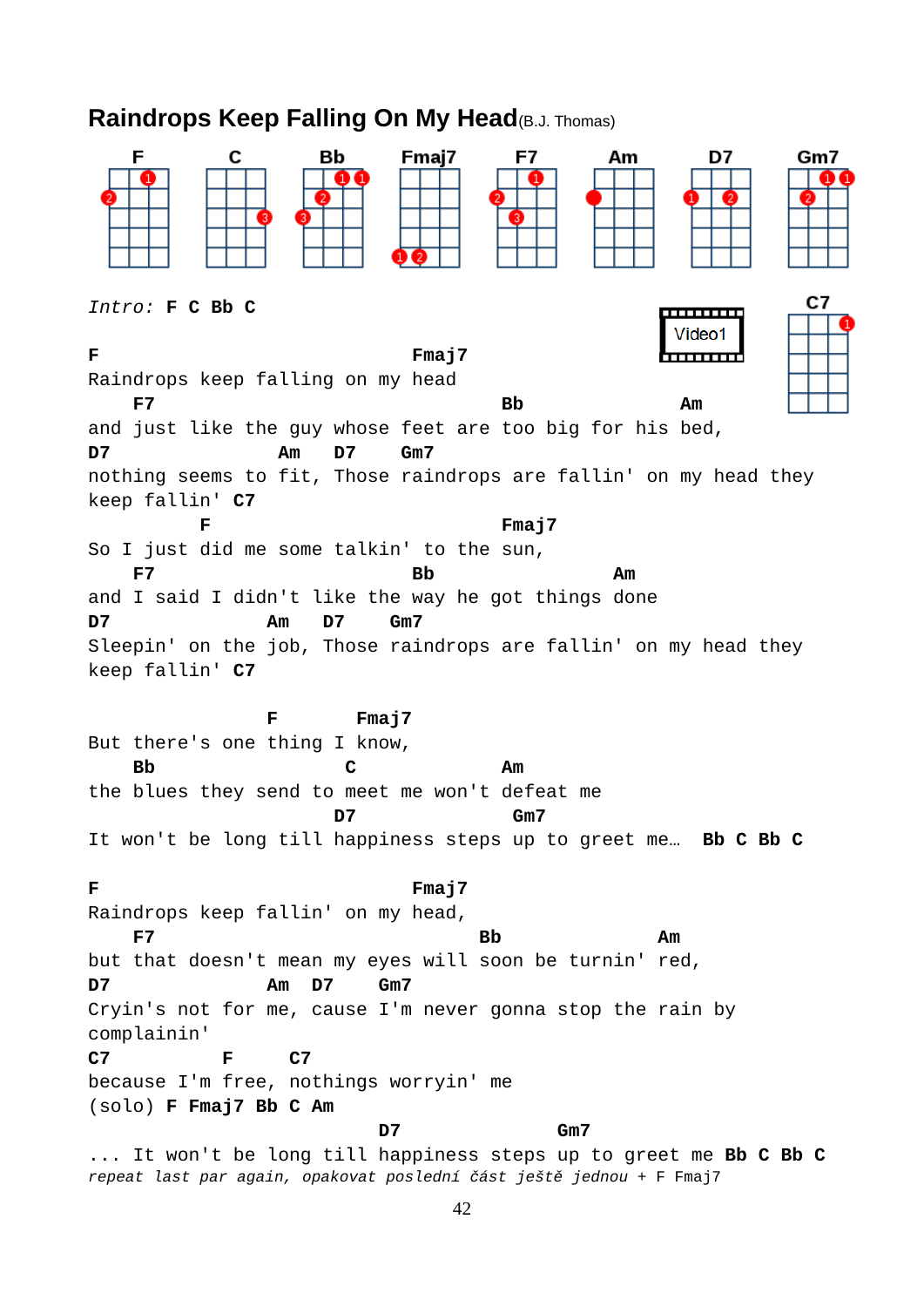## **Save The Last Dance for Me (The Drifters)**

 **C** You can dance every dance with the guy who gives you the eye  **G** Let him hold you tight **G7** You can smile every smile for the man who held your hand **C** 'Neath the pale moonlight  $Chorus:$ But don't forget who's taking you home **C** C And in whose arms you're gonna be **G** G7 **C** So darling, save the last dance for me  **C** Oh I know that the music is fine like sparkling wine  **G** Go and have your fun **G7** Laugh and sing but while we're apart  **C** Don't give your heart to anyone *Chorus* **G7** Baby don't you know I love you so  **C** Can't you feel it when we touch **G7** I will never never let you go  **C** Cause I love you oh so much **C** You can dance, go and carry on  **G** Till the night is gone and it's time to go  **G7** If he asks if you're all alone can he take you home  **C** You must tell him no *2 x Chorus* **G7 C** Save the last dance for me **G7 C** Save the last dance for me

C

 $G7$ 

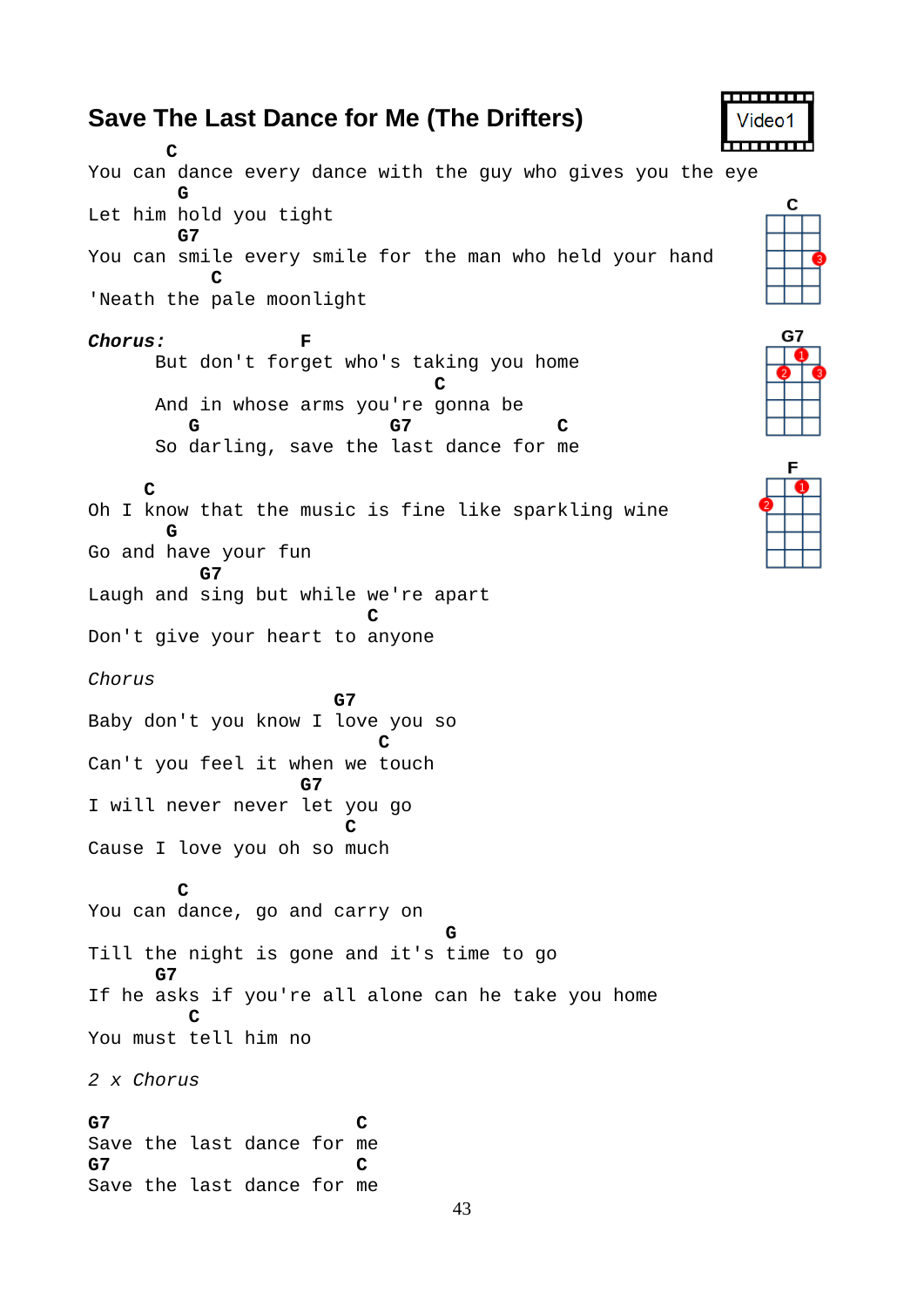# **Shake That Thing (Papa Charlie Jackson, Dead Mans Uke)**

**G** Now down in Georgia, they got a dance that's new G**7** There ain't nothing to it, it's easy to do **C7** It's called "Shake That Thing," **G** yeah, shake that thing **D7 C7 G** Now I'm telling you all how to Shake that thing Now it ain't no Charleston, ain't no Buck and wing All you gotta do is shake that thing Yeah shake that thing Oh shake that thing All you gotta do is shake that thing Now the old folks like it and the young folks too The old folks showin' the young ones what to do They've gotta shake their thing Yeah shake their thing All they've gotta do is shake their thing Now Grandpa Johnson grabbed Sister Kate And he shook like you would jelly on a plate And he shook that thing Yeah he shook that thing Oh boy did he shake that thing Now Uncle Jack, he's he jelly roll king And he just got back from shakin' that thing Oh he shook that thing He shook that thing Oh yeah, he shook that thing Now my uncle Moe, he's sick in bed The doctor says he's almost dead But he still shakes that thing he still shakes that thing oh boy he can still shake that thing oh boy he can still shake that thing

ideo1





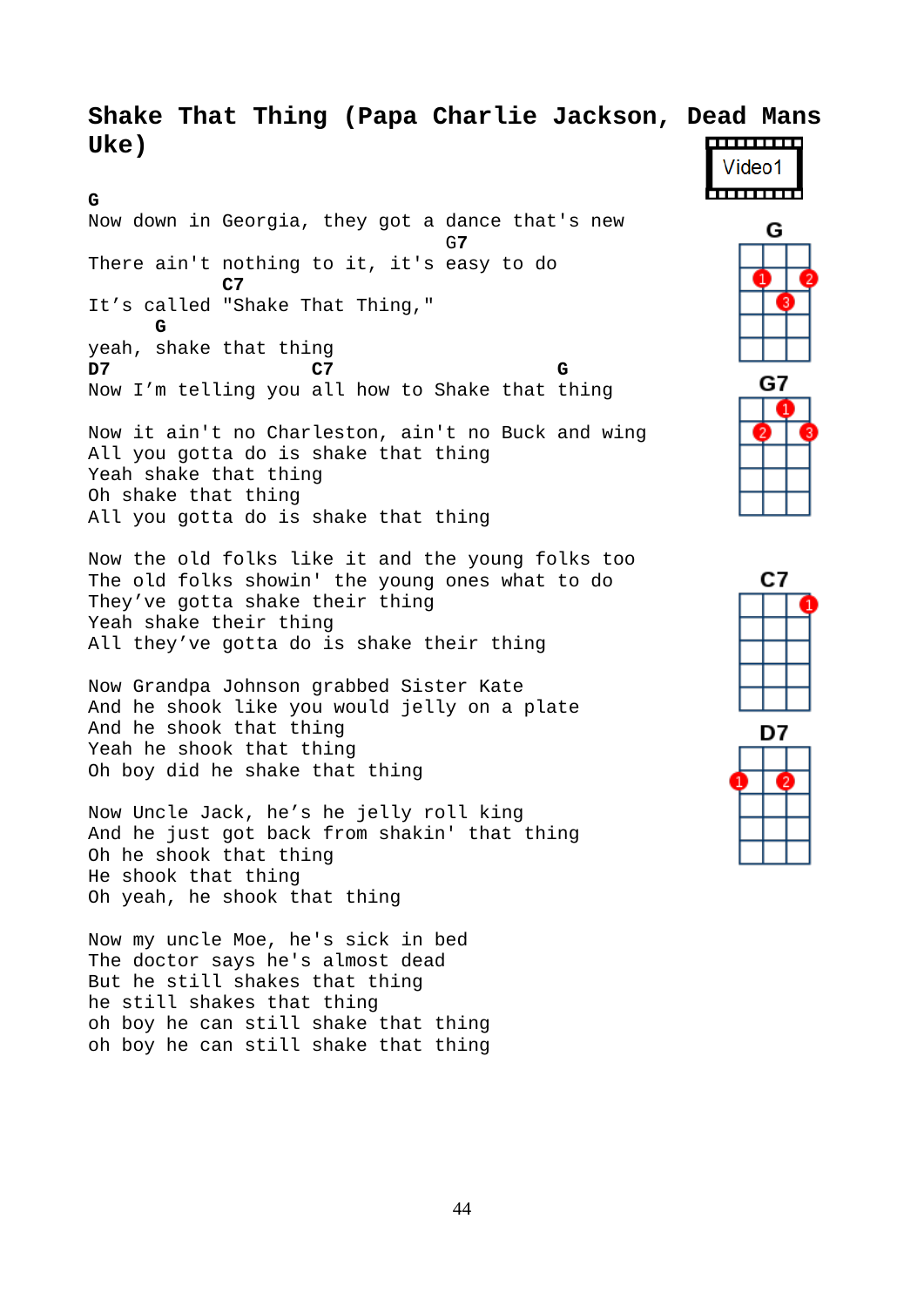# **Spiderman** (Paul Francis Webster, Robert Harris)

Is he strong? Listen bud he's got radioactive blood

Spiderman Spiderman does whatever a spider can

<del>............</del> Video1 <del>..........</del>



Gm







**Dm** Spiderman, Spiderman friendly neighborhood Spiderman **Gm** Wealth and fame, he's ignored **Dm** Action is his reward **A** Dm Look out, there goes the Spiderman

*Chorus*

**Dm**

**Gm**

**Dm**

**Dm**

**Gm**

**Dm**

Spins a web, any size

Catches thieves just like flies **a A** Dm Look out there goes the Spiderman

Can he swing from a thread?

*Chorus:* **C7 F**

 **A7 Dm** At the scene of the crime

 **C7 F** Like a streak of light **Bb** A7 He arrives just in time

 **A Dm** Hey there there goes the Spiderman

In the chill of the night

Take a look overhead

**Dm** Spiderman, Spiderman friendly neighborhood Spiderman **Gm** Wealth and fame, he's ignored **Dm** Action is his reward **A** Dm Hey there, there goes the Spiderman **A** Dm Hey there, there goes the Spiderman  **A Dm** Hey there, there goes the Spiderman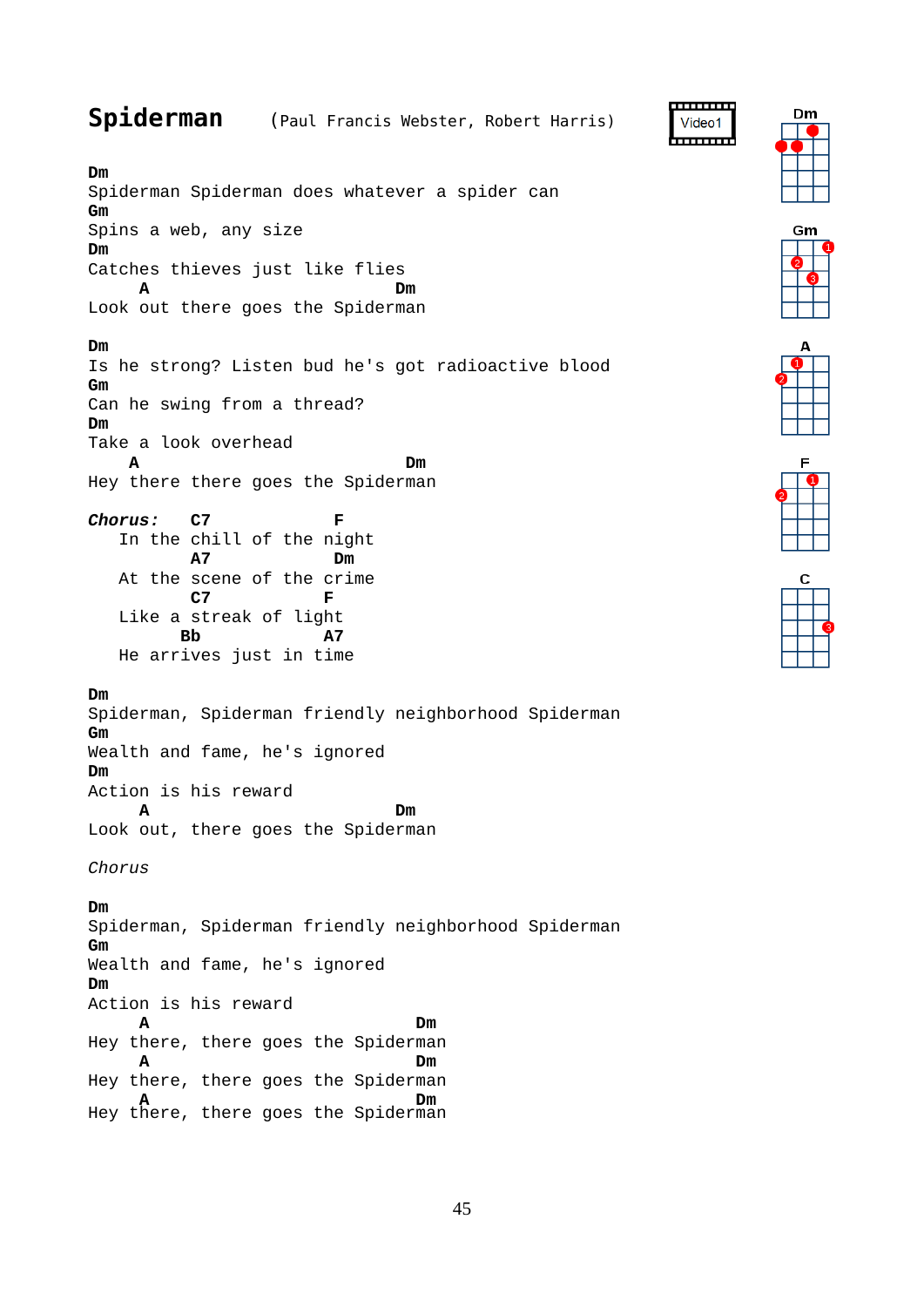## **Stand By Me** (B.E.King)

*Intro:* **A A F#m F#m D E7 A A**

## **A**

When the night has come **F#m** And the land is dark **D E7** A And the moon is the only light we'll see

#### **A**

No, I won't be afraid,  **F#m** no, I won't be afraid **D E7** A Just as long as you stand, stand by me.

#### *Chorus:*

**A** A So, darling, darling, stand by me,  **F#m** Oh, stand by me.  **D E7 A** Oh, stand, stand by me, stand by me.

 **A**

If the sky that we look upon **F#m** Should tumble and fall **D E7** A Or the mountains should crumble to the sea,  **A** I won't cry, I won't cry,  **F#m** no, I won't shed a tear **D E7** A Just as long as you stand, stand by me. *Chorus Instrumental:* **A A F#m F#m D E7 A A A** So, darling, darling, stand by me,

 **F#m** Oh, stand by me.  **D E7 A** Oh, stand now, stand by me, stand by me,whenever you're in trouble...



Video1



Α

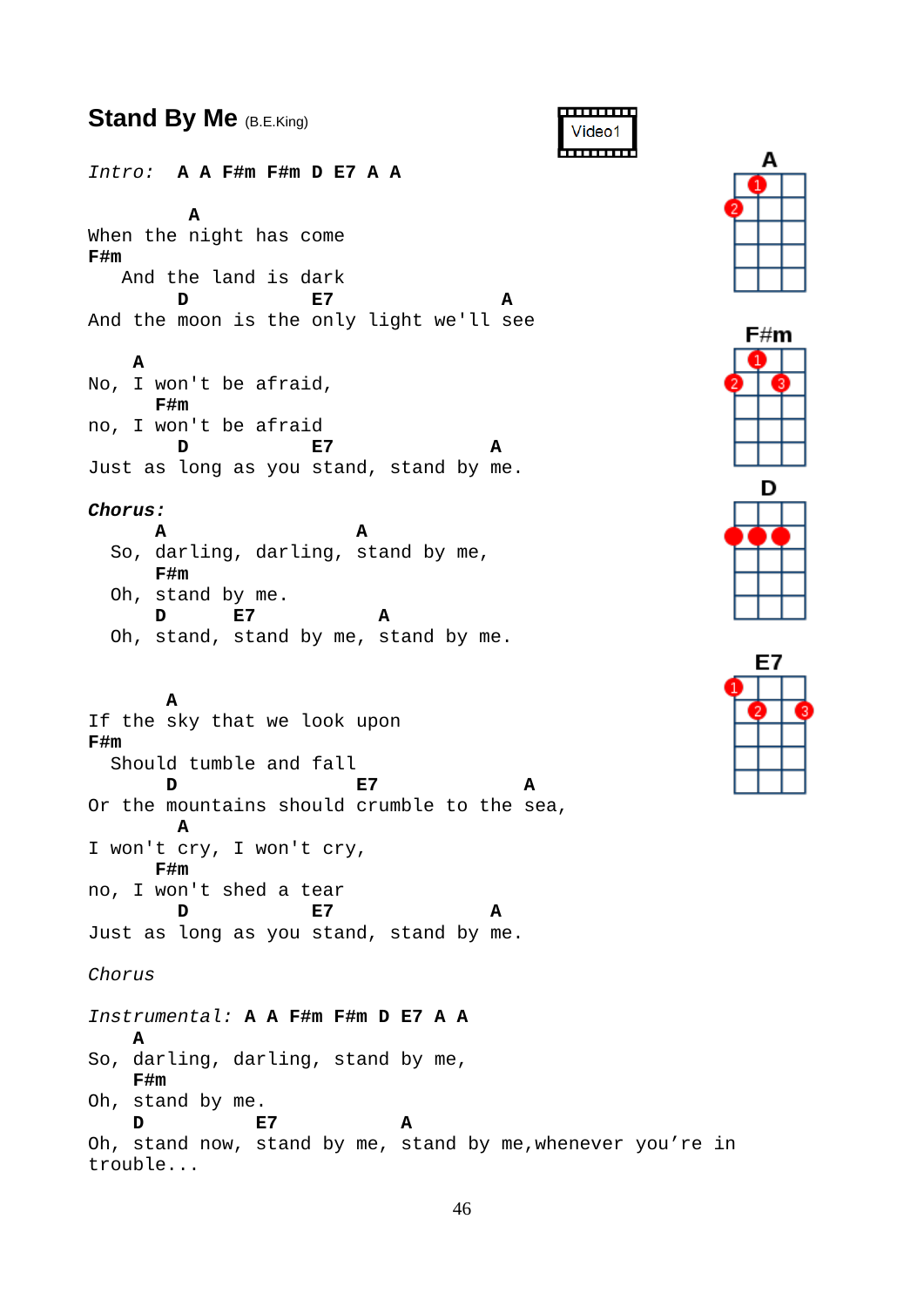# Statistika (Svěrák, Uhlíř)

 **C** Je statisticky dokázáno, **Am** že slunce vyjde každé ráno, **C** a i když je tma jako v ranci, **Am** noc nemá celkem žádnou šanci.

 **F G** *Ref:* [: Statistika nuda je, **Em Am** má však cenné údaje, **F G** neklesejte na mysli, **F C** ona vám to vyčíslí. :]

#### **C**

Když drak u sluje síru pouští **Am** a Honza na něj číhá v houští, **C** tak statistika předpovídá, **Am** že nestvůra už neposnídá.

#### *Ref*

#### **C**

Tak vyřiďte té ctěné sani, **Am** že záleží to čistě na ní, **C** když nepustí ji choutky dračí, **Am** tak bude o hlavičky kratší.











*Ref*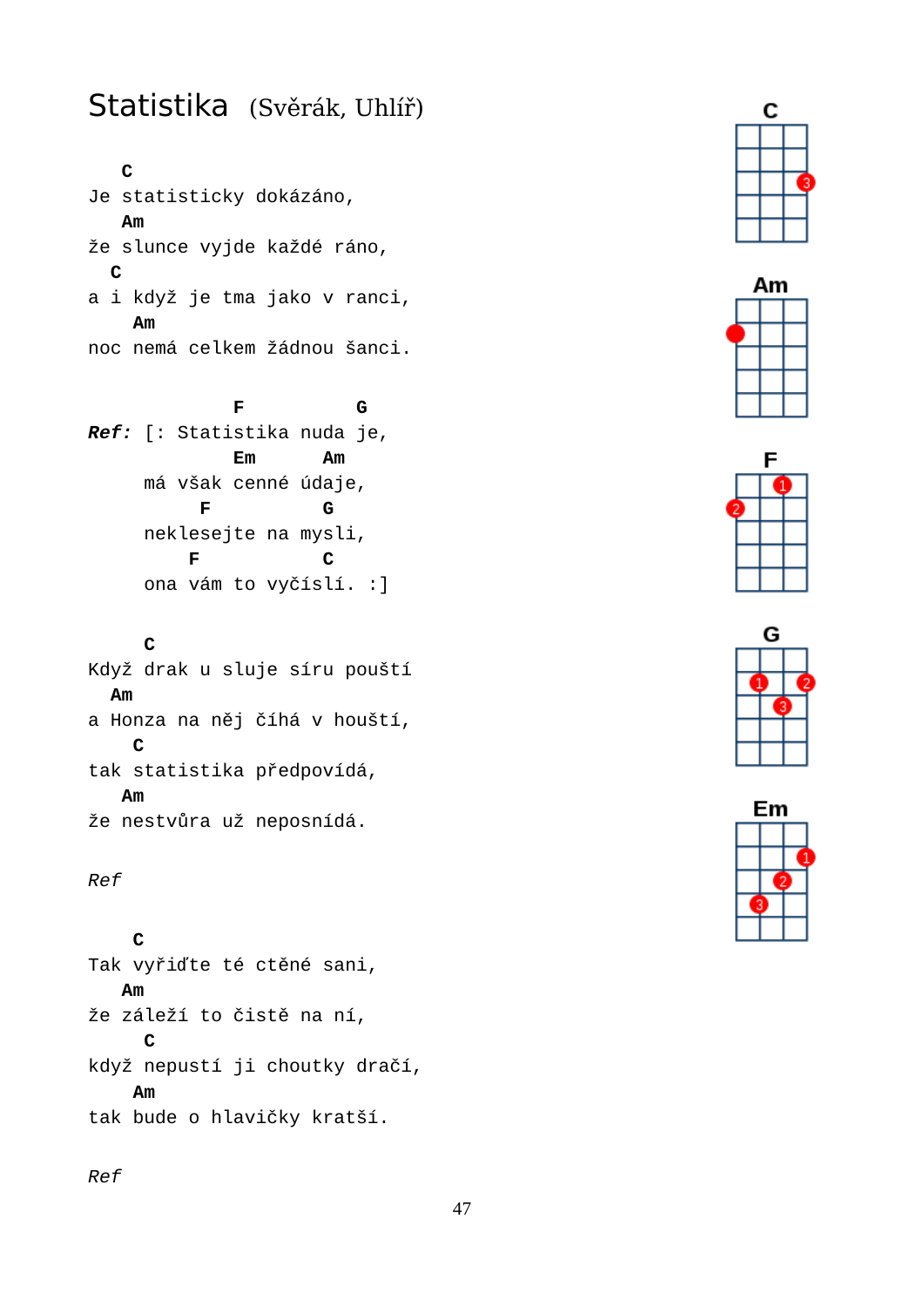## **Summer Wine (Lee Hazlewood)**



*Intro: první dva řádky z chorusu + Am...*

**Am G** I walked in town on silver spurs that jingled too. **Am G** A song that I had only sang to just a few. **Dm** Am She saw my silver spurs and said let's pass some time. **Dm** Am And I will give to you summer wine. **Dm** Am Ohh-oh-oh summer wine. *Am* **G** *Chorus*: Strawberries, cherries and an angel's kiss in spring.  **Am G** My summer wine is really made from all these things. **Dm** Am Take off your silver spurs and and help me pass the time. **Dm** Am And I will give to you summer wine. **Dm** Am Ohh-oh-oh summer wine. **Am G**  My eyes grew heavy and my lips they could not speak. **Am G** I tried to get up but I couldn't find my feet. **Dm** Am She reassured me with an unfamiliar line. **Dm** Am And then she gave to me more summer wine. **Dm** Am Ohh-oh-oh summer wine. *Chorus* **Am G** When I woke up the sun was shining in my eyes. **Am G** My silver spurs were gone, my head felt twice its size. **Dm** Am She took my silver spurs, a dollar and a dime. **Dm** Am And left me cravin' for more summer wine. **Dm** Am Ohh-oh-oh summer wine.

Chorus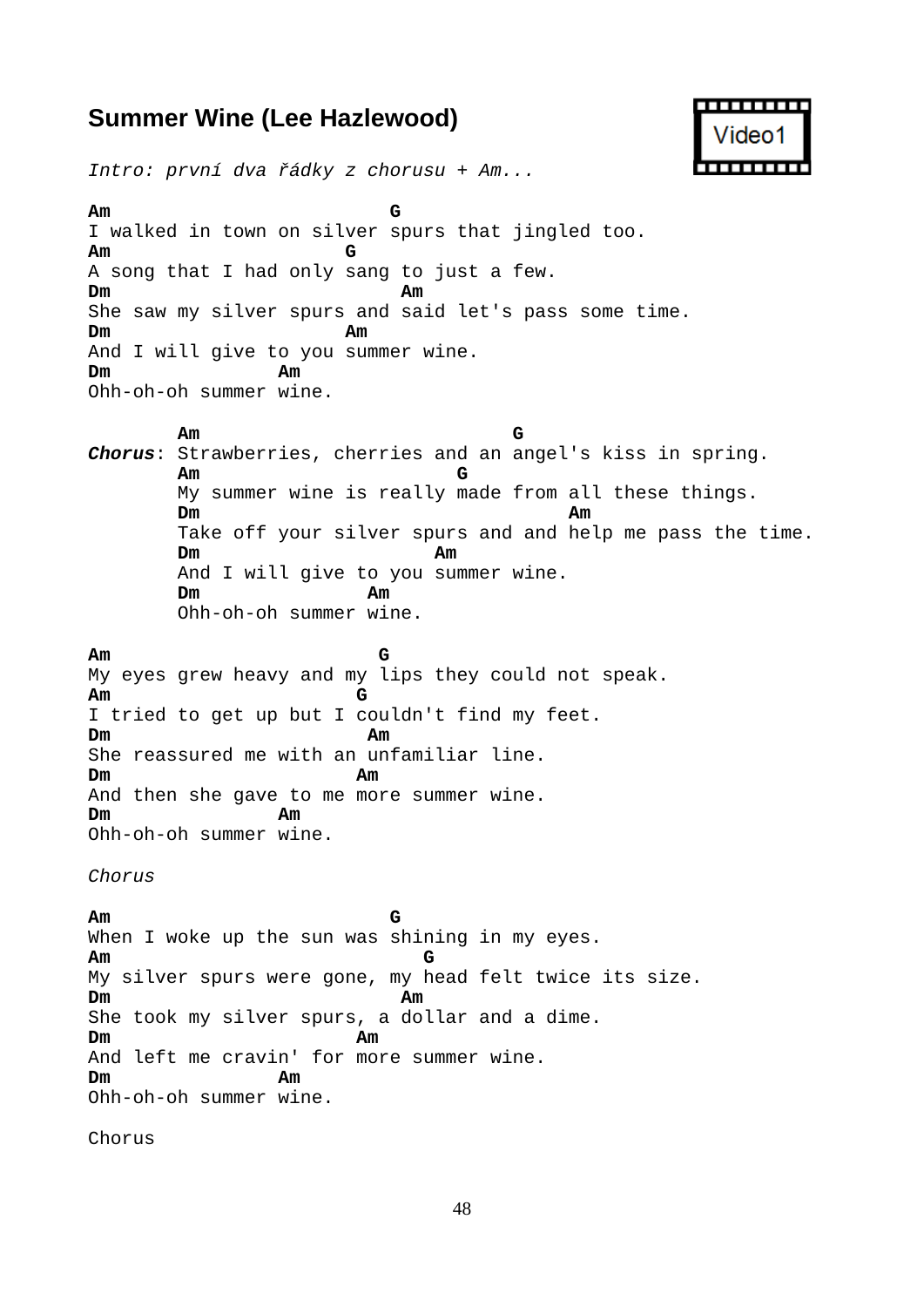**Sweet Home Alabama (Lynyrd Skynyrd) D C G** Big wheels keep on turning **D C G** Carry me home to see my kin. **D C G** Singing songs about the Southland **D C G**  I miss Alabama once again (and I think it's a sin) **D C G D C G** Well, I heard Mister Young sing about her **D C G** Well, I heard ole Neil put her down. **D C G** Well, I hope Neil Young will remember, **D C G** A southern man don't need him around anyhow  **D C G** *Chorus:* Sweet home Alabama,  **D C G** Where the skies are so blue,  **D C G** Sweet home Alabama, **D** C G Lord, I'm coming home to you. **D C G F C D** In Birmingham they love the Gov'nor Boo hoo hoo ! **D C G** Now we all did what we could do. **D C G** Now Watergate does not bother me. **D C G** Does your conscience bother you? (tell the truth) *Chorus* **D C G** Now Muscle Shoals has got the Swampers **D C G** And they've been known to pick a song or two **D C G** Lord they get me off so much **D C G** They pick me up when I'm feeling blue (Now how about you?) *Chorus*







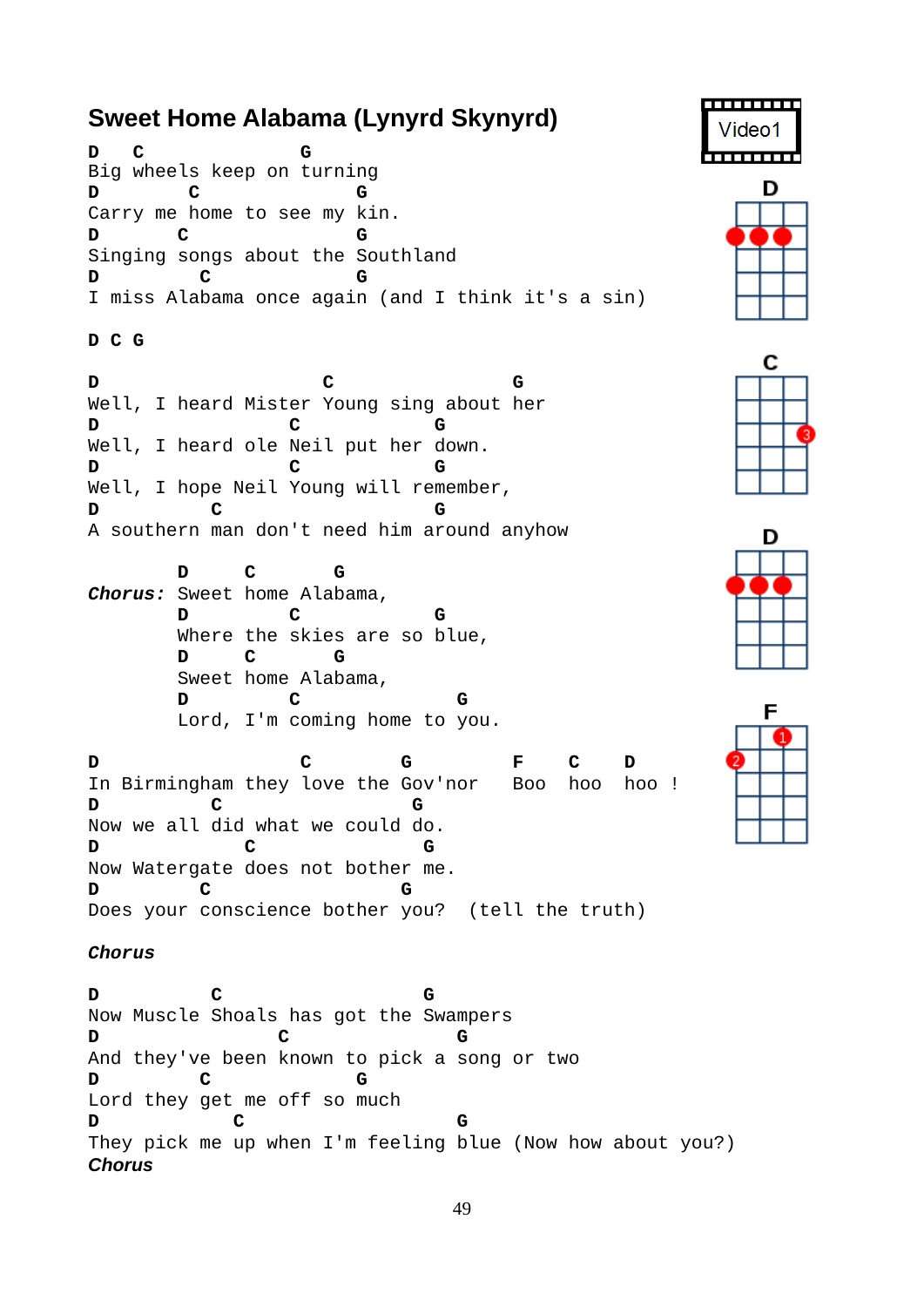#### **Take Me Home, Country Roads** (John Denver)

*Intro* **C Am G F C C** Am Almost heaven, West Virginia **G F C** Blue Ridge Mountains, Shenandoah river **C** Am Life is old there, older than the trees **G F C** Younger than the mountains, blowing like a breeze *Chorus:* **C** G Country roads... take me home  **Am F** To the place... I belong  **C G** West Virginia... mountain momma **F** C Take me home... country roads **C** Am All my memories, gathered round her **G F C** Miner's lady, stranger to blue water **C** Am Dark and dusty, painted on the sky **G F C** Misty taste of moonshine, teardrop in my eye *Chorus* **Am G C** I hear her voice in the mornin' hour she calls me  **F C G** The radio reminds me of my home far away **Am** G F And drivin' down the road I get a feelin' that I C **G** G7 should have been home yesterday... yesterday *2 x Chorus +*   **G C** Take me home... country roads  **G C** Take me home... down country roads









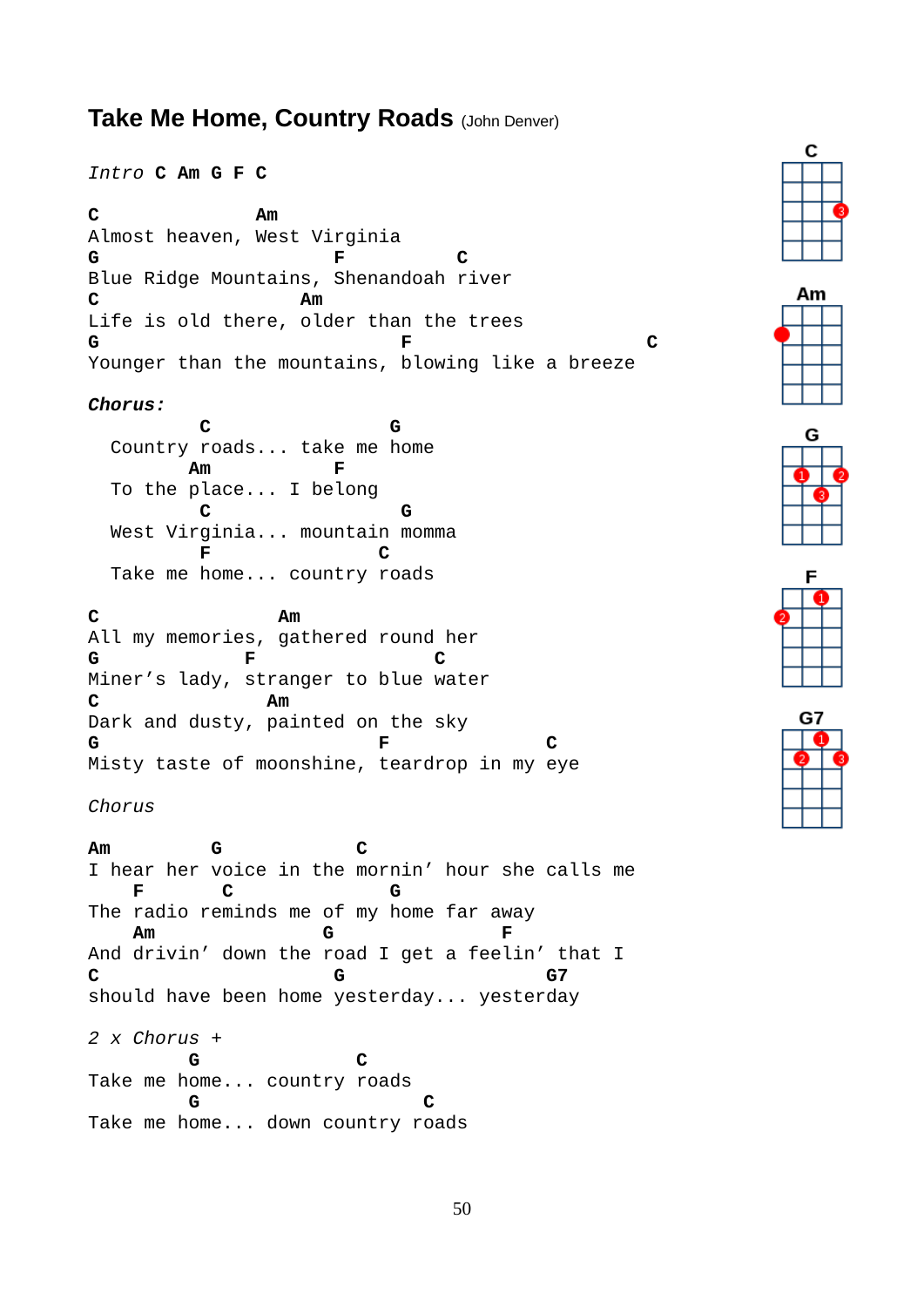#### **Veď mě dál, cesto má** (John Denver, Pavel Bobek)

**C** Am Někde v dálce cesty končí, **G F C** každá prý však cíl svůj skrývá. *Am* Někde v dálce každá má svůj cíl, **G F C** ať je pár chvil dlouhá,nebo tisic mil. *Ref*: **C G** Veď mě dál, cesto má,  **Am F** veď mě dál, vždyť i já,  **C G** Tam kde končíš, chtěl bych dojít. **F** C Veď mě dál, cesto má. **C Am** Chodím dlouho po všech cestách, **G F C** všechny znám je, jen ta má mi zbývá.  **Am** Je jak dívky co jsem měl tak rád, **G F C** plná žáru bývá, hned zas samý chlad. *Ref* **Am G C** Pak na patník poslední napíšu křídou, **F C G**  jméno své a pod něj, že jsem žil hrozně rád. **Am G** Písně své, co mi v kapsách zbydou, **F C**

dám si bandou cvrčků hrát.

**G** G7 A půjdu spát, půjdu spát

 **G C** Veď mě dál, cesto má,  **G C** Veď mě dál, cesto má.

*2 x Ref +*







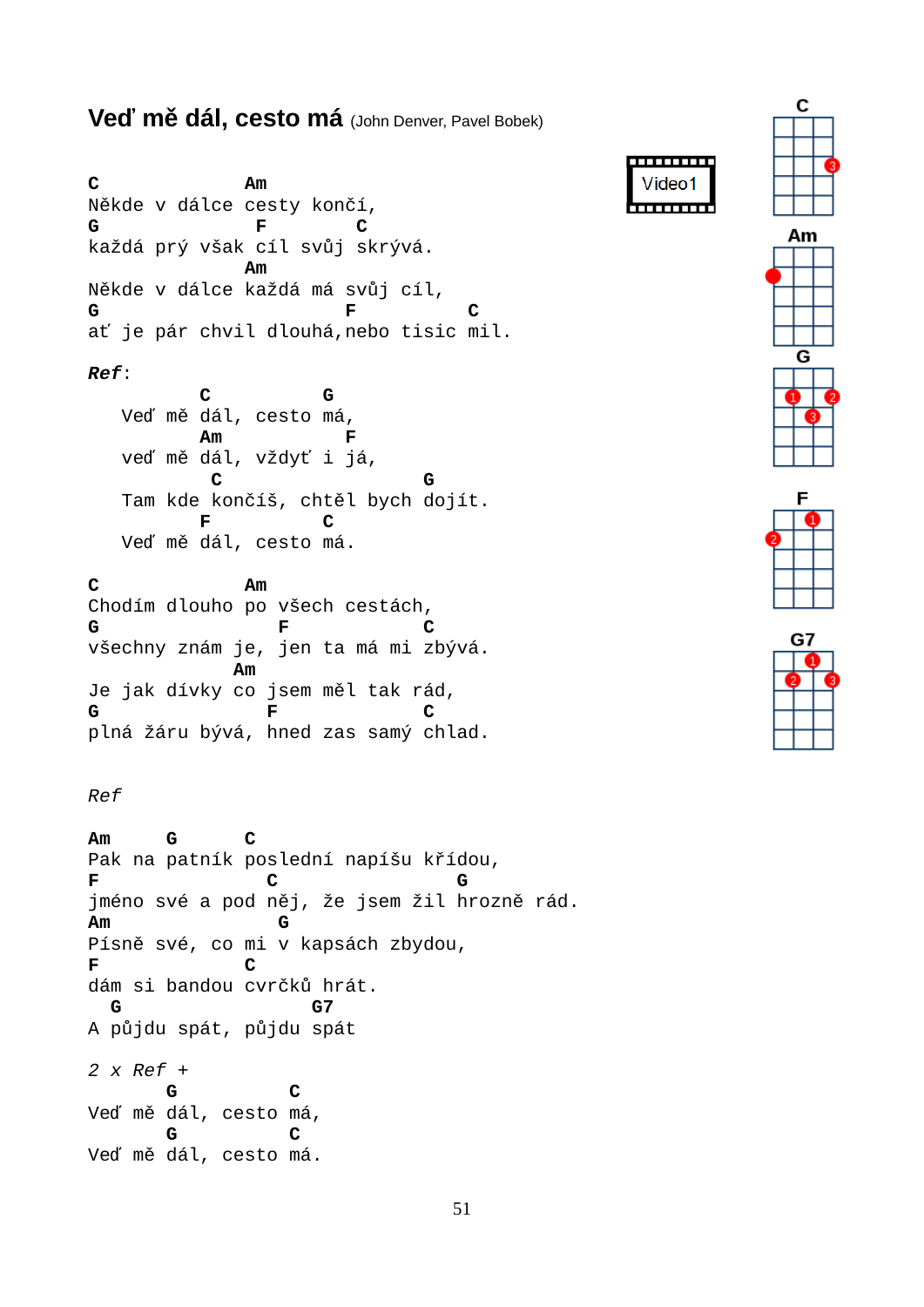#### **Tashi Dele (Zuzana Navarová)** G Gmaj7 G7 **E7** Am D C6 D7

 **G (Gmaj7) G7 E7** Přicházíš z hor ze Země sněhů slunce, co pálí do mraků **am D** D G C6 kde řeky se rvou o kámen z břehu a duše lítaj na draku. G (Gmaj7) **G7** E7 Přicházíš z hor ze Země sněhů na střeše světa usínáš **am** and **D** G D<sub>7</sub> já vím, každej tvor zná soucit i něhu jenže ty dlouho se neozýváš

**a** Am **D** G *Ref:* |: Taši delé Slunce, Sanghy a Dharmy Taši delé :|  **G Am D7 G** [: tap tu du du dů :]

You come from up high from a land of snowcaps And a sun that chisels through the clouds Where rivers run quick and stumble on gemstones And spirits fly with dragon wings

You come from up high from a land of snowcaps You doze on the rooftops of the sky I know that all creatures know feeling and questions I just haven't heard from you for so long

R: Tashi dele shining sun of Sangha tashi dele Tashi dele shining sun of Dharma tashi dele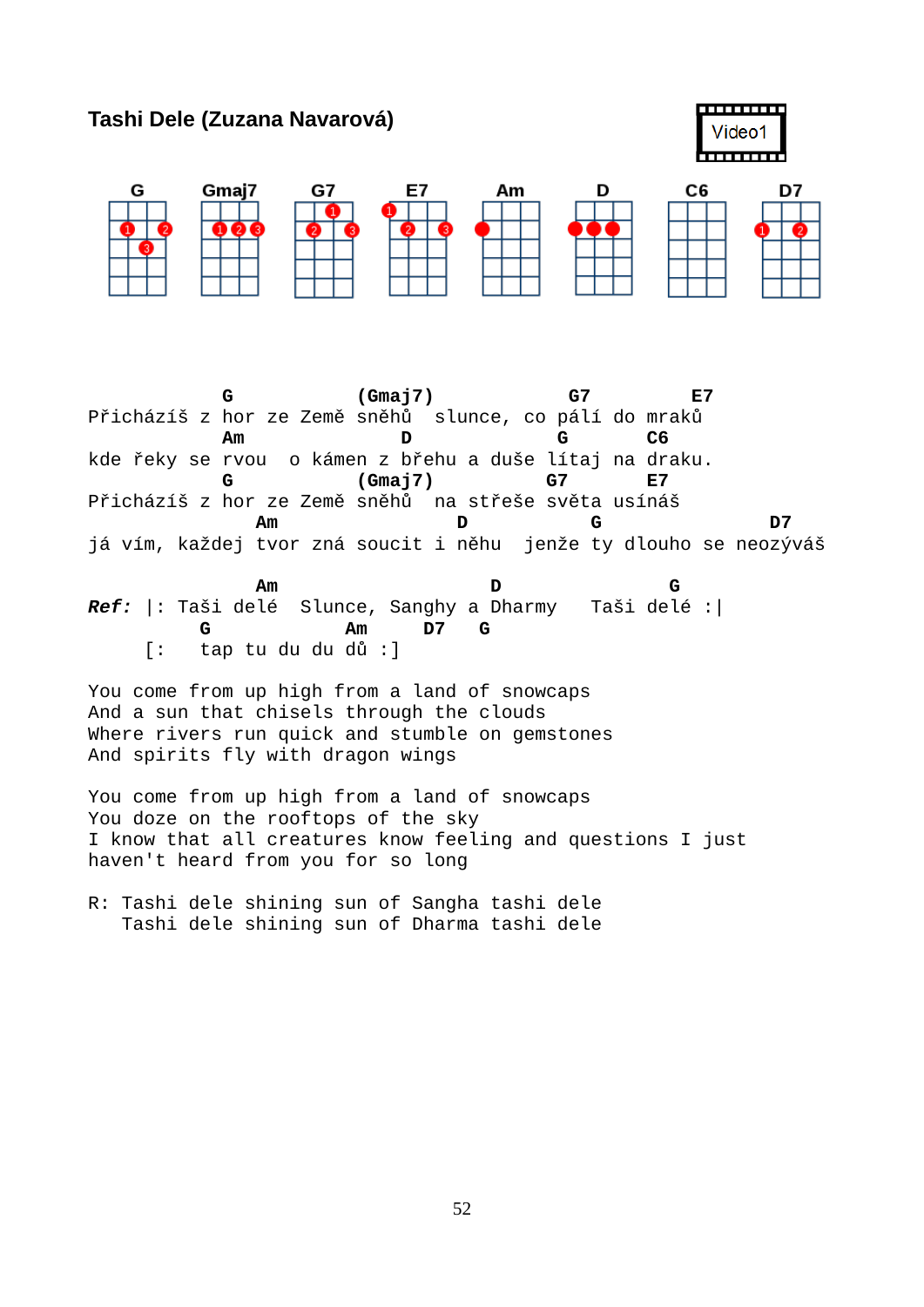# **The Lion Sleeps Tonight**(Solomon Linda)

**D G** In the jungle, the mighty jungle, **D** A the lion sleeps tonight **D G** In the jungle, the quiet jungle, **D A** the lion sleeps tonight

*Chorus:* **D G D A** wee-e-e-e-e we-ah mum-a-way  **D G D A** wee-e-e-e-e we-ah mum-a-way

**D G** Near the village, the quiet village, **D** A the lion sleeps tonight **D G** Near the village, the peaceful village, **D** A the lion sleeps tonight

*Chorus*

**D G** Hush, my darling, don't stir my darling, **D** A the lion sleeps tonight **D G** Hush, my darling, don't fear my darling, **D** A the lion sleeps tonight

*Chorus*







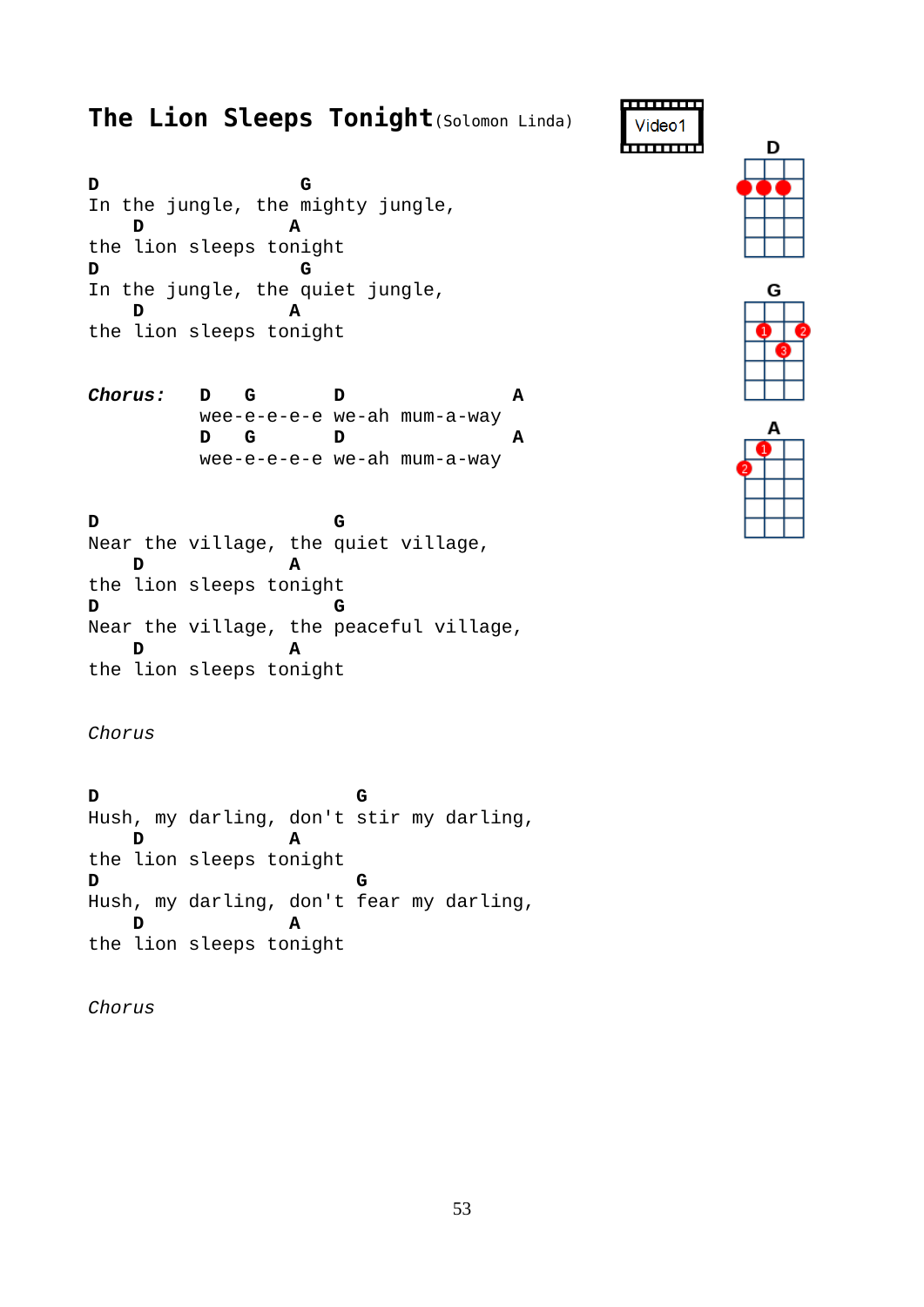# **This Train (The Seekers)**

 **G** Chorus: This train is bound for glory, this train **D7**  This train is bound for glory, this train  **G** This train is bound for glory  **C G** Don't carry nothing but the righteous and the holy  **D7 G** This train is bound for glory, this train **G** This train don't carry no gamblers, this train  **D7 G** This train don't carry no gamblers, this train **G** This train don't carry no gamblers  **C G** No hypocrites, no midnight ramblers  **D7 G** This train is bound for glory, this train *Chorus* **G** This train is built for speed now, this train  **D7 G** This train is built for speed now, this train **G** This train is built for speed now **C G** Fastest train you ever did see now  **D7 G** This train is bound for glory, this train *Chorus* **G** Now this train don't carry no hustlers, this train  **D7 G** This train don't carry no hustlers, this train **G** This train don't carry no hustlers **C G** Goodtime gals or midnight rustlers  **D7 G** This train is bound for glory, this train *Chorus*  **Bb** This train, this train **G Bb** This train, this train **G D7 G** This train is bound for glory, this train







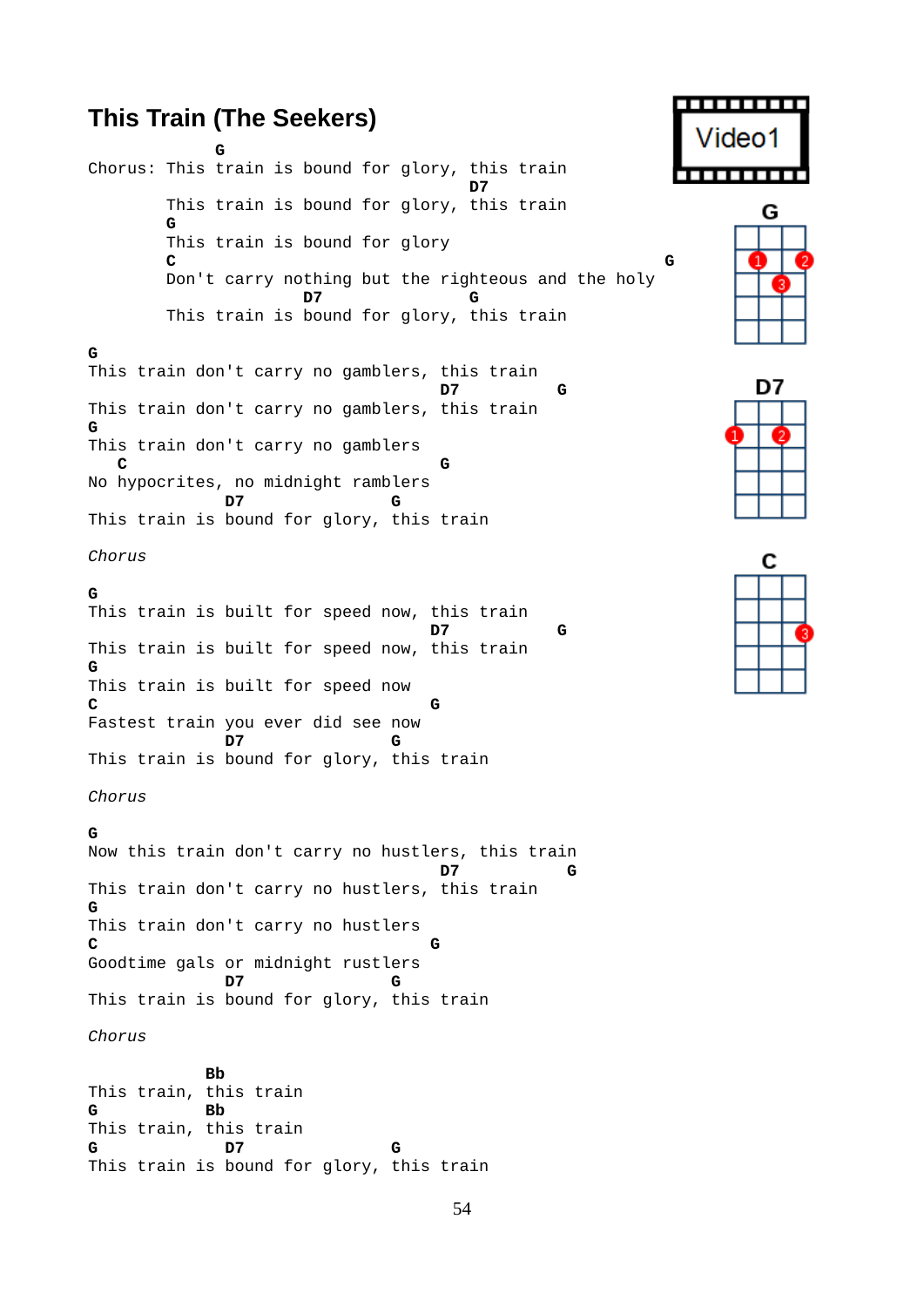## **When the Saints Go Marching In** (Traditional / Unknown)

*Akordy v závorkách lze vynechat. You can skip the chords in parenthesis.*

**C** Oh when the saints go marching in **G7** When the saints go marching in  **C C7 F (Fm)** I want to be in that number **C (A7 D7) G7 C** When the saints go marching in

**C** And when the sun refuse to shine **G7** And when the sun refuse to shine  **C C7 F (Fm)** I still want to be in that number **C (A7 D7) G7 C** When the sun refuse to shine

**C** 

Oh when the saints go marching in **G7** When the saints go marching in **C C7 F (Fm)** I'm gonna to sing as loud as thunder **C (A7 D7) G7 C** Oh when the saints go marching in

**C** 

Oh when the saints go marching in **G7** When the saints go marching in **C C7 F (Fm)** I want to be in that number **C (A7 D7) G7 C** When the saints go marching in

## **C**

Oh when the saints go marching in **G7** When the saints go marching in **C C7 F (Fm)** I still want to be in that number **C (A7 D7) G7 C** When the sun refuse to shine















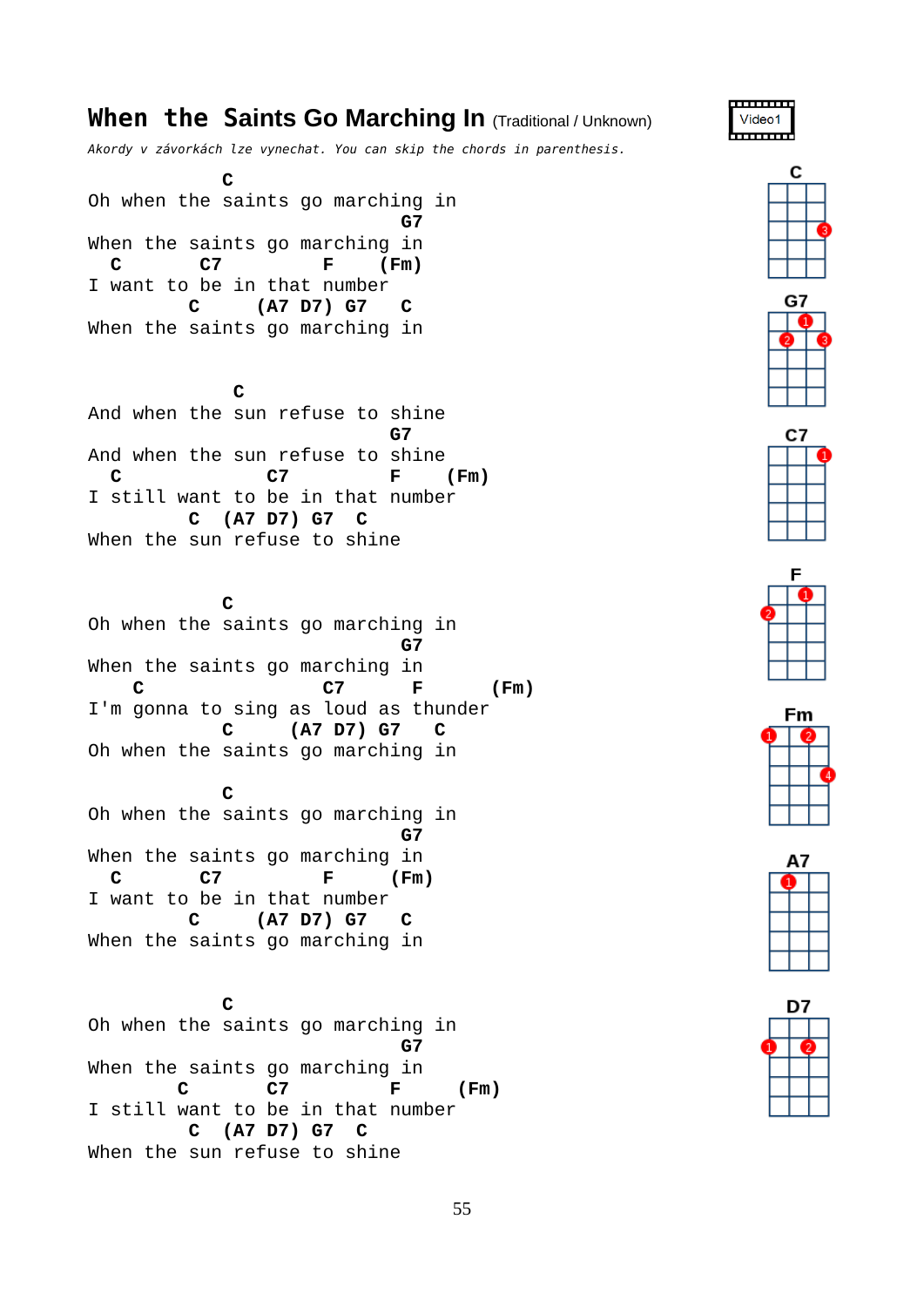# **Whisky to je moje gusto**

**Cm** Fm

#### (Rychlík, Hála)

#### *Ref:*

 **C**  Whisky, to je moje gusto, **G7**  bez whisky mám v srdci pusto, **Dm G7**  kdyby ji můj táta pil,  **C Am D7 G7** byl by tu žil mnohem dýl,  **C**  když se ve skle leskne whisky,  **C7 F** tak má barman dobrý zisky, *Fm* Fm život se dá zkrátka žít,  **C Am C Am** jen když je co, jen když je co,  **C Am G7 C** jen když je co pít.

Tu láhev baculatou, tu pestrou vinětu,

tu whisky tmavě zlatou pije i Manitou,

**G C** a proto všichni můžem společně zazpívat:

kdo chce se státi mužem, ten whisky pije rád,

**Cm** G

**Cm** Fm



















*Ref*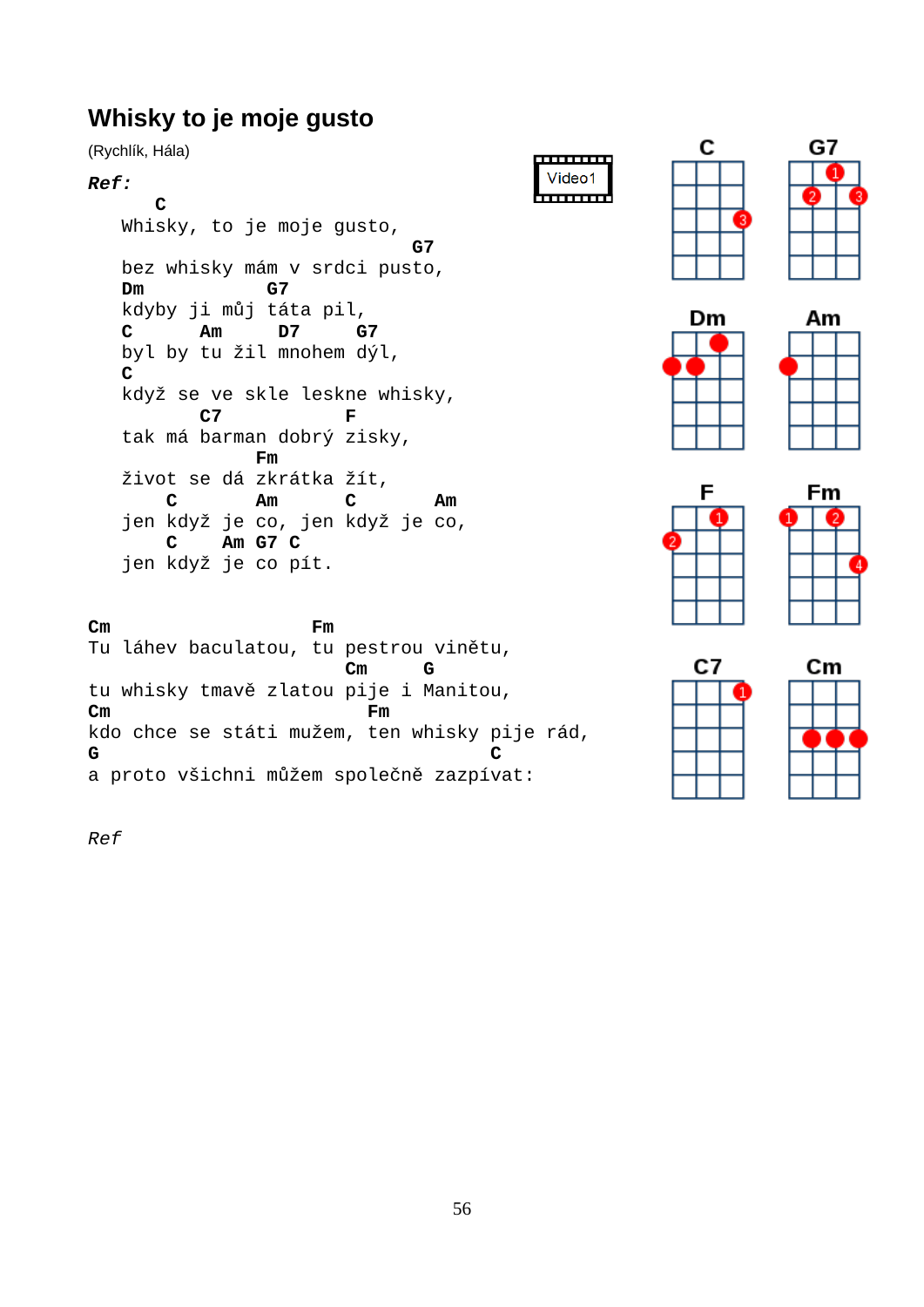# **Za chvíli už budu v dáli (Michal Tučný)**

Video1  **G** <del>............</del> Hučku svou na pozdrav smekám,  **Am** světla vlaků vidím plát, *D* tak na svůj nárazník čekám, D C  **C G** už jsem tě měl akorát.  **G** Zejtra ráno, až se vzbudíš,  **Am** zjistíš, že se slehla zem *D* a tvůj miláček že pláchnul  **C G** půlnočním expresem. **G** Am *Ref:* [: Za chvíli už budu v dáli, za chvíli mi bude fajn,  **D C G** o tvý lásce, která pálí, nebudu mít ani šajn. :]  **G** Nejdřív zní vlakovej zvonec,  **Am** pak píšťala, je mi hej, *D* konečně vím, že je konec  **C G** naší lásce tutovej.  **G** Z kapsy tahám harmoniku,  **Am** tuláckej song budu hrát,  **D** sedím si na nárazníku  **C G** a je mi tak akorát. *Ref*

G

<del>..........</del>

Am